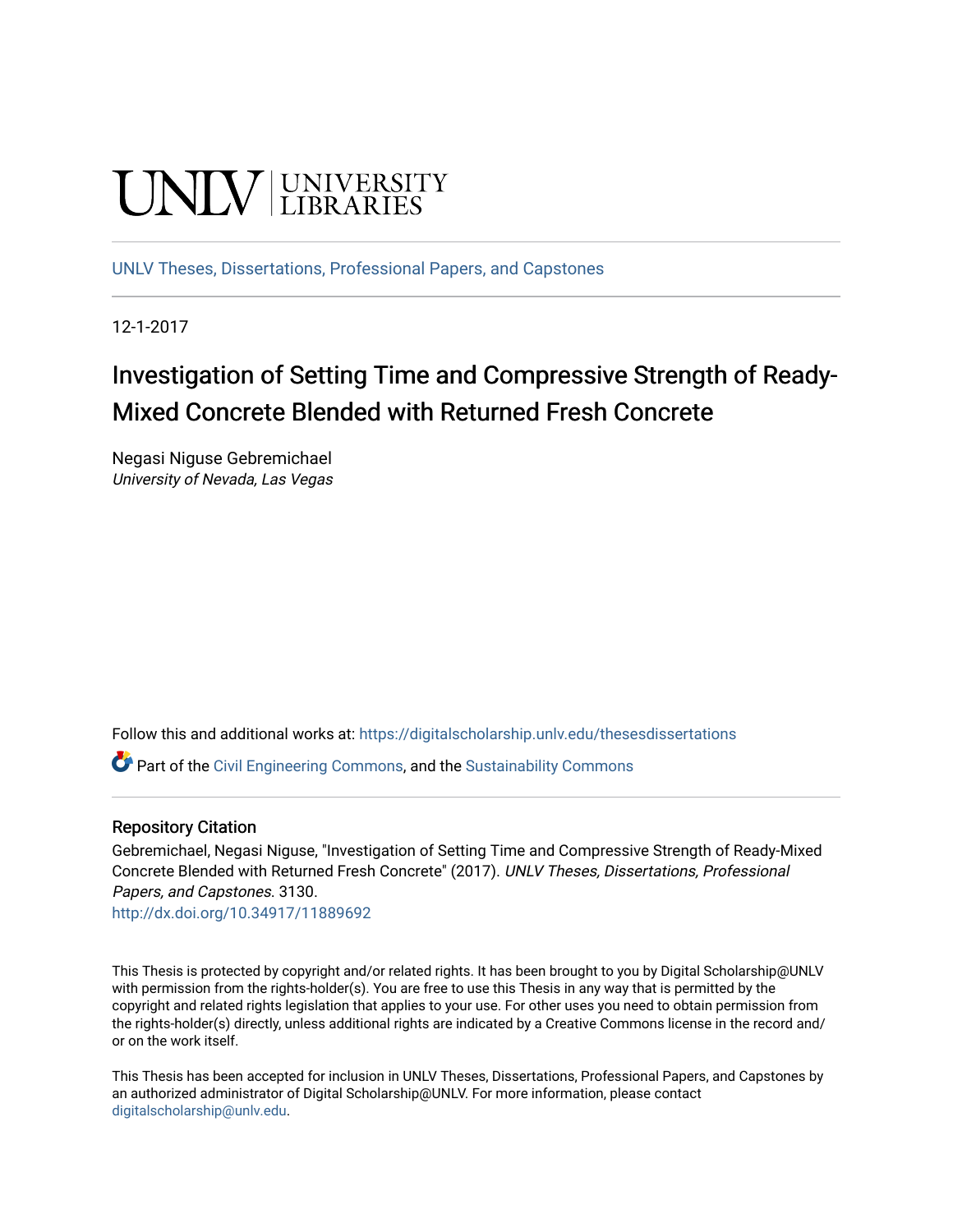# INVESTIGATION OF SETTING TIME AND COMPRESSIVE STRENGTH OF READY-MIXED CONCRETE BLENDED WITH RETURNED FRESH CONCRETE

By

Negasi Niguse Gebremichael

Bachelor of Science in Engineering – Industrial Engineering Mekelle University, Ethiopia, 2003 Bachelor of Science in Engineering – Civil and Environmental Engineering University of Nevada, Las Vegas, 2012

A thesis submitted in partial fulfillment of the requirements for the

Master of Science in Engineering – Civil and Environmental Engineering

Department of Civil and Environmental Engineering and Construction Howard R. Hughes College of Engineering

The Graduate College

University of Nevada, Las Vegas

December 2017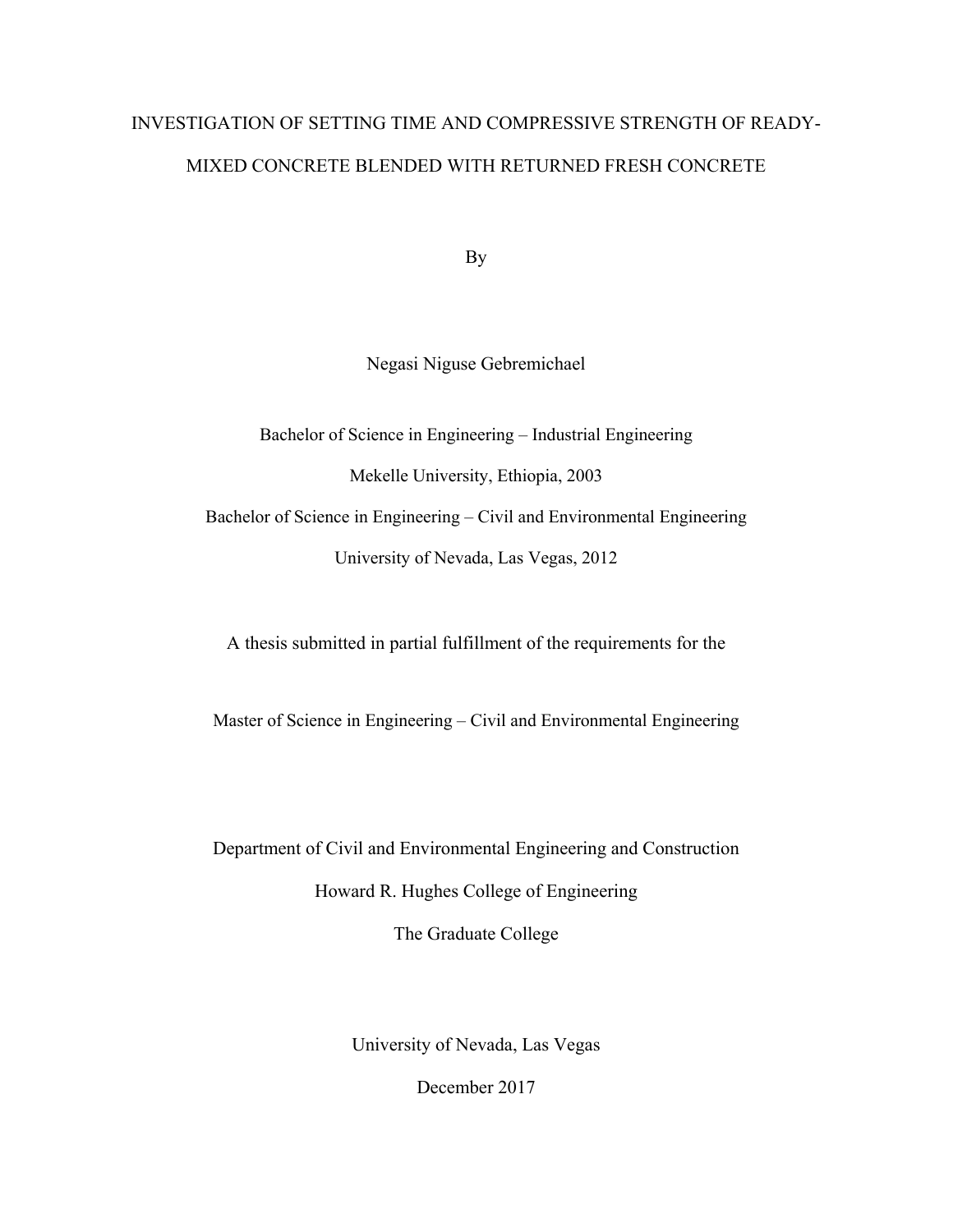

The Graduate College The University of Nevada, Las Vegas

November 17, 2017

This thesis prepared by

Negasi Niguse Gebremichael

entitled

Investigation of Setting Time and Compressive Strength of Ready Mixed Concrete Blended with Returned Fresh Concrete

is approved in partial fulfillment of the requirements for the degree of

Master of Science in Engineering – Civil and Environmental Engineering Department of Civil and Environmental Engineering and Construction

Jin Oak Choi, Ph.D. *Examination Committee Member*

Ryan Sherman, Ph.D. *Examination Committee Member*

Alexander Barzilov, Ph.D. *Graduate College Faculty Representative*

Moses Karacouzian, Ph.D. Kathryn Hausbeck Korgan, Ph.D. *Examination Committee Chair Graduate College Interim Dean*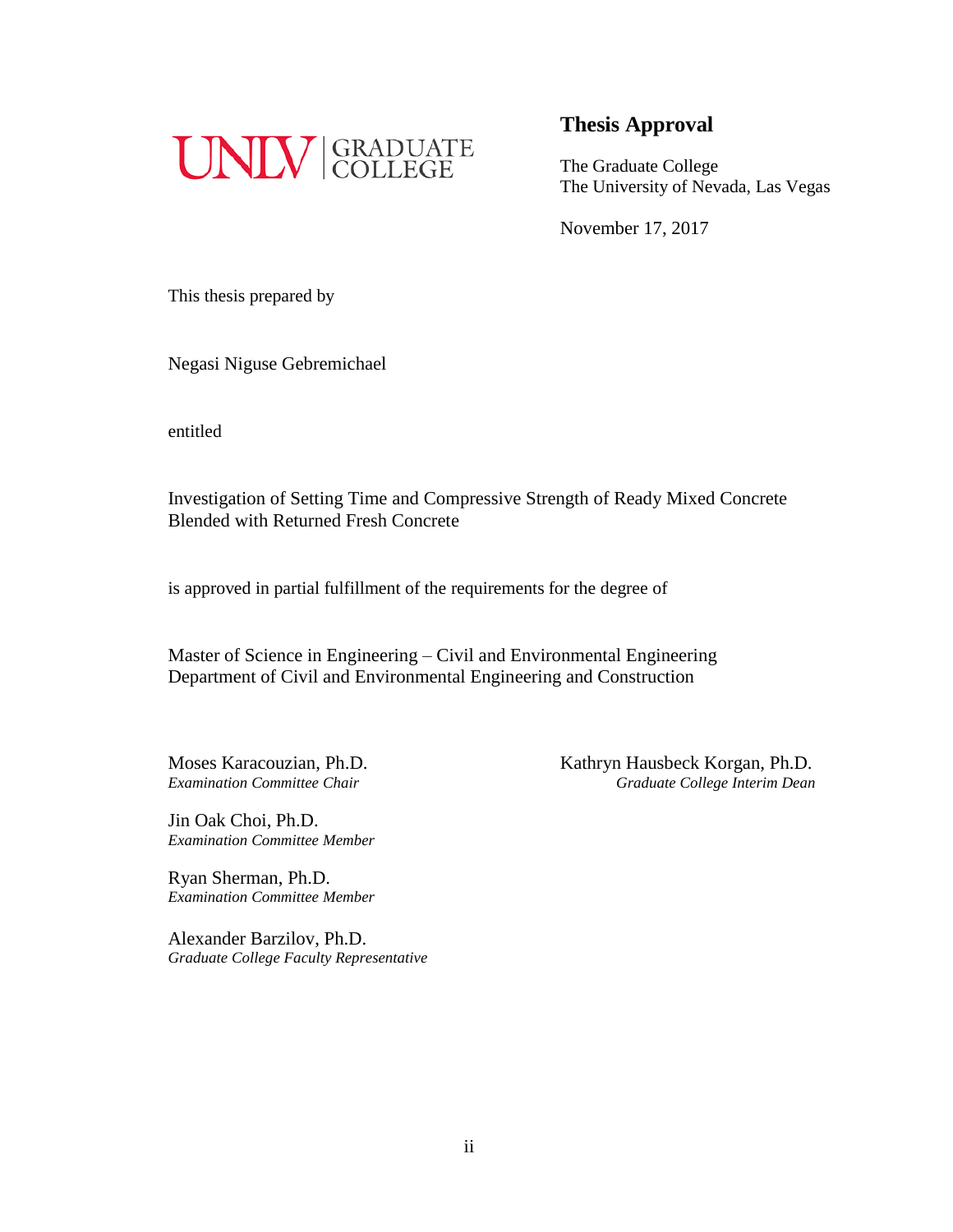## **ABSTRACT**

# **INVESTIGATION OF SETTING TIME AND COMPRESSIVE STRENGTH OF READY-MIXED CONCRETE BLENDED WITH RETURNED FRESH CONCRETE**

The Center for Sustainable Transportation Infrastructure (CSTI), in its 2012 study, estimated that out of all the concrete leaving the plant, between 2% and 7% of concrete returns to the plant unused as a returned fresh concrete (RFC). Disposal of both the truck wash water and RFC is a growing concern for the industry. Most industry personnel contacted during the investigation, agree that reusing is superior to recycling of this substantial RFC economically and environmentally. This study will determine if the reuse of RFC in subsequent batches compromises the quality of newly blended concrete.

The effect of RFC on fresh and hardened characteristics of subsequent batches was studied. This research will be performed in a laboratory where setting time and compressive strength will be tested for both the control and blends of varying proportion and age of plain or retarded RFC with subsequent fresh batches.

This study will discover the C1798/C1798M-16 (Standard Procedure for reusing returned fresh ready-mixed concrete) recommendation. In this procedure, it is stated RFC up to 8-hours old at 100F, treated with hydration stabilizing admixture, can be blended in up to 50% proportion with a new batch of RMC without adversely affecting the fresh and hardened characteristics of the blend. The reuse of RFC has been neither explicitly banned nor allowed by end users due to the uncertainties of the effects of the RFC on the properties and characteristics of the blend. This standard procedure has not encouraged the end users to reuse of RFC, despite its liberal allowance of reuse of RFC. Not only that, the prohibitive practices of the states of California and Iowa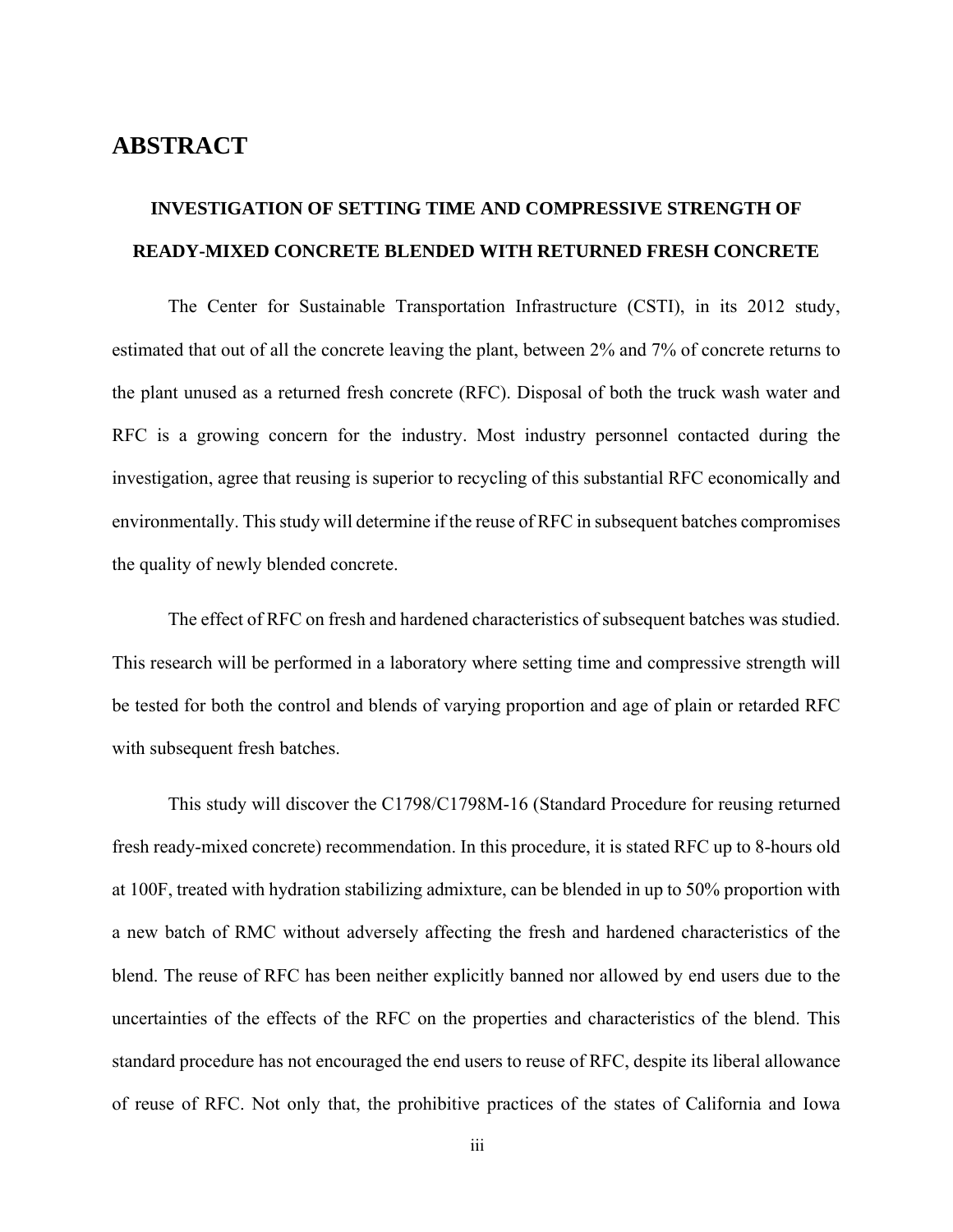experience in the reuse of RFC and the limitations set by ASTM C94 reinforces the negative perception surrounding the reuse of RFC in concrete blends.

A commonly used, Clark County qualified mix design No. 101, was batched both indoors and outdoors. Each batch was tested shortly after batching as a control sample. The concrete was then held for 1hr, 2hrs, 3hrs or 4hrs to simulate RFC. The simulated RFC was then mixed with newly batched concrete in various proportions. Both the control and blends were tested for slump, air entrapped, unit weight, setting time, and compressive strength as per ASTM standard and specifications. Thirty samples blended with indoor batched RFC and other 40 samples blended with outdoor batched RFC were tested in this investigation. The test results of this investigation showed that, for the mix design 101, retarded RFC up to three-hour-old and plain RFC up to twohour-old can be used in 30% and 20% proportions respectively without affecting the fresh and hardened characteristics of subsequently blended concrete.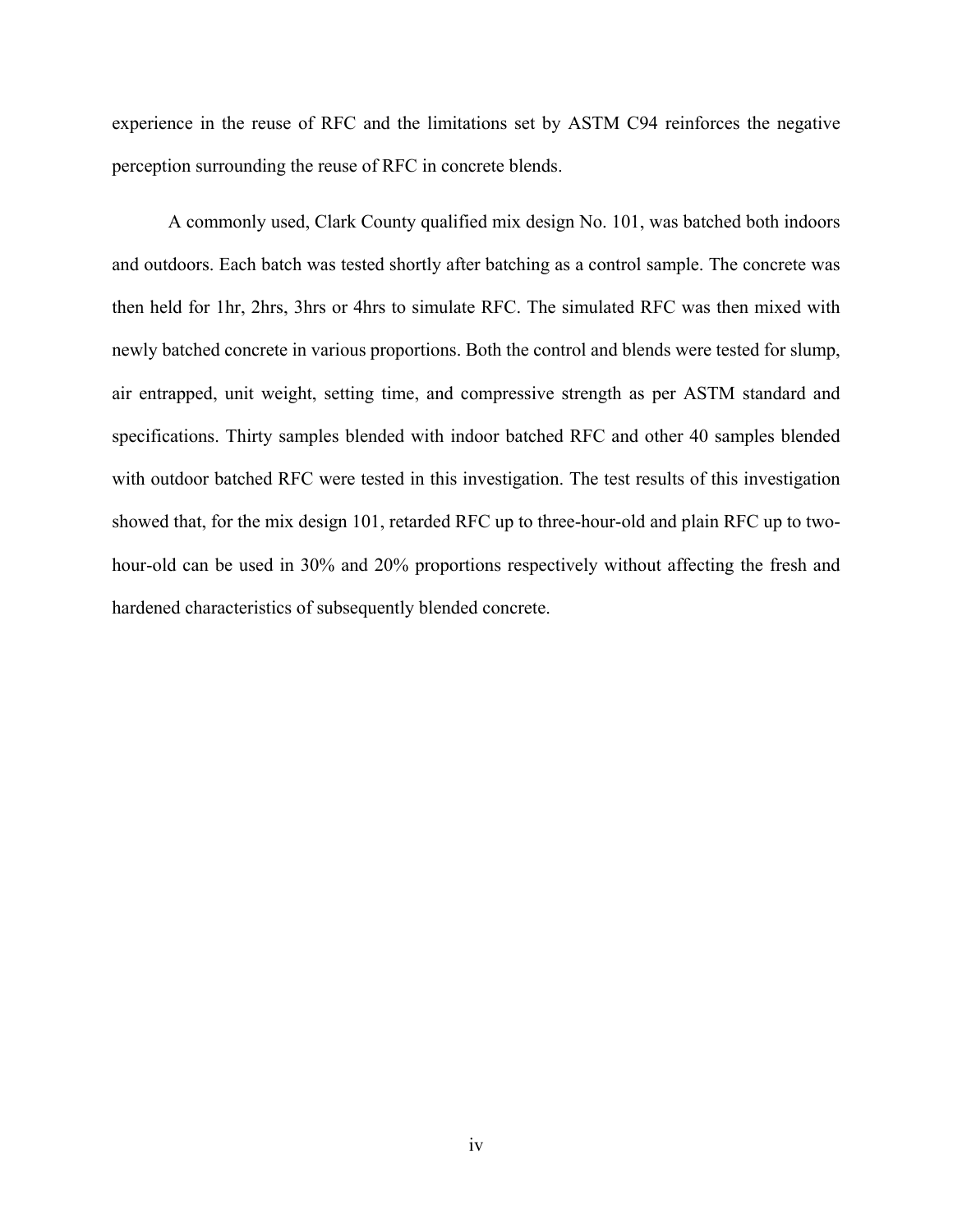## **LIST OF ABBREVIATIONS**

ASTM- American Society for Testing and Materials

- AASHTO-American Association of State Highway and Transportation Officials
- SSR&BC Standard Specification for Road and Bridge Construction
- USS (Clark County) Uniform Standard Specifications Clark County Area
- RMC Ready-Mixed Concrete
- RFC Returned Fresh Concrete
- IP Indoor mixed plain RFC
- IR Indoor mixed retarded RFC
- OP Outdoor mixed plain RFC
- OR Outdoor mixed retarded RFC
- 10:90-1 10% one-hour old RFC blended with 90% fresh concrete
- 50:50-4 50% 4-hour old RFC blended with 90% fresh concrete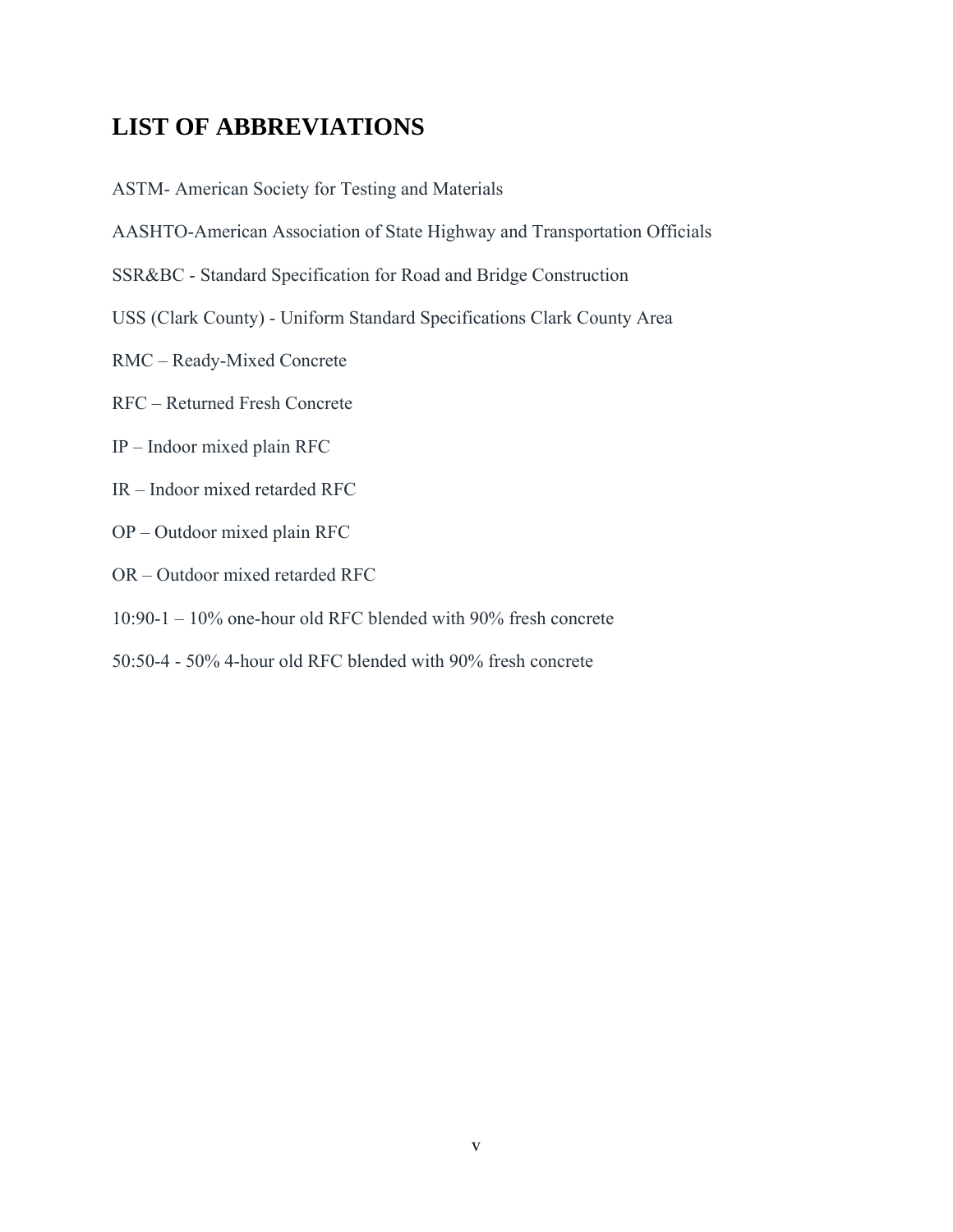## **ACKNOWLEDGEMENT**

First of all, I would like to thank my thesis advisor, Moses Karakouzian, PhD., P.E., of the Department of Civil and Environmental Engineering at the University of Nevada, Las Vegas. The door to Prof. Karakouzian office was always open whenever I ran into a trouble spot or had a question about my research or writing. He consistently allowed this paper to be my own work, but steered me in the right the direction whenever he thought I needed it.

I would also like to thank the advisory committee members who were involved in the positive support of this research project: Professor Jin Oak Choi, Professor Ryan Sherman and Professor Alexander Barzilov for their passionate participation and input.

I also wish to thank Materials Testing Corporation (MTC) for providing material and facility for the investigation. MTC is thanked for their generosity and availing detail-oriented personnel for laboratory activities from material preparation to testing of fresh and hardened characteristics of concrete. A special appreciation goes to Elu Chavez and his team for the extraordinary professional job they did.

I would also like to acknowledge Seyedmahmoud Motaharikarein, Gabrielle Squillante, Charles Yalung, and Meagan Madariaga-Hopkins as the writing and peer reviewers of this thesis, and I am gratefully indebted to them for their very valuable comments on this thesis.

Finally, I must express my very profound gratitude to my parents and to my spouse, Tsion Tedla for providing me with unfailing support and continuous encouragement throughout my years of study and through the process of researching and writing this thesis. This accomplishment would not have been possible without them.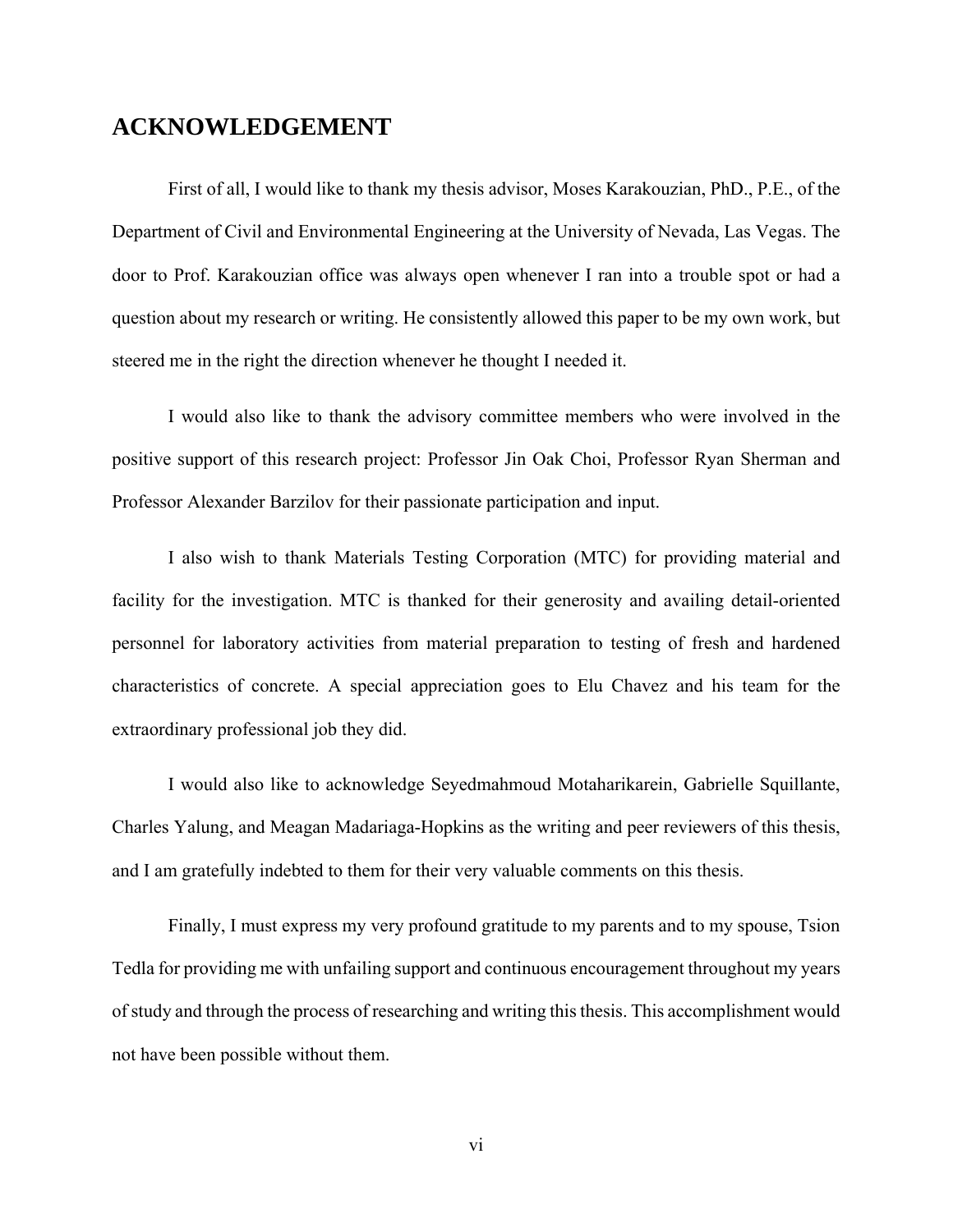# **DEDICATION**

To my spouse, Tsion Tedla: Her expectation always made me strive more.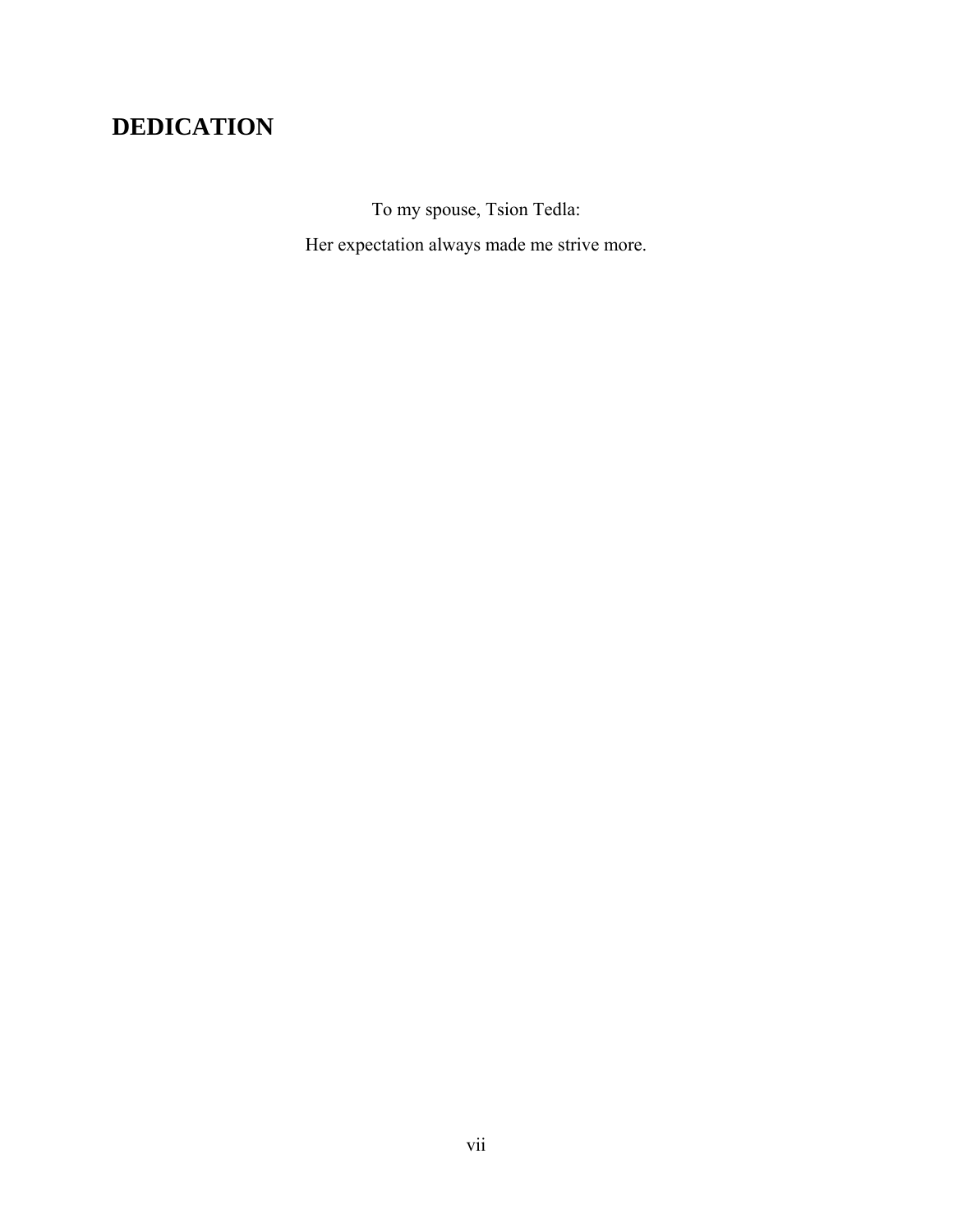# **TABLE OF CONTENTS**

| $\mathbf{1}$                                                         |  |
|----------------------------------------------------------------------|--|
| 1.1                                                                  |  |
| 1.2                                                                  |  |
| 1.3                                                                  |  |
| 1.4                                                                  |  |
| 1.5                                                                  |  |
| 1.6                                                                  |  |
| $\overline{2}$                                                       |  |
| $\overline{\mathbf{3}}$                                              |  |
| 3.1                                                                  |  |
| 3.2<br>LITERATURE ON SPECIFICATIONS ON RMC DISCHARGE & PLACEMENT7    |  |
| 3.3                                                                  |  |
| LITERATURE ON THE EFFECTS OF DISCHARGE TIME AND TDR ON FRESH<br>3.4  |  |
|                                                                      |  |
| $\overline{\mathbf{4}}$                                              |  |
| 5                                                                    |  |
|                                                                      |  |
| 7                                                                    |  |
| 7.1                                                                  |  |
| <b>EFFECT OF RFC ON FRESH CHARACTERISTICS OF CONCRETE  23</b><br>7.2 |  |
| 7.2.1                                                                |  |
| 7.2.2                                                                |  |
| EFFECT OF RFC ON HARDENED CHARACTERISTICS OF CONCRETE  31<br>7.3     |  |
| 7.3.1                                                                |  |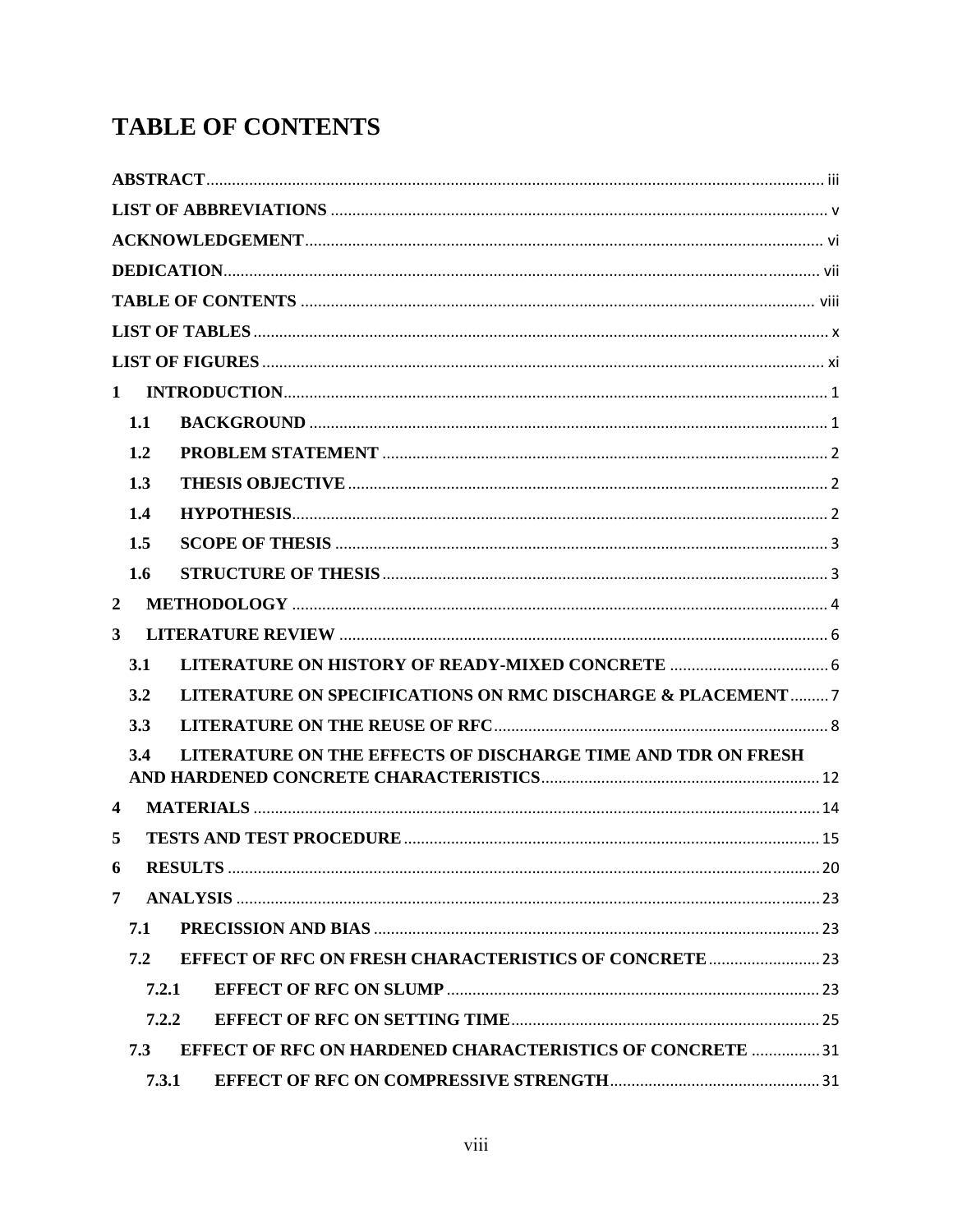| 8   |                                                                      |  |
|-----|----------------------------------------------------------------------|--|
| 8.1 |                                                                      |  |
| 8.2 |                                                                      |  |
| 8.3 |                                                                      |  |
|     |                                                                      |  |
|     | APPENDIX B: TEST RESULTS OF RMC WITH PLAIN OR RETARDED INDOOR MIXED  |  |
|     |                                                                      |  |
|     | APPENDIX C: TEST RESULTS OF RMC WITH PLAIN OR RETARDED OUTDOOR MIXED |  |
|     |                                                                      |  |
|     |                                                                      |  |
|     |                                                                      |  |
|     |                                                                      |  |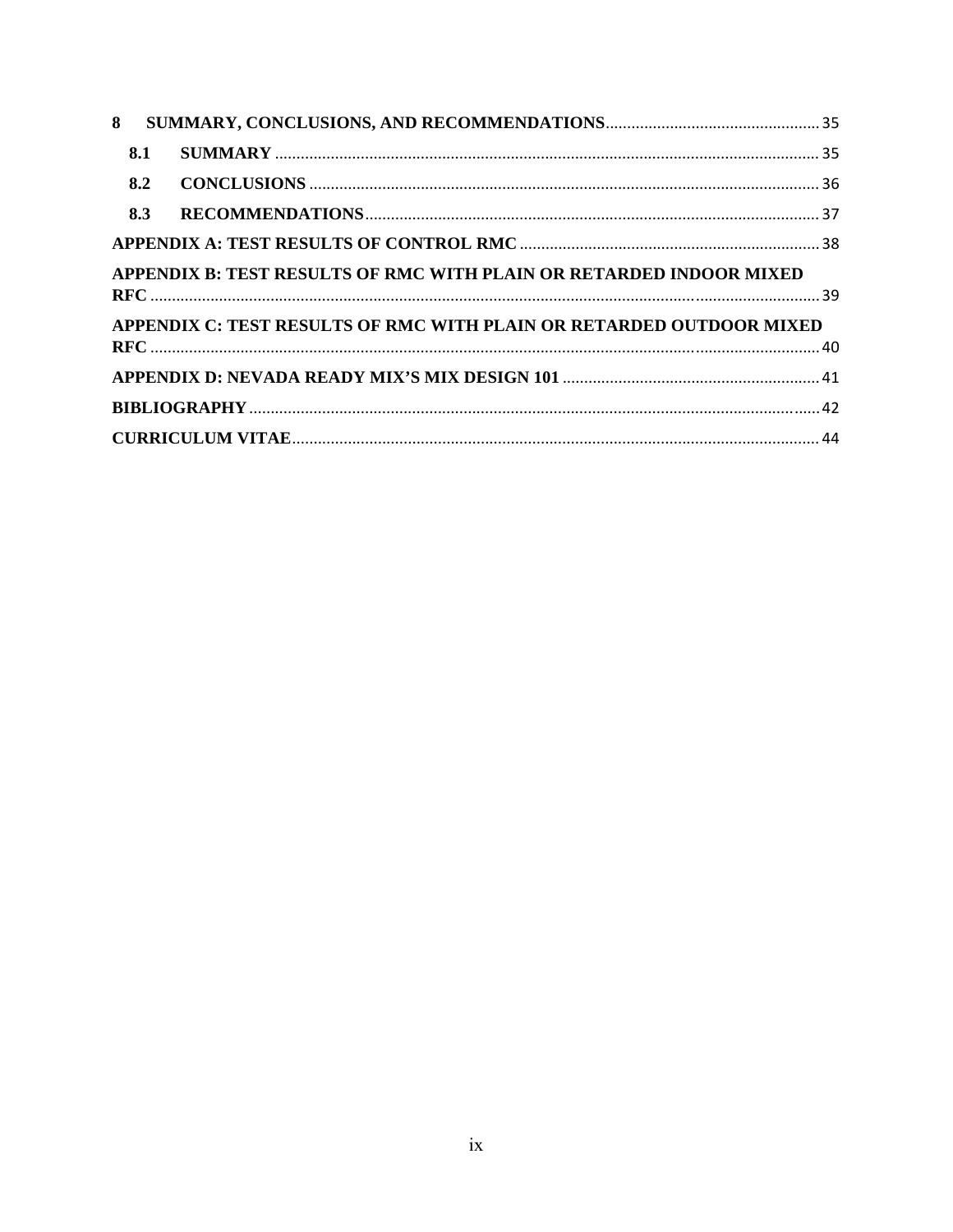# **LIST OF TABLES**

| Table 6-2: Fresh and hardened characteristic test results of RMC blend with indoor mixed plain  |    |
|-------------------------------------------------------------------------------------------------|----|
| RFC.                                                                                            |    |
| Table 6-3: Fresh and hardened characteristic test results of RMC blend with outdoor mixed plain |    |
| RFC.                                                                                            | 21 |
| Table 6-4: Fresh and hardened characteristic test results of RMC blend with indoor mixed        |    |
| retarded RFC.                                                                                   | 22 |
| Table 6-5: Fresh and hardened characteristic test results of RMC blend with outdoor mixed       |    |
| retarded RFC.                                                                                   | 22 |
|                                                                                                 | 23 |
| Table 8-1:Summary of setting time and compressive strength of RMC blended with outdoor          |    |
|                                                                                                 | 35 |
| Table 8-2: Summary of setting time and compressive strength of RMC blended with outdoor         |    |
|                                                                                                 |    |
| Table 8-3: Maximum age and proportion of RFC at maximum re-tempering water allowed to           |    |
|                                                                                                 | 37 |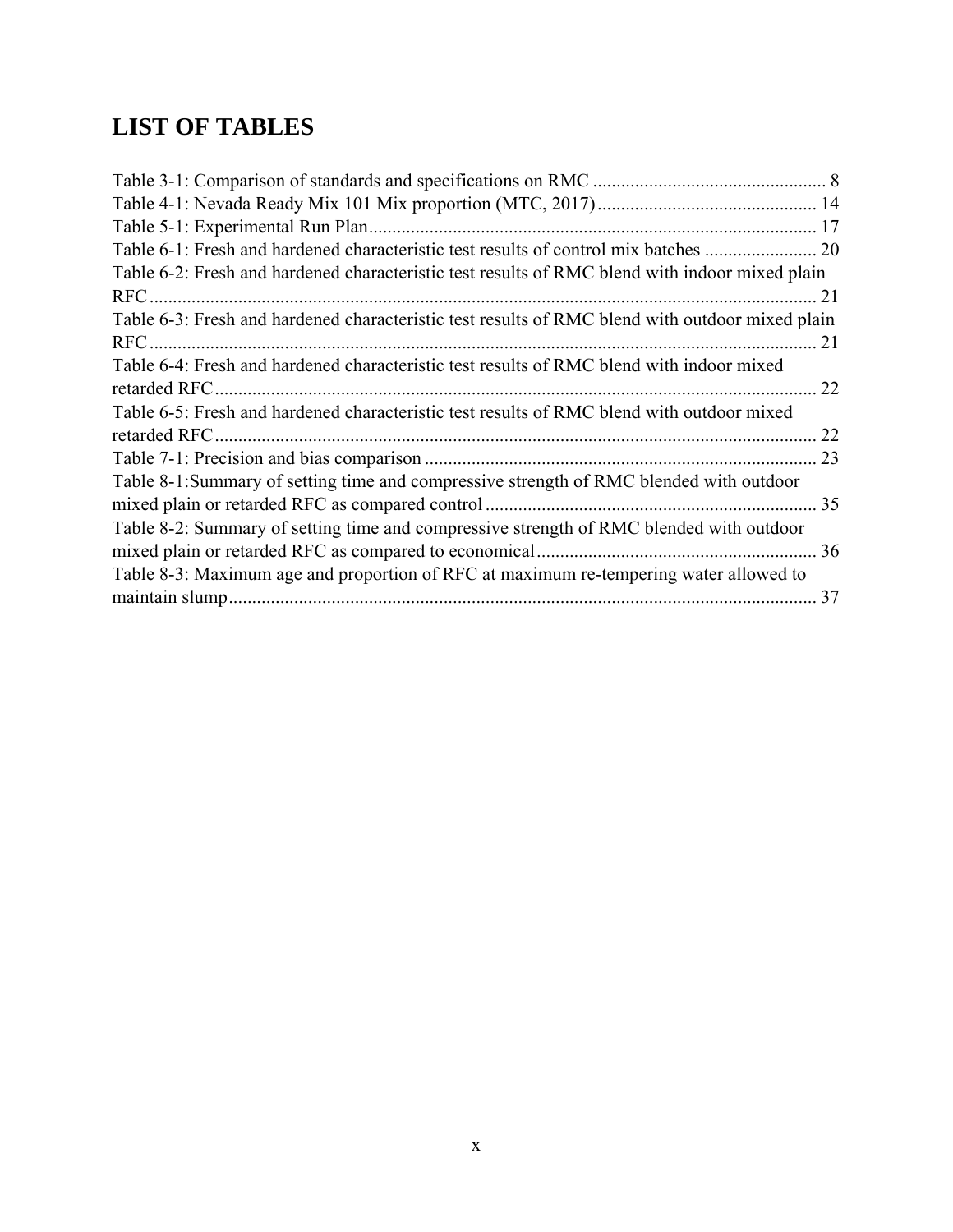# **LIST OF FIGURES**

| Figure 7-1: Effect of age and proportion of outdoor mixed retarded RFC on Water demand to maintain     |     |
|--------------------------------------------------------------------------------------------------------|-----|
|                                                                                                        | .24 |
| Figure 7-2: Effect of age and proportion of outdoor mixed retarded RFC on water demand to maintain     |     |
|                                                                                                        | 24  |
| Figure 7-3: Effect of age and proportion of outdoor mixed plain RFC on water demand to maintain slump  |     |
|                                                                                                        | 25  |
| Figure 7-4: Effects of age and proportion of outdoor mixed plain RFC on water demand to maintain       |     |
|                                                                                                        |     |
| Figure 7-5: Effects of age and proportion of indoor mixed plain RFC on setting time of subsequent      |     |
|                                                                                                        |     |
| Figure 7-6: Effects of age and proportion of indoor mixed plain RFC on setting time of subsequent      |     |
|                                                                                                        |     |
| Figure 7-7: Effects of age and proportion of indoor mixed retarded RFC on setting time of subsequent   |     |
|                                                                                                        | .28 |
| Figure 7-8: Effects of age and proportion of indoor mixed retarded RFC on setting time of subsequent   |     |
|                                                                                                        |     |
| Figure 7-9: Effects of age and proportion of outdoor mixed plain RFC on setting time of subsequent     |     |
|                                                                                                        | 29  |
| Figure 7-10: Effects of age and proportion of outdoor mixed plain RFC on setting time of subsequent    |     |
|                                                                                                        | 29  |
| Figure 7-11: Effects of age and proportion of outdoor mixed retarded RFC on setting time of subsequent |     |
|                                                                                                        |     |
| Figure 7-12: Effects of age and proportion of outdoor mixed retarded RFC on setting time of subsequent |     |
| 30                                                                                                     |     |
| Figure 7-13: Effects of age and proportion of indoor mixed plain RFC on compressive strength of        |     |
|                                                                                                        |     |
| Figure 7-14: Effects of age and proportion of outdoor mixed plain RFC on compressive strength of       |     |
|                                                                                                        |     |
| Figure 7-15: Effects of age and proportion of outdoor mixed plain RFC on compressive strength of       |     |
|                                                                                                        |     |
| Figure 7-16: Effects of age and proportion of indoor mixed retarded RFC on compressive strength of     |     |
|                                                                                                        |     |
| Figure 7-17: Effects of age and proportion of outdoor mixed retarded RFC on compressive strength of    |     |
|                                                                                                        |     |
| Figure 7-18: Effects of age and proportion of outdoor mixed retarded RFC on compressive strength of    |     |
|                                                                                                        |     |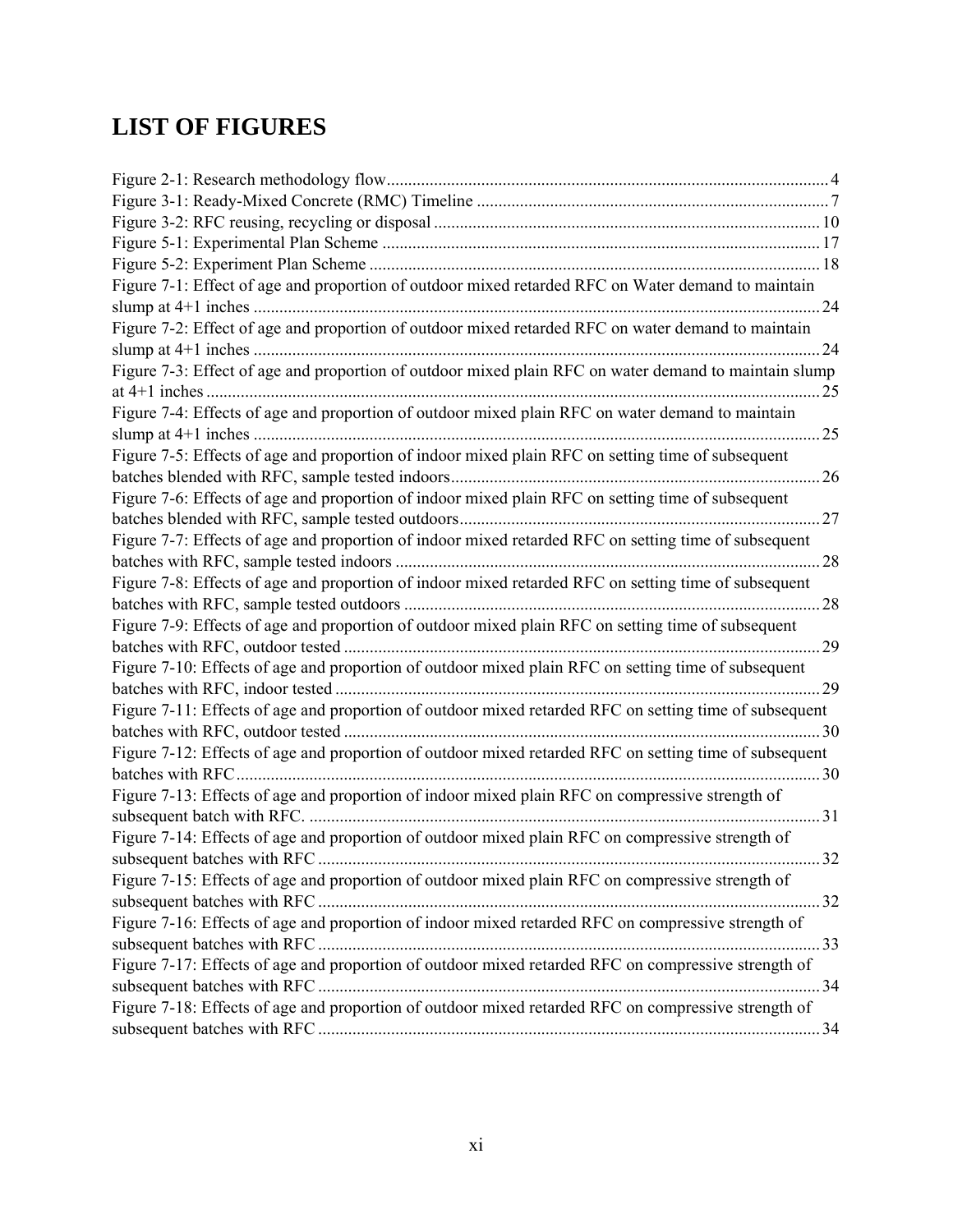## **1 INTRODUCTION**

## **1.1 BACKGROUND**

Local and national industry practices and specifications of Ready-mixed Concrete (RMC) have placed limitations on delivery time and truck drum revolution; playing into the rise of construction material costs. These limitations are resulting in unnecessary and heightened construction material costs and environmental degradation (Trejo, 2014)

Industry standards and specifications have been devised and revised for the manufacturing, transporting, and placement of RMC. To deliver uniform and consistent concrete to a job site, ready-mixed concrete manufacturers have established various mixture proportions and mixing procedures. Ready-Mixed Concrete is provided by either in-transit mixer or volumetric concrete mixer and can be mixed in central mixers (central-mixed), in transit-mixed (also known as truckmixed), or with a combination of both (shrink-mixed). Fresh and hardened properties of readymixed concrete can be influenced by the mixing process, delivery, and use; therefore, specifications at different time and depth have placed limits on the mixing, transporting and placing of concrete (Anderson, 2003)

It is estimated that out of ready-mixed concrete leaving the plant, between 2% and 7% of concrete returns to the station in the truck unused (Lobo, 1998). The reason for return was either the contractor ordered a little more than was necessary to complete the construction work or rejected due to discharge time or truck drum revolution limit.

RFC is defined as a fresh concrete returned to the manufacturer in a fresh state in a readymixed concrete transportation unit (ASTM C1798, 2016). RFC could be either over-ordered, leftover or rejected. Unused RFC incurs a cost due to the creation of reduced yield on raw materials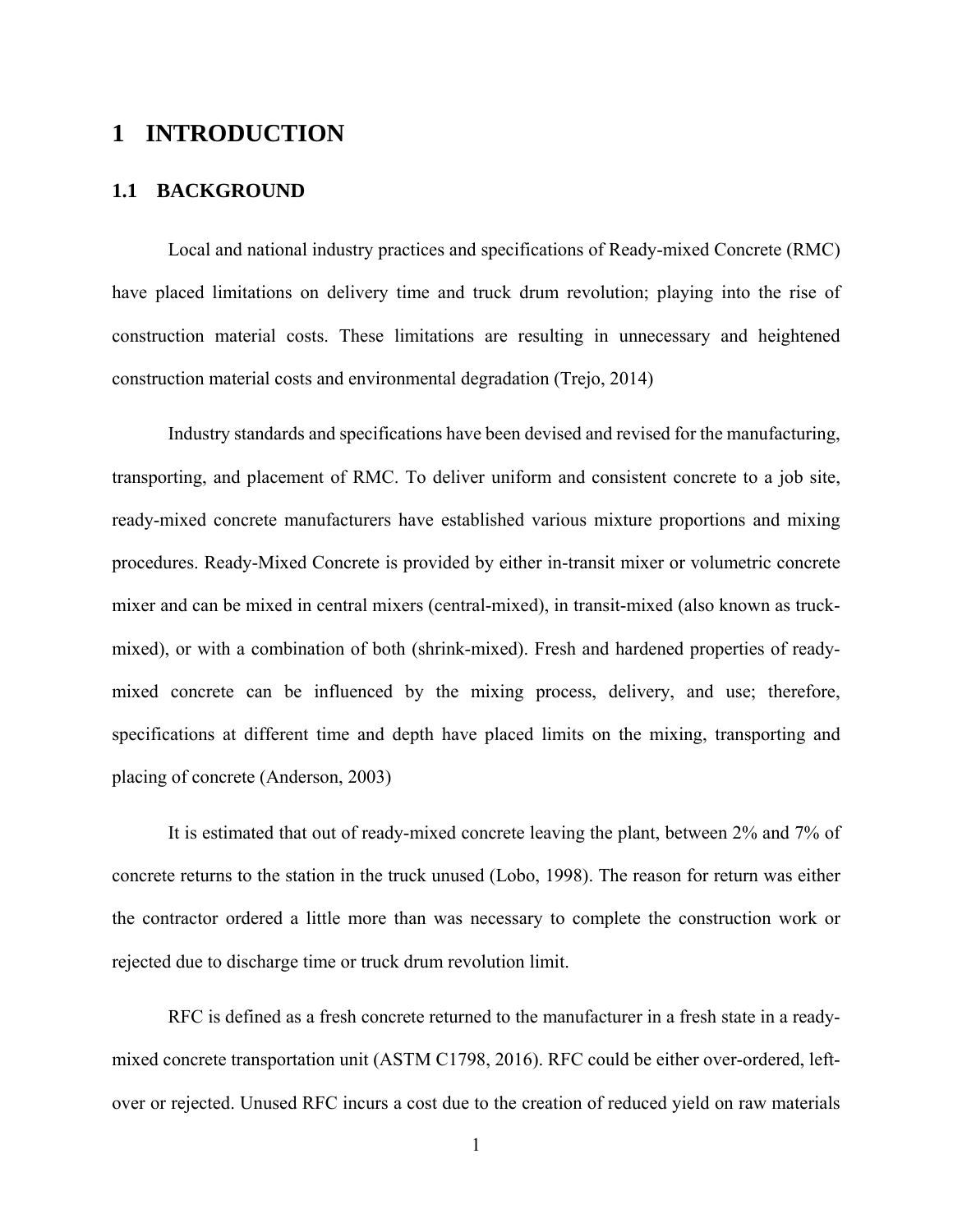and handling, transporting and tipping. If not used in its fresh state, RFC requires moving and storage space, crushing energy and a significant amount of water. Unused or non-recycled concrete is considered waste and its components contribute to the filling of landfills, increased water usage, depletion of natural resources, increased material transport, and increased greenhouse gas emissions (CSTI, 2010).

#### **1.2 PROBLEM STATEMENT**

At least public standards and specifications for construction of the states of California and Iowa permit RFC to be reused for some applications. There is also a standard specification for the reuse of RFC in a new batch of RMC known as ASTM C1798/C1798M-16. However, in the state of Nevada and in the incorporated Clark County, use of RFC neither is explicitly restricted nor is allowed for any sort.

## **1.3 THESIS OBJECTIVE**

The objective of this research is to quantify the effects of concrete mixing variables, specifically mixing time and proportion of old concrete, on concrete setting time and compressive strength. This research will quantify the effect of age and proportion of plain or retarded RFC blended to RMC.

#### **1.4 HYPOTHESIS**

Eight hour old RFC at 100F concrete temperature, treated with hydration stabilizing admixture blended in up to 50% proportion to a new batch of RMC can be reused without adversely affecting the fresh and hardened characteristics of the blend.

2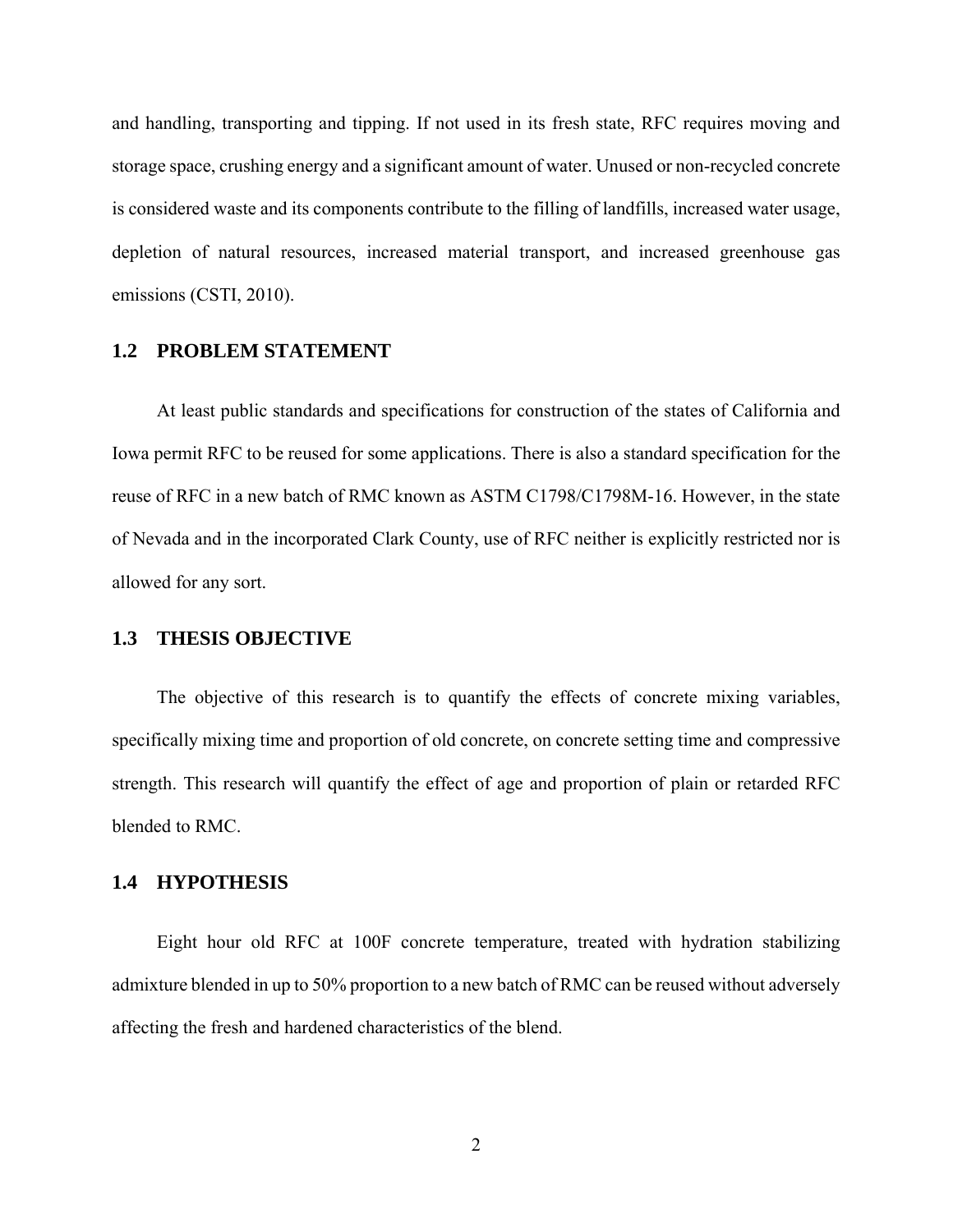#### **1.5 SCOPE OF THESIS**

Laboratory research will be conducted to meet the study's objective of quantifying the effects of concrete mixing variables, specifically mixing time and proportion of old concrete, on concrete setting time and compressive strength. The laboratory study will focus on evaluating the effect of RFC on fresh and hardened characteristics of RMC blended with RFC to determine age and proportion of RFC blended that would result a blend with comparable fresh and hardened characteristics to that of the control. Tests conducted on the fresh and hardened concrete included temperature, slump, entrapped air content, unit weight, setting time, and compressive strength.

## **1.6 STRUCTURE OF THESIS**

This report is arranged in 9 sections. This section, section 1 introduces RMC and RFC and describes the problem statement, thesis objective, hypothesis, and scope of the research. Section 2 discusses methodology. Section 3 contains literature review on RMC and RFC related standards, specifications and research on RMC discharge and placement limitations, reuse of RFC, and the effect of discharge time and truck drum revolution on fresh and hardened concrete properties. Section 4 describes materials and section 5 details on tests and test procedures. Section 6 follows with results and results will be discussed and analyzed in section 7. And finally, section 8 and 9 present conclusion and recommendations respectively.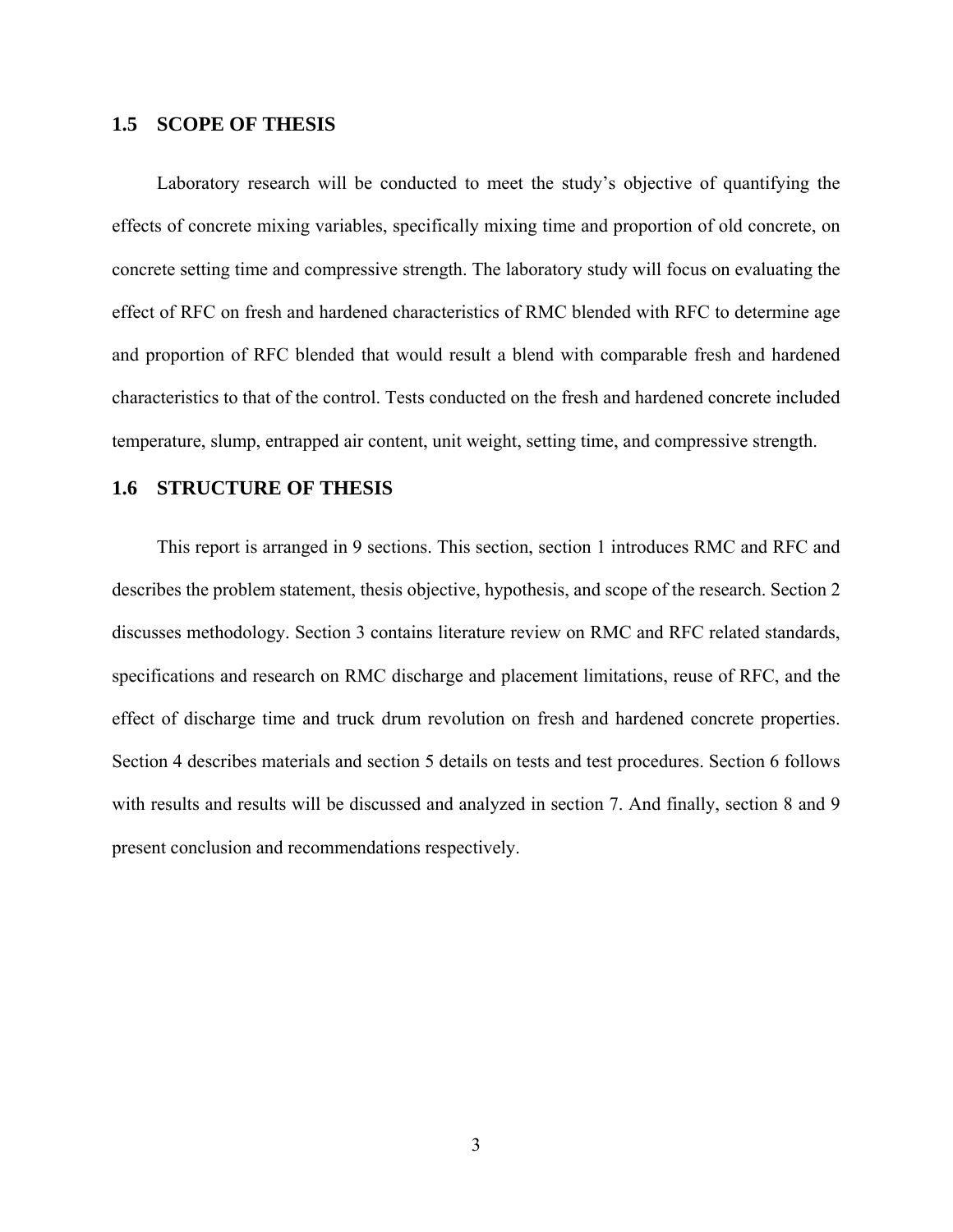## **2 METHODOLOGY**

The following tasks were performed to achieve the objective of the research (Figure 3.1).

#### **Task I: Literature Review**

Available standards, specifications and literature relevant to RMC and RFC will thoroughly be reviewed.

### **Task II: Identify the mix and materials**

Commonly used mix design that matches the scope of the investigation will be identified.



**Figure 2-1: Research methodology flow** 

#### **Task III: Laboratory test and test procedure**

The study will be performed both indoors and outdoors to determine the effect of the varying proportion of plain or retarded RFC on subsequent batches of fresh blends. Sampling and test on fresh and hardened blended concrete will be performed as per ASTM standard procedures. Tests on fresh blended concrete will include concrete and ambient temperature, slump, unit weight, entrapped air content and setting time. Moreover, tests on hardened blended concrete will include compressive strength.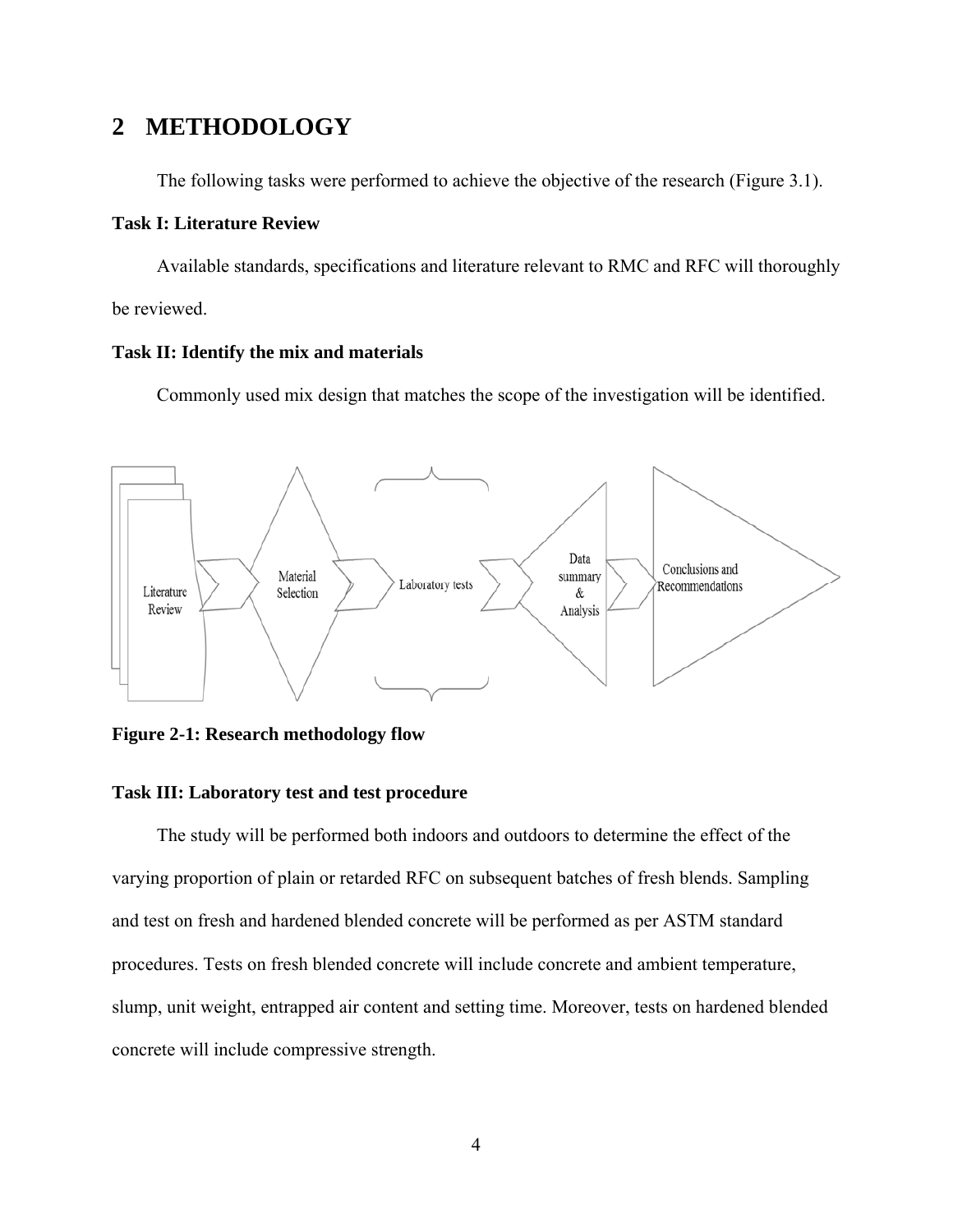## **TASK IV: Result**

Test results will be recorded and reported with notes of all known deviations from the prescribed procedures.

## **Task V: Analysis**

Data will be analyzed for trends and requirement for uniformity of concrete.

## **TASK VI: Conclusions and Recommendations**

Conclusions will be drawn based on the analysis of the extent to which the objectives are met and the degree to which the hypothesis is proven true or false.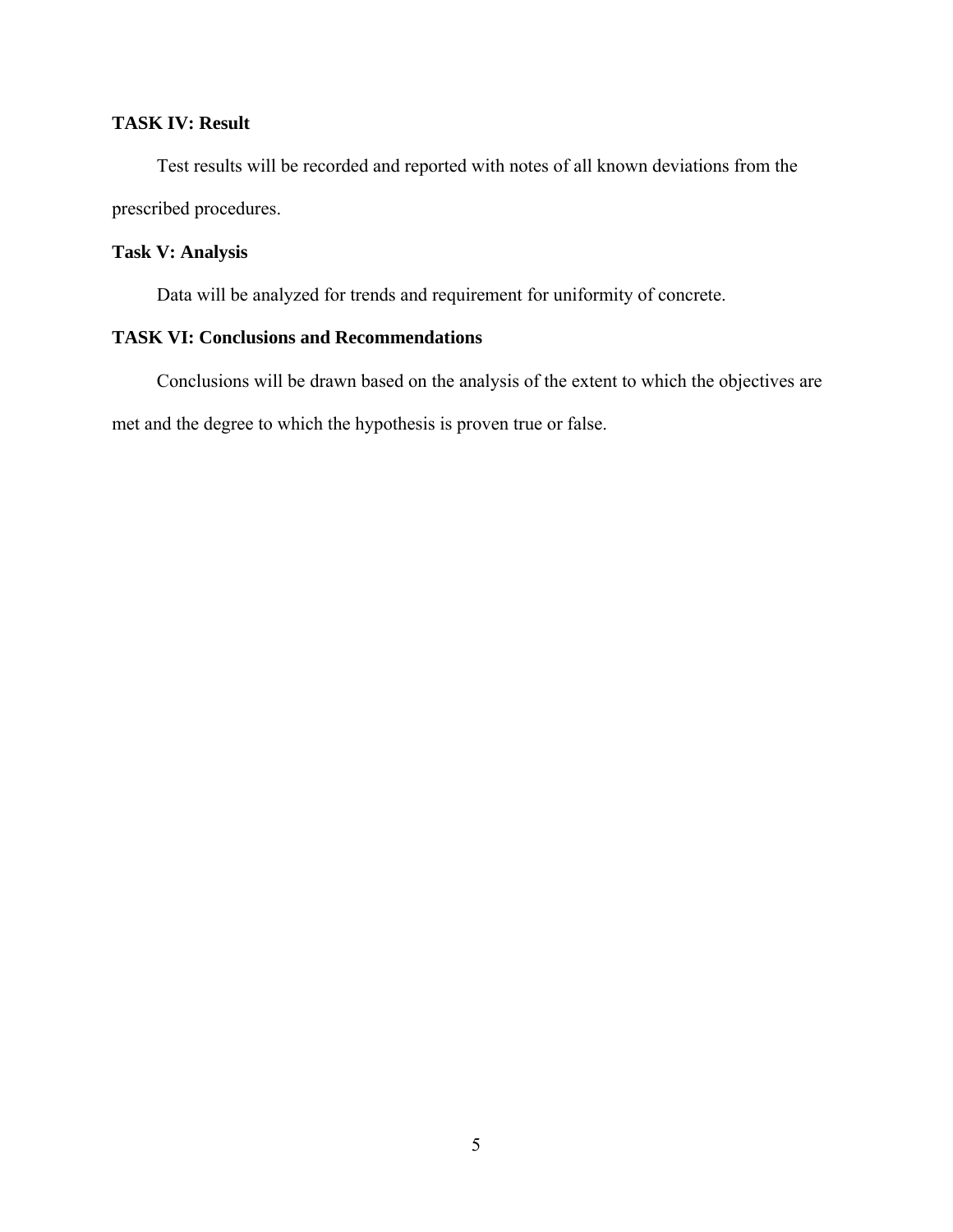## **3 LITERATURE REVIEW**

Local and national specifications and standards on RMC and RFC were reviewed.

In addition to specifications and standards, eight studies on the reuse of RFC ranging from 1989 to 2000 and seven studies on the effect of re-tempering, delivery time and truck drum revolution (TDR) on fresh and hardened characteristics of concrete covering from 1963 to 2002 were reviewed.

#### **3.1 LITERATURE ON HISTORY OF READY-MIXED CONCRETE**

The history of RMC goes back to 1913 when the first offsite mixed concrete was delivered to a job site in Baltimore, MD. Immediately one year after the first RMC, the Committee ASTM C9 on concrete and concrete aggregates was established (Gorman, 1998). Concrete was mixed and delivered first by a horse-drawn mixer and then Stephen Stepanian of Columbus developed a self-discharging motorized transit mixer, which was followed by gradually modernized readymixed concrete trucks (Dewar, 1998).

Due to the relatively low power output of truck/mixers, concrete mixing quality was an imminent issue. To address these imperfections and discrepancies, the National Ready-Mixed Concrete Association (NRMCA) approached the ASTM committee of C9 and the first C94 specification was published in 1935, which limited concrete discharge time to be within 90 minutes after mixing. Further, in 1958, this ASTM standard appended minimum and maximum TDRs.

However, the ASTM has removed the DRC limit and now defers to the purchaser (Trejo, 2014). Though there are attempts to eliminate and defer discharge time limits, the limitation has remained unchanged since its first implementation in 1935. Despite the removal of the drum

6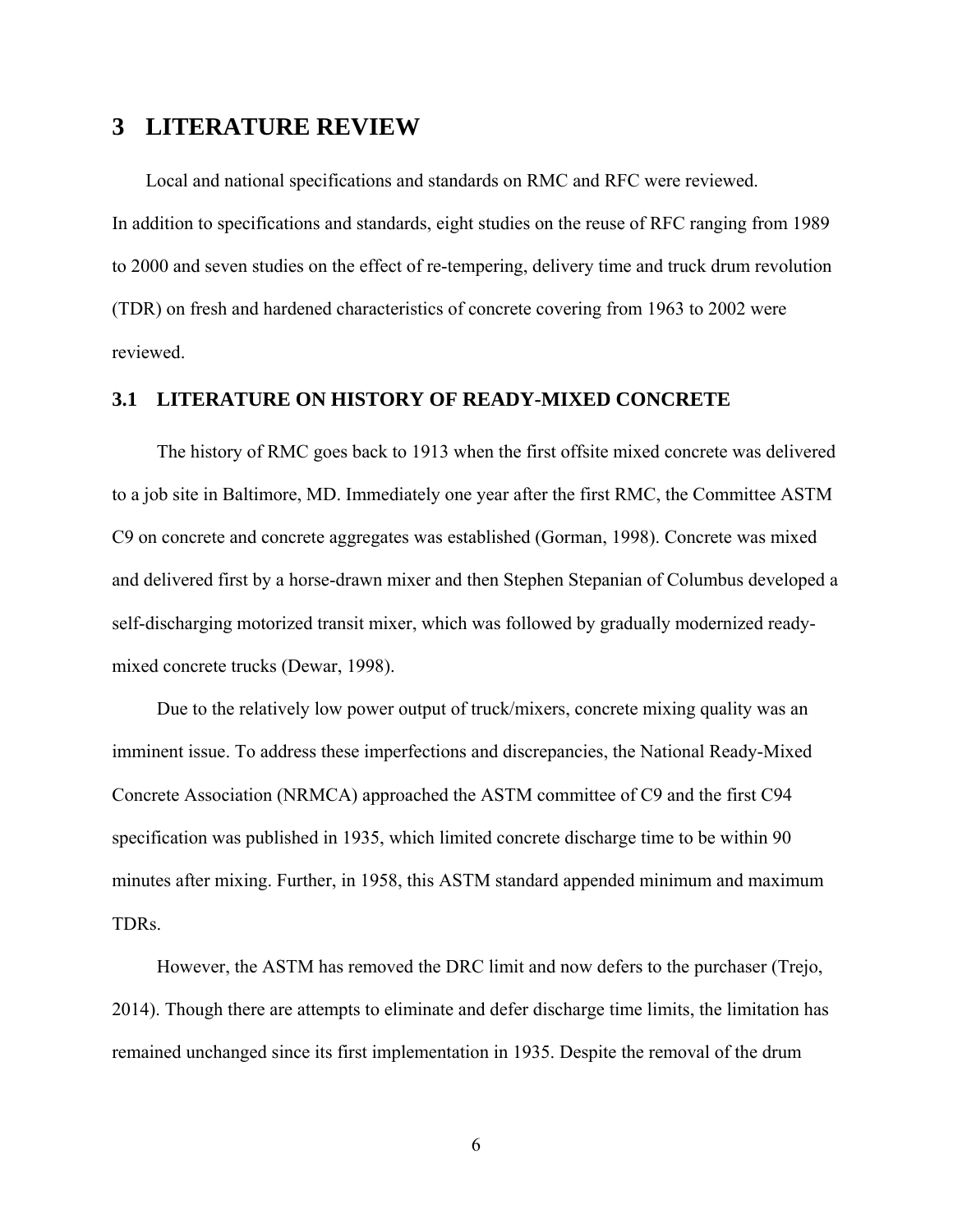revolution counts limit by the ASTM, NDOT and Clark County continue to enforce both drum revolution counts and discharge time restrictions.

## **3.2 LITERATURE ON SPECIFICATIONS ON RMC DISCHARGE & PLACEMENT**

Along with ASTM C 94/C 94M and AASHTO M157, there are numerous local and national specifications available that constrain the manufacturing and delivery of RMC. Developed by governmental states or county agencies, the general purpose of these specifications is identical to that of ASTM C 94/C 94M and AASHTO M157 with the amendment that they are adapted to the specific use of their jurisdiction.



**Figure 3-1: Ready-Mixed Concrete (RMC) Timeline** 

Both ASTM C94/94M and AASHTO M157 state that discharge time shall be 90 minutes. Discharge time is defined as a time between after the introduction of the water to the cement and aggregates or the introduction of the cement, to the aggregates and placement (Figure 3-1). However, the ASTM permits a waiver by the purchaser if the concrete is workable without the addition of water. Standard specifications of NVDOT and Clark County also have a provision for a long haul with a pre-approved mix design or new trial batch. This waiver is seldom used or preferred not to as the reasoning behind the waiver is not well understood (Trejo, 2014).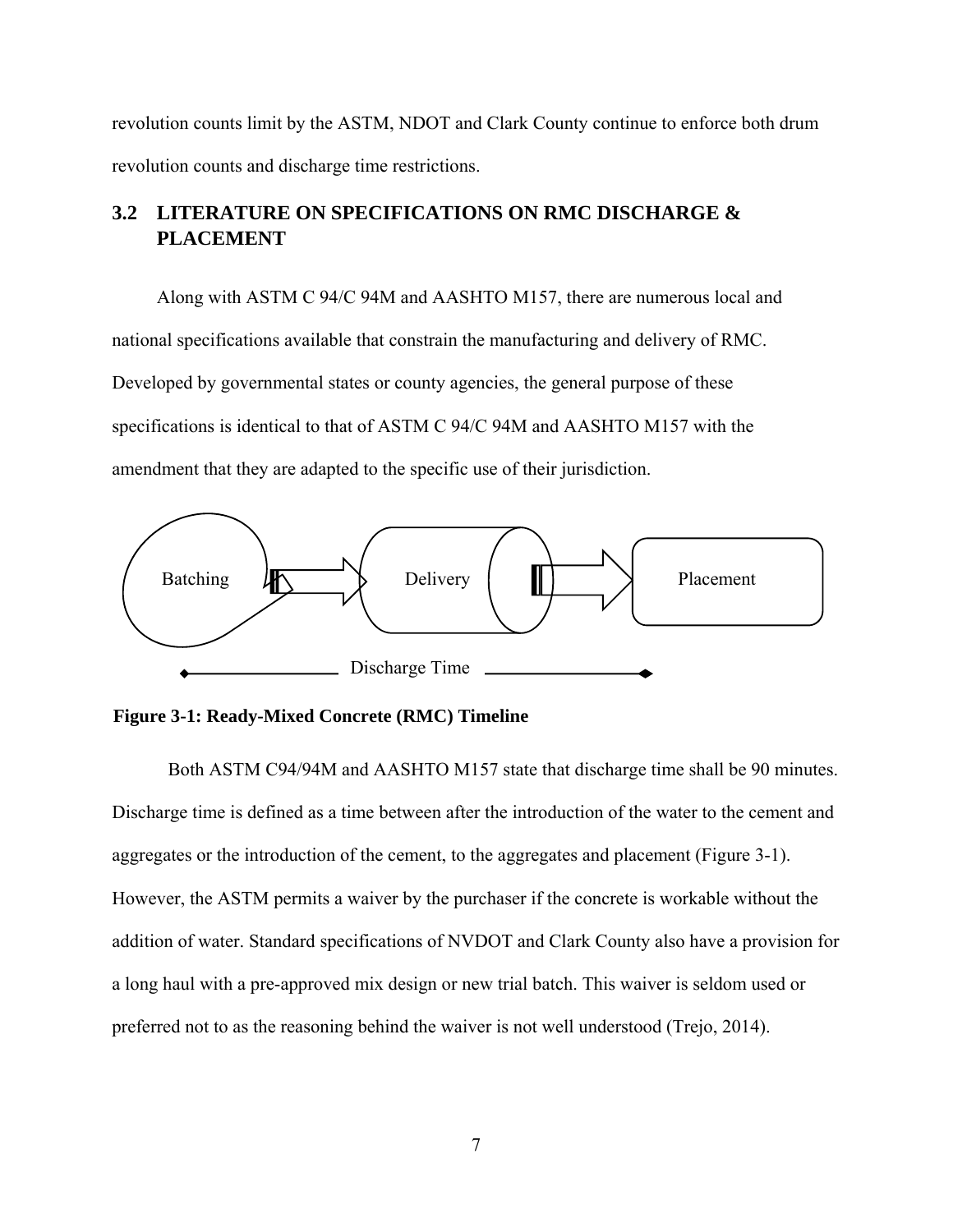Earlier versions of ASTM C94/C94M required that RMC shall be discharged before the drum has revolved 300 revolutions after the introduction of the mixing water to the cement and aggregates, or the introduction of the cement to the aggregates (ASTM C94/C94M, 2009). In its latest version, however, it completely removes TDR constraint and leaves it to the discretion of the purchaser and manufacturer, which entitles both the purchaser and manufacturer of establishing a limit in their contract document (ASTM C94/C94M, 2013).

| Standards/                    | <b>Maximum Time to</b>    | Drum                  | <b>Maximum</b>     |  |
|-------------------------------|---------------------------|-----------------------|--------------------|--|
| <b>Specifications</b>         | <b>Discharge, Minutes</b> | <b>Revolutions at</b> | Drum               |  |
|                               |                           | <b>Mixing Speed</b>   | <b>Revolutions</b> |  |
| <b>ASTM</b>                   | 90                        | NR.                   | NR                 |  |
| <b>AASHTO</b>                 | 90                        | NR.                   | NR.                |  |
| <b>SSR&amp;BC(NDOT)</b>       | 90                        | $70 - 100$            | 320                |  |
| <b>SSR&amp;BC(CCBD&amp;S)</b> | 90                        | $70 - 100$            | 300                |  |

**Table 3-1: Comparison of standards and specifications on RMC** 

ASTM- American Society for Testing and Materials AASHTO-American Association of State Highway and Transportation Officials SSR&BC - Standard Specification for Road and Bridge Construction USS(Clark County) - Uniform Standard Specifications Clark County Area

Clark County, NDOT, ASTM and AASHTO (Table 3-1). These differences indicate a research gap where a thorough understanding of the effect of each constraint is needed.

There are differences in concrete placement limits between the standard specifications of

## **3.3 LITERATURE ON THE REUSE OF RFC**

It is estimated that out of concrete leaving the plant, between 2% and 7% returns to the facility in the truck unused (STIC, 2010). On a typical day in one of the RMC Suppliers in Henderson, for example, out of the 3,200 Cubic yards produced, 260 cubic yard was reported as RFC, which was either ordered in excess or rejected at the end of a job segment, shift or day (Materials Testing Corporation, 2017).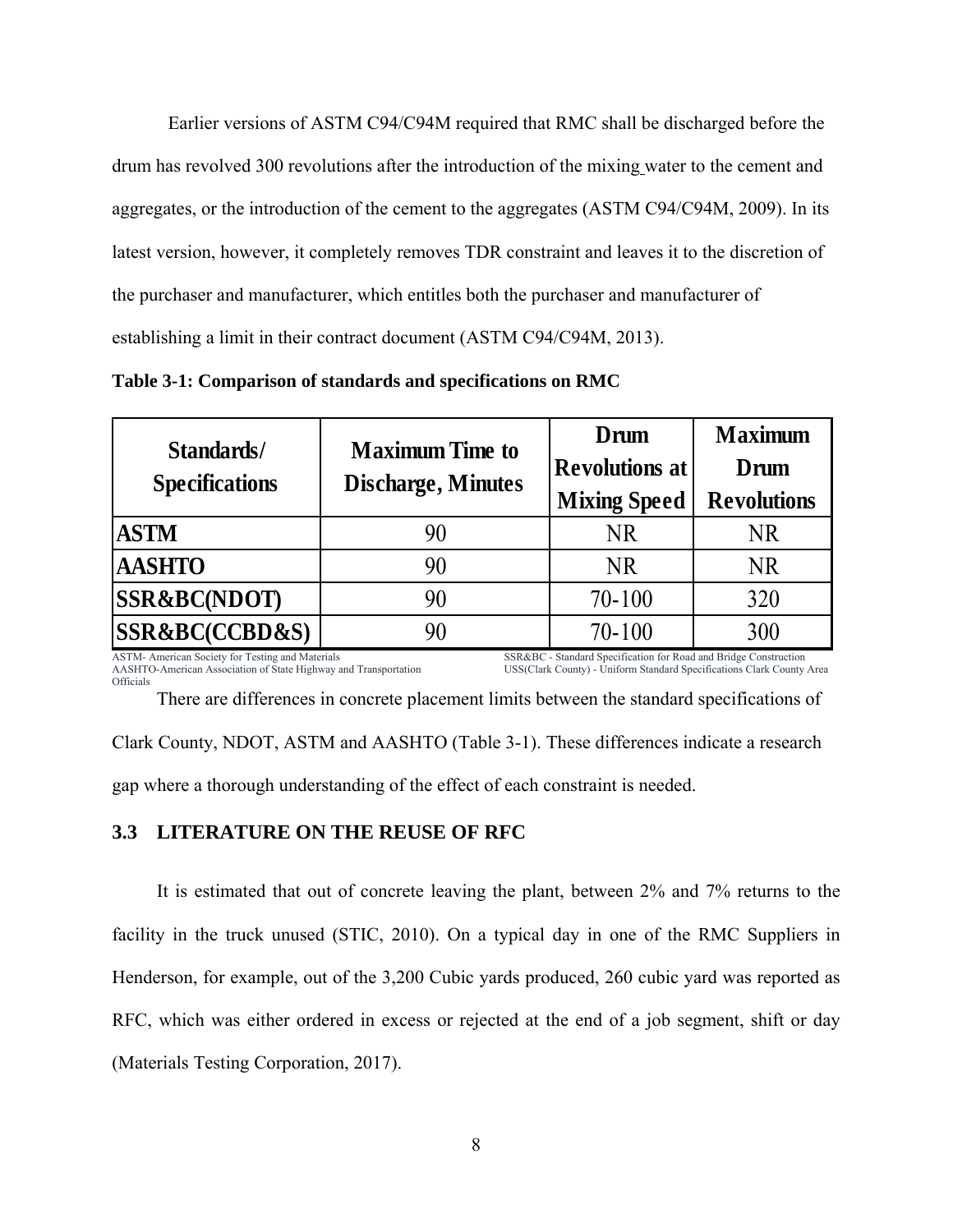Due to the restrictions imposed by national and local jurisdictions on RMC and lack of thorough and detailed studies on the subject, RFC has not been addressed either way for use or non-use in most of the States. Returned concrete, as defined in ASTM C1798, is the fresh readymixed concrete, either leftover or a significant quantity not used on the construction site, which is returned to the plant in the concrete truck as excess material.

Though seemingly stalled, there have been efforts to advance reuse of RFC beyond the allowance to use it for nonstructural applications, as stipulated in the states of California's and Iowa's respective Standard Specifications for Public Works Construction (CalDRI, 2012). Moreover, industry personnel covered by the industry survey conducted by the author of this thesis indicated that reuse of RFC is somewhat typical for private nonstructural applications. Unfortunately, there are no documents describing best practices of RFC reuse. This is because there hasn't been a shared understanding of the effect the RFC may have, and it happens in the industry that there is this same question 'does reusing RFC in subsequent batches compromise the quality of the blended concrete?' with no substantiated answer.

A detailed review of ready-mixed concrete discharge and placement specifications and literature on placement constraints and RFC reuse will follow.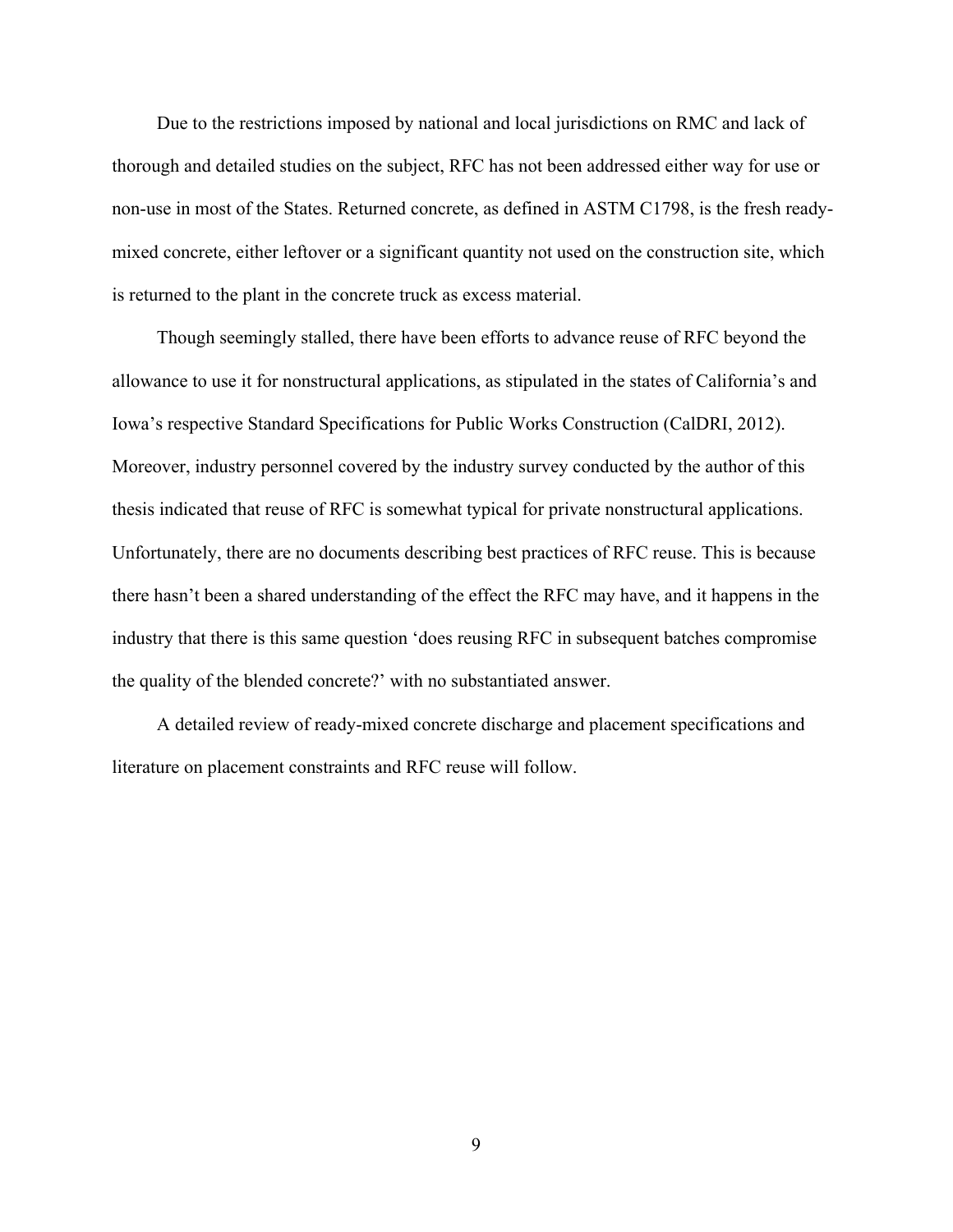

#### **Figure 3-2: RFC reusing, recycling or disposal**

RFC is defined as fresh concrete not yet discharged from a ready-mixed concrete transportation unit when it is returned to the manufacturer (Kinney, 1998). RFC could be either over-ordered, left-over concrete or rejected. Contractors over-order either to avoid short notice or to work around and are the primary source of returned concrete. As difficult as it is to match this RFC with a specific mix type to suitable customers on short notice, jurisdiction and user requirements have been stringent in allowing it to blend with subsequent batches (CalDRI, 2012).

RFC is either used in its fresh state in subsequent batches or for precast elements, or washed and used as reclaimed aggregates and slurry where water is required, or hardened and crushed to form base of base aggregate where energy and water is consumed; or otherwise unused and wasted to landfills, which requires storage and energy(figure 3-2). Overall management of fresh RFC incurs a cost due to land for landfills, increased water usage, depletion of natural resources, increased material transport, and increased greenhouse gas emissions (Kazaz, 2016).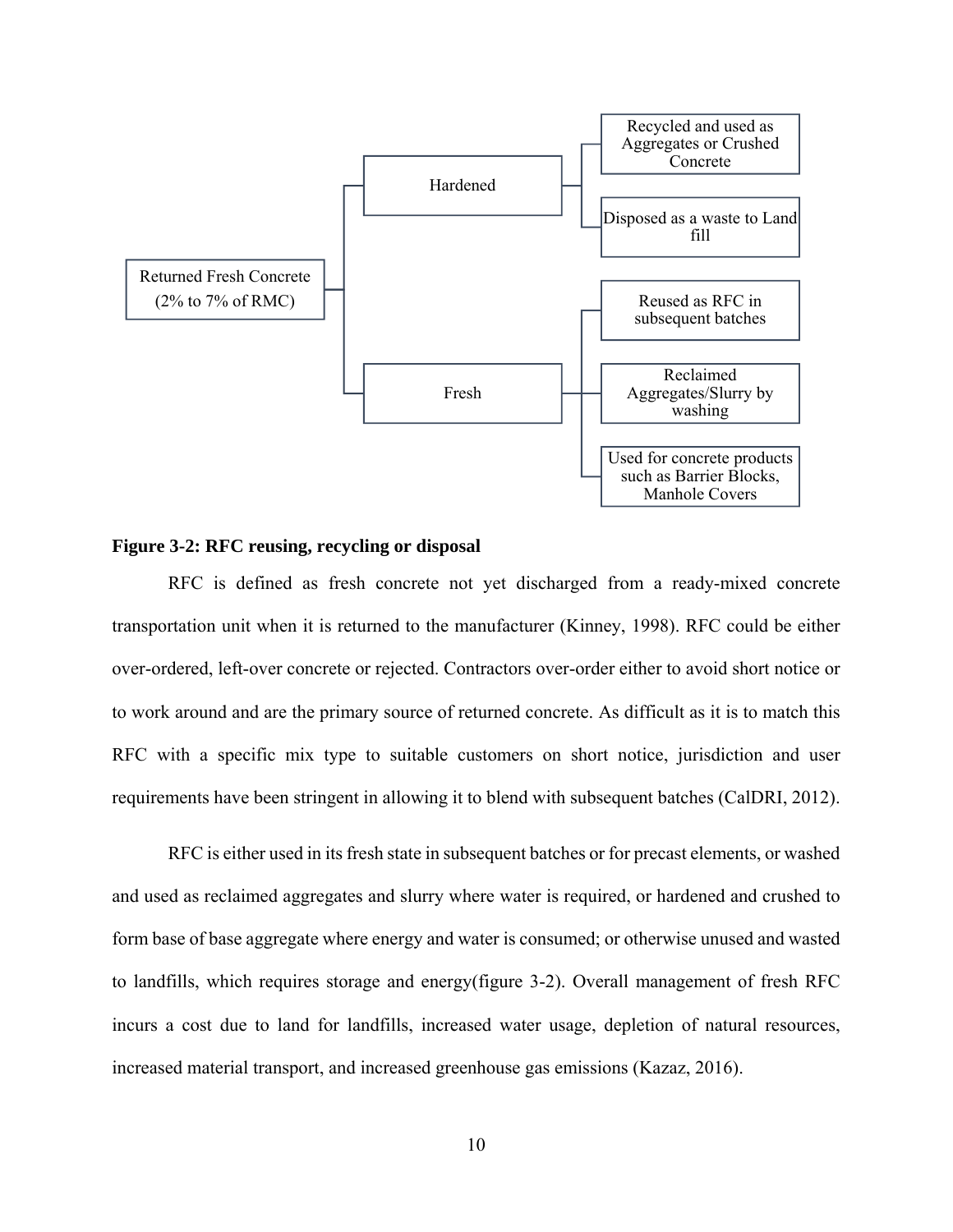To reduce environmental and economic costs of RFC, studies have shown three alternatives:

- Avoidance, which is the first and best way to reduce the amount of concrete subject to return at a job site;
- Reuse, which is the second and not commonly practiced reusing more RFC on subsequent batches before it hardens; and
- Recycle, which is crushing hardened concrete and use as base aggregate or aggregate in new concrete.

Among these, avoidance would be the most preferable as it represents a reduction of the material stream subject to waste or reuse. Reuse, on the other hand, would be next in preference because in theory it could be implemented with little cost to modify the blend and implement controlling mechanisms. Whereas, recycling requires capital and operational expenses for equipment and handling of hardened concrete, which still is a viable alternative to disposal.

Due to discharge time and TDR constraints reuse of RFC seems infamous to deal with. The ASTM seems to loosen the discharge and TDRs constraints and leave them to the discretion of the RMC manufacturers and users. The ASTM has gone further to the extent of publishing standard procedure designated as ASTM C1798/C1798M-16, and at least in the states of California and Iowa, RFC use is permitted for some applications. In the state of Nevada and incorporated Clark County, on the other hand, use of RFC it is neither allowed nor restricted of any sort. Although RFC is not being reused among state DOTs, a survey indicated that public work projects are allowed to reuse RFC in California and Iowa is authorized and encouraged as authorized by respective state's public resources code and standard specifications (CTS and Associates, 2012).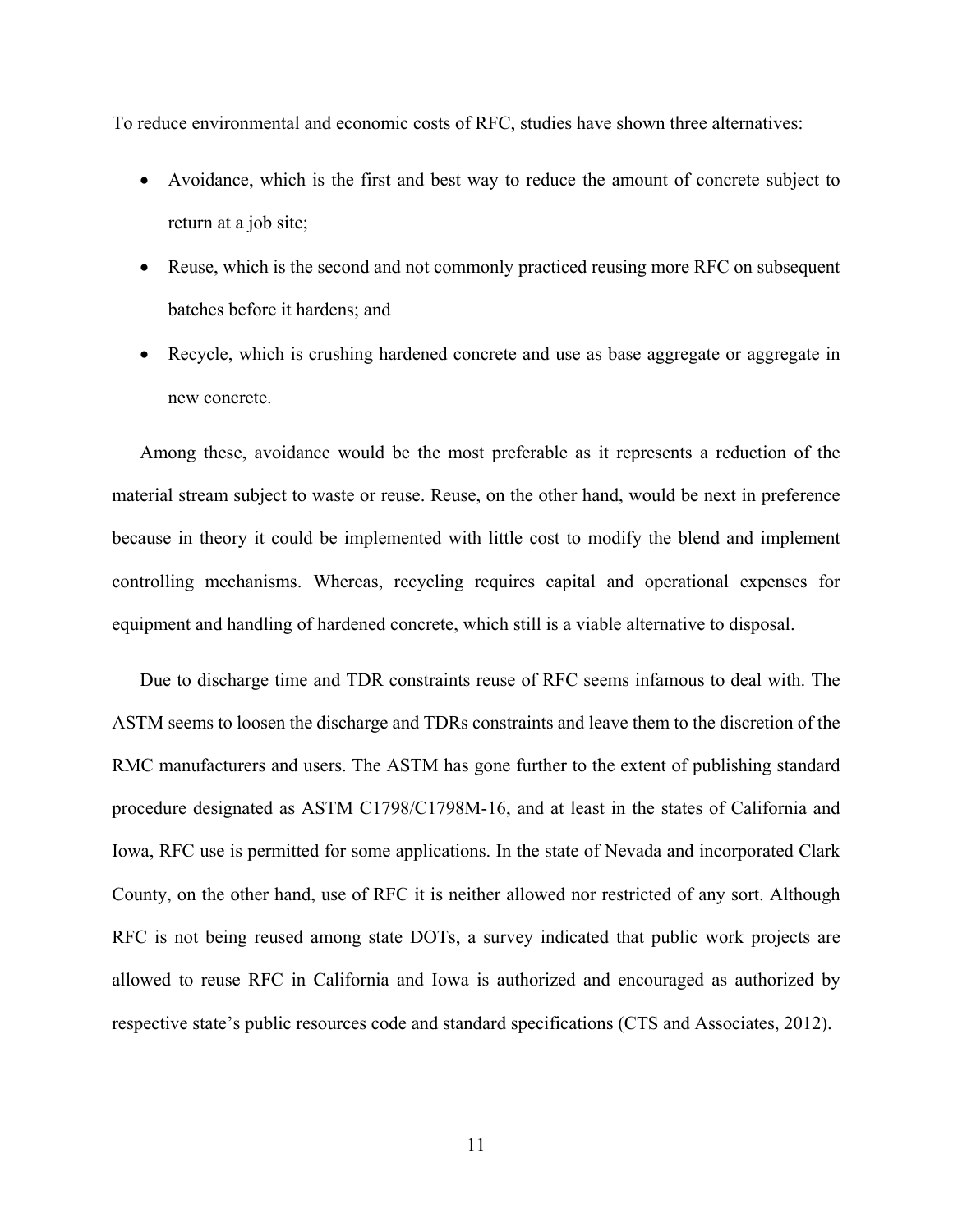## **3.4 LITERATURE ON THE EFFECTS OF DISCHARGE TIME AND TDR ON FRESH AND HARDENED CONCRETE CHARACTERISTICS**

The two noteworthy attributes of RMC rely upon numerous factors of which TDR and time are essential. TDR and time are reliant on constituent materials' proportion and the environmental conditions amid the complete cycle: blending, conveyance, and placement. To better grasp, the potential effect of these variables, a review of the research will follow.

With the invention of cementitious materials in composition and fineness and introduction of admixtures, various studies have been performed so as to validate the discharge time and TDR limitations imposed since the start of RMC. Most studies have approached the question of how long RMC can be held in a mixer and how many TDR can be tolerated without compromising fresh and hardened characteristics of concrete. These limitations have been everyday hindrances of the ready-mixed concrete producer and the end user. As a matter of fact, they were recognized before 2000 and they seem to get momentum after 2010 due to the emergence of construction sustainability.

Research has been done to study the effect of TDR and discharge time on fresh and hardened characteristics of concrete directly by varying the TDR and/or discharge time and indirectly by varying the re-tempering efforts and ambient and concrete temperatures.

Kirca (2000) studied the influence of mixing time on the workability of a concrete. The results of the study indicated that the extension of mixing time lead to a rise in temperature, and thereby slump loss. Another study by Gaynor (1998) on the effect of prolonged mixing on the rate of a slump, on the other hand, showed an increase in a slump with mixing time with a pronounced effect on high initial slump compared to that of the low initial slump. A study by Mustafa (2014) also proved that the concrete slump loss is proportional to the initial slump level.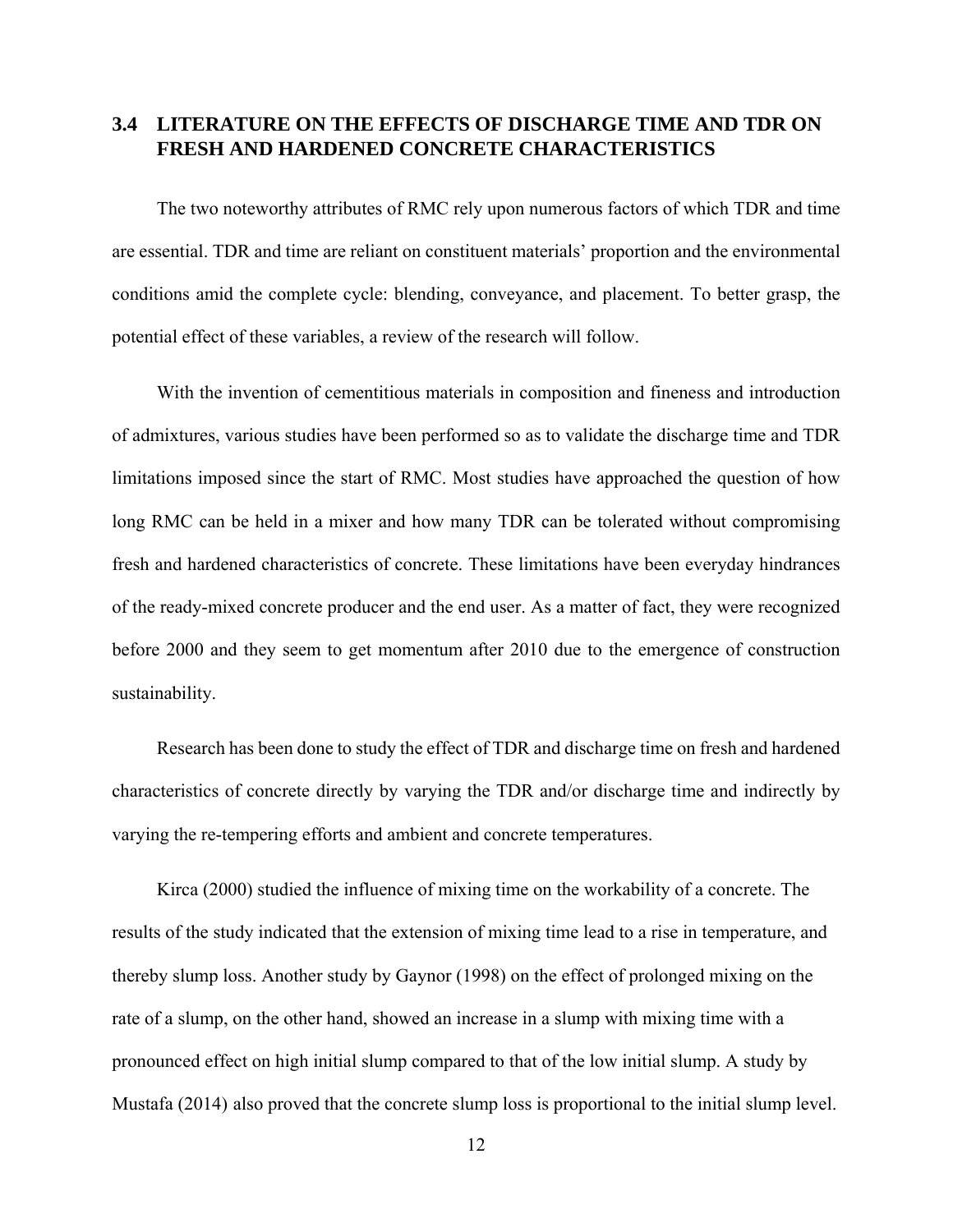Not only workability, but hardened characteristics as a function of discharge time and TDR have also been investigated. Prasittisopin (2013) studied the effect of mixing time and TDR on concrete with fly-ash as a cementitious material and reported that the effect they have on setting time, workability and compressive strength is negative. Moreover, a study to determine the effect of mixing time on compressive strength found that a decreased water to cement ration accounted from the loss of water from evaporation. This then lead to an increase in compressive strength as a function of mixing time. It was also deduced that the longer the mixing time, the more the grinding resulted in finer cement grains and more hydration (Kırca et al., 2002).

Effect of RFC reuse on the fresh and hardened concrete characteristics is related to the effect of extended mixing time, TDR and re-tempering. In this aspect, RFC could impact the fresh and hardened characteristics of a subsequent concrete batch with varying proportions based on:

- Age of the RFC;
- If water was added in the field to re-temper the RFC;
- Dosage of admixture (retarder, water reducer etc.) (CTS, 2012).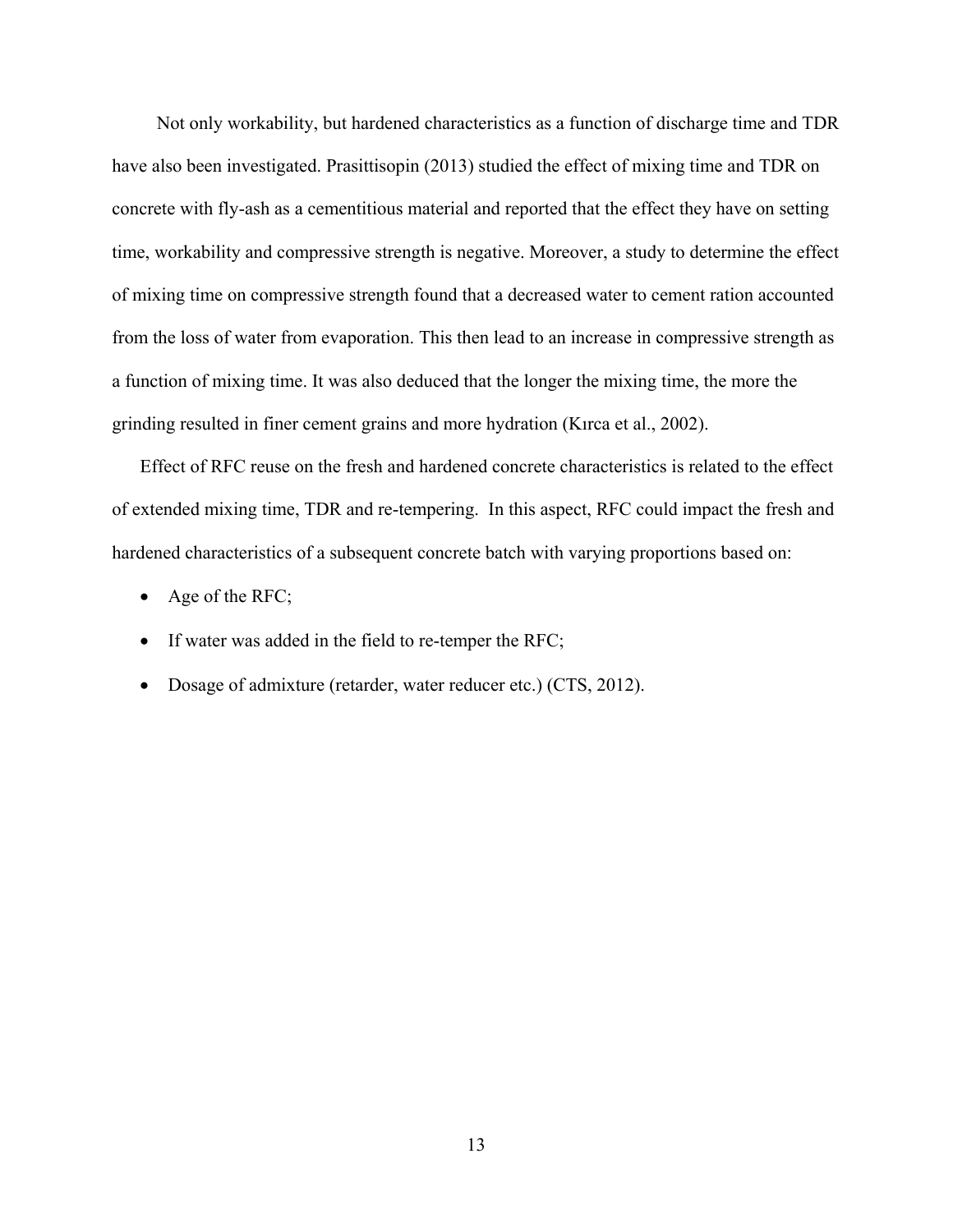## **4 MATERIALS**

A commonly used and a qualified material according to the Clark County Inter-Agency Quality Assurance Committee (IAQAC) mix designated as Nevada Ready Mix and Service Rock Products mix 101, or Cal Portland mix N45F003, or American Eagle Ready Mix AE650FA, or CEMEX's 1577290, was selected. This mix was identified as commonly used and approved by members of the technical committee of Southern Nevada Concrete and Aggregate Association (Table 1).

| <b>Constituent</b>                            | Percentage  | Weights, lb. | <b>Specific Gravity</b>    | <b>Absolute</b><br>Volume, ft <sup>3</sup> |
|-----------------------------------------------|-------------|--------------|----------------------------|--------------------------------------------|
| <b>Cement, Type V</b>                         | $6.50$ Sack | 488.8        | 3.150                      | 2.487                                      |
| Fly Ash, Type F                               | 20          | 122.2        | 2.320                      | 0.843                                      |
| <b>SSD Sand</b>                               | 44          | 1442.2       | 2.792                      | 8.278                                      |
| $\frac{3}{4}$ <sup>2</sup> , Coarse Aggregate | 56          | 1852         | 2.817                      | 10.536                                     |
| Water                                         | 33.3Gals    | 277.7        | 1.000                      | 4.451                                      |
| Air                                           |             | 1.5%         |                            | 0.405                                      |
| <b>Total</b>                                  |             | 4183         |                            | 27.000                                     |
|                                               |             |              | Unit Weight, $lb$ ./ $ft4$ | 154.9                                      |
|                                               |             |              | Water/Cement               | 0.45                                       |
|                                               |             |              | Aggregate/Cement           | 5.4                                        |

**Table 4-1: Nevada Ready Mix 101 Mix proportion (MTC, 2017)** 

A #67(**¾''** rock) coarse aggregate and washed concrete sand all produced at Nevada Ready Mix's Lone Mountain quarry, along with cementitious materials Type V Mitsubishi Cement and Type F Headwaters Fly Ash (20%), and standard municipal water was used. Moreover, additives all from BASF/Master Builders of varying amount of a water-reducing admixture MasterGlenium 3030: Full-range water-reducing concrete admixture (superplasticizer) and set retarder MasterSet Delvo hydration controlling admixture were used.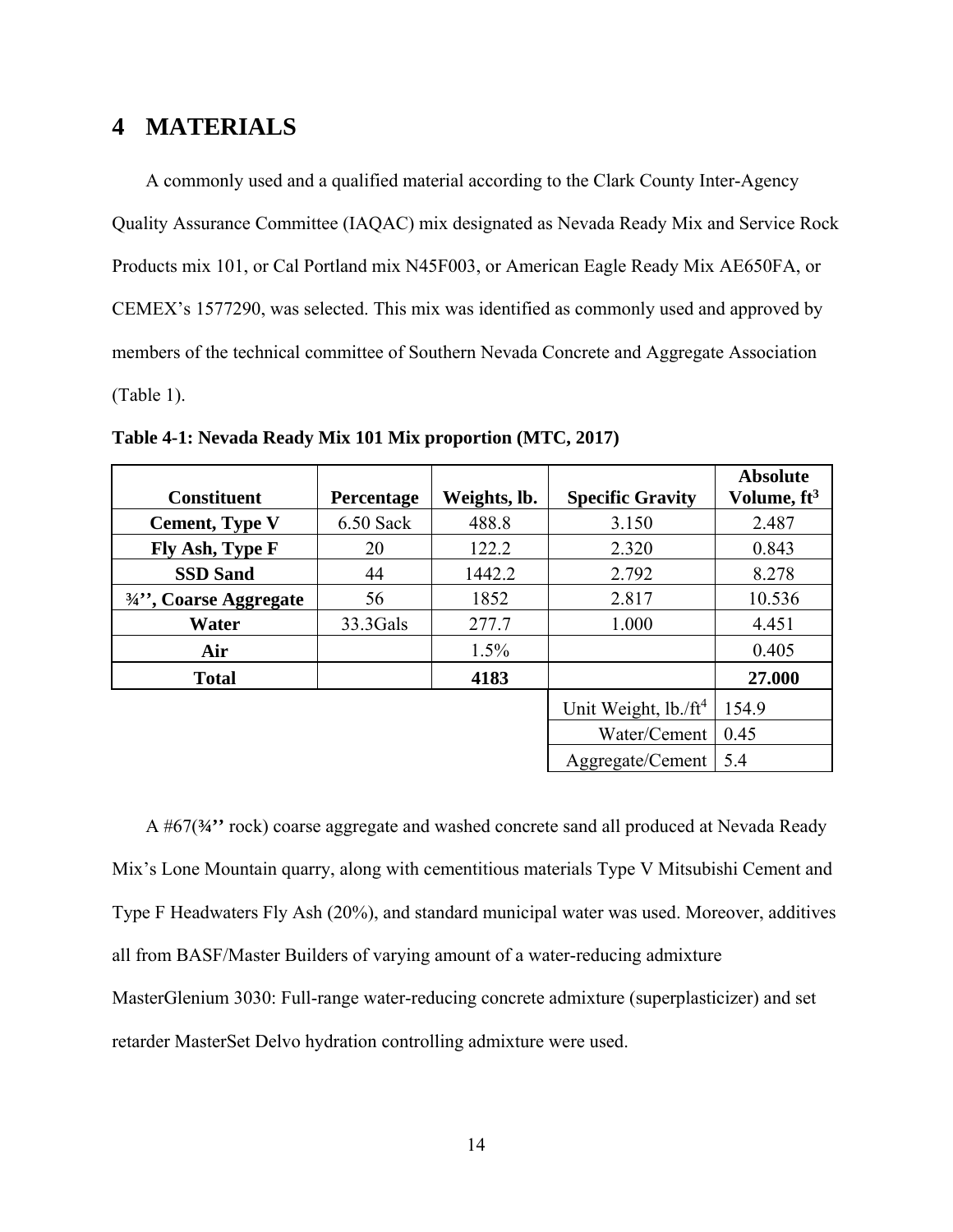## **5 TESTS AND TEST PROCEDURE**

The investigation was conducted in two phases to evaluate the effect of age and proportion of RFC on fresh and hardened concrete characteristics:

- The study was first conducted in a controlled environment (indoors) with one-, two-, and three-old RFC blend as a pilot phase.
- It was then decided the investigation would be extended to include an uncontrolled environment (outdoors) where the investigation was performed both in a controlled and uncontrolled environment with one-, two-, three- and four-hours old RFC.

In a normal concrete situation, the basic process control factors are cement, water, aggregate, and additives, if any. On the other hand, in a concrete blended with RFC, there are additional control factors that need to be considered. Feasibility wise, it would be difficult if not impossible to study the RFC control process along with that of the normal case.

To avoid complexity and per the scope of the research, the following factors were deemed important:

- 1. The concrete mixture proportions
- 2. The age of  $RFC(RFC_a)$  when added to a newly mixed concrete
- 3. Workability
- 4. Ambient and concrete temperature  $(T_A \text{ and } T_C)$
- 5. The proportion (by mass) of RFC  $(RFC<sub>p</sub>)$  in the blended batch

These factors either kept constant or variable, further helped to explore the proportion threshold in which RFC can be used in subsequent batches, to determine the application scope of the blend and to propose a control mechanism of the reuse.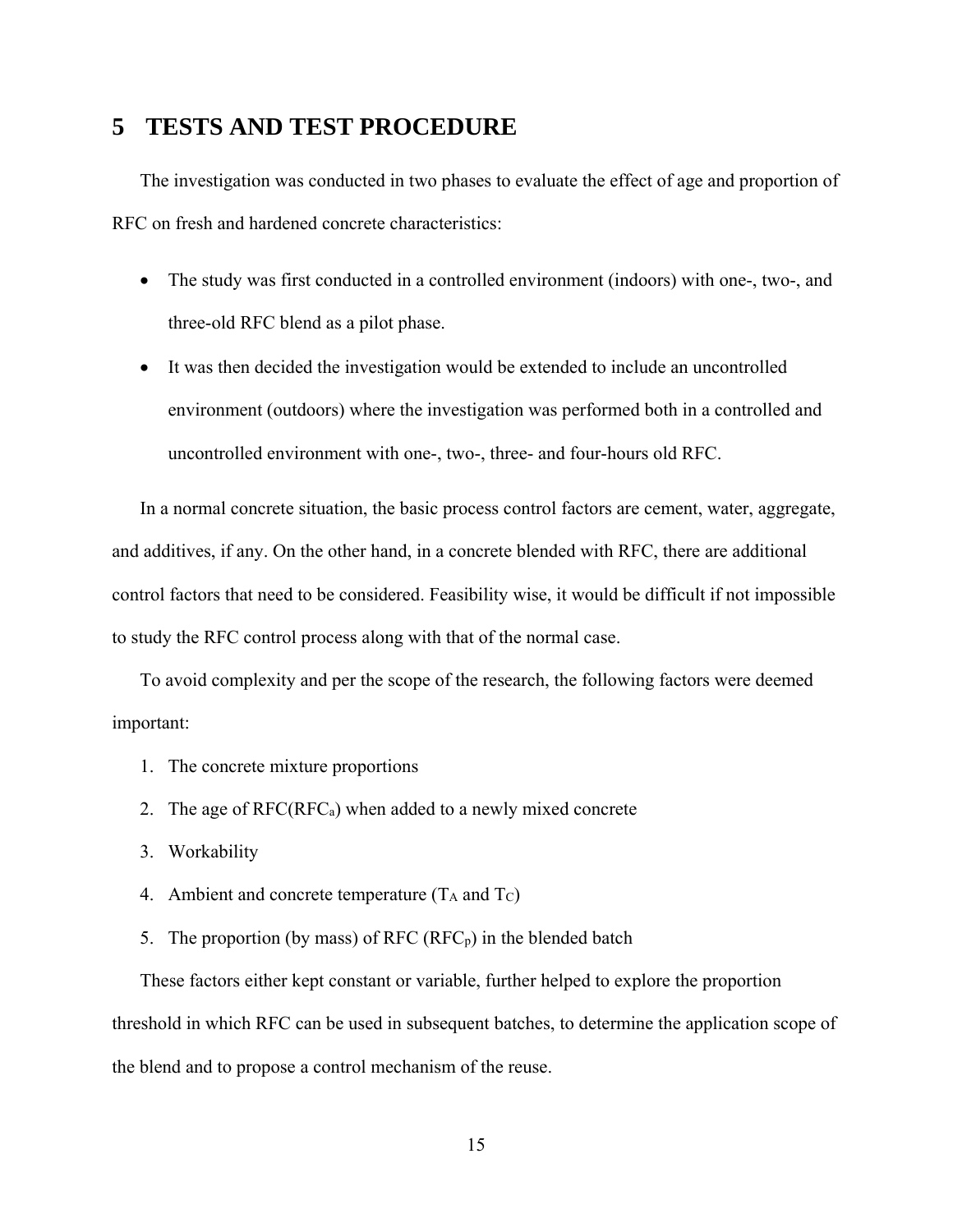Based on the combination of these constant and variable factors, the research evaluated the response variables such as water required to maintain slump, setting time and 28-day compressive strength of the blended concrete.

The mix design No. 101 was batched both indoors and outdoors, and concrete was tested shortly after batching (control). The concrete was then held for 1hr, 2hrs, and 3hours in the pilot phase and for 1hr, 2hrs, 3hrs or 4hrs in the extended phase and mixed with newly batched concrete in various proportions (10:90, 20:80, 30:70, 40:60, and 50:50), for example, 10% RFC and 90% newly batched concrete (Table 5-1).

Ages of concrete were simulated to RFC by holding the concrete for 1hr, 2hrs, 3hrs, and 4hrs while restoring workability at 4+1 inches by re-tempering with water or superplasticizer as indicated on the schematic in figure 5-1.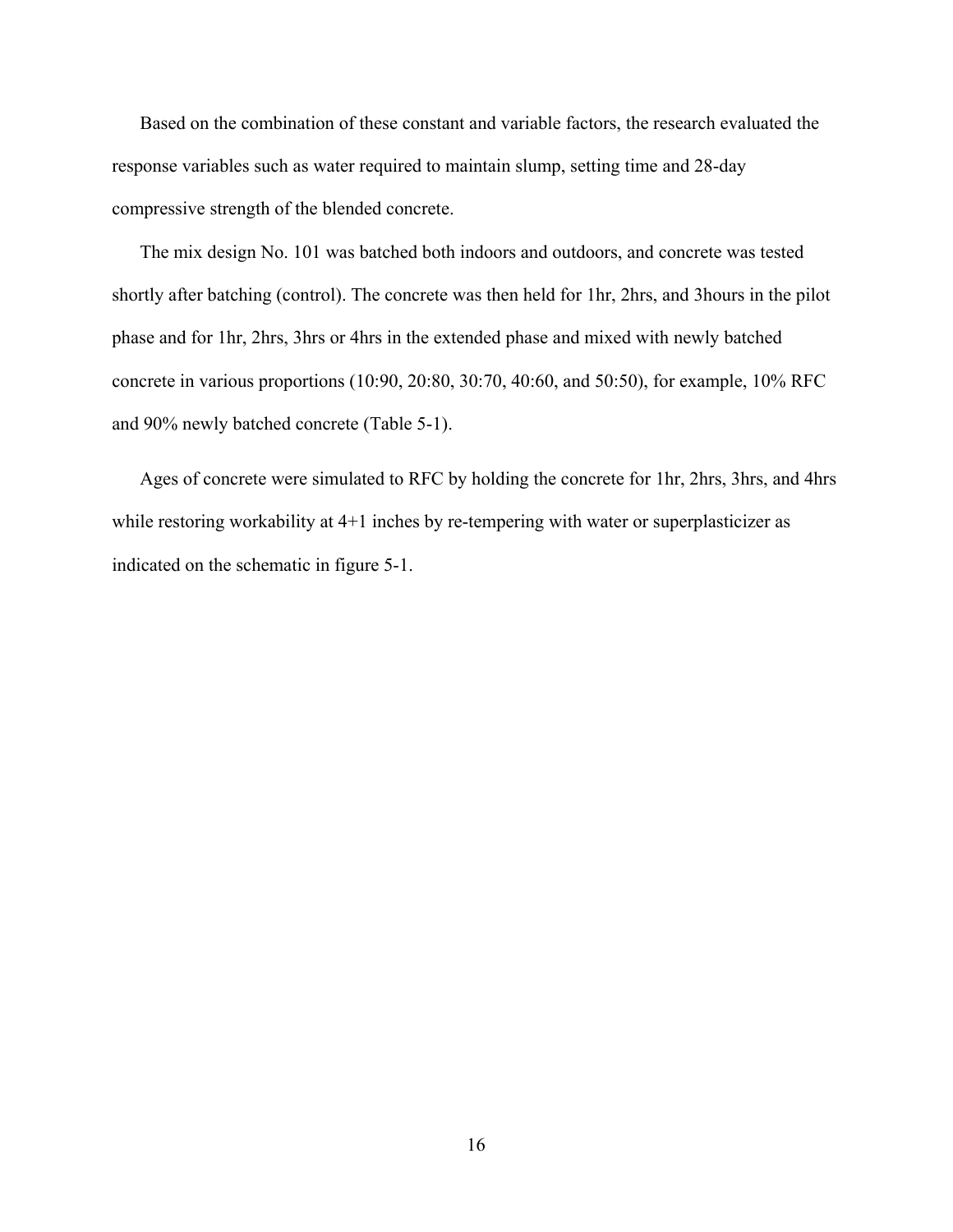## **Table 5-1: Experimental Run Plan**

|             |               |                 |                 | Indoor mixing(I)         |               |                |                 | Outdoor $mixing(O)$       |                                 |                |                              |                                 |               |                 |                 |           |
|-------------|---------------|-----------------|-----------------|--------------------------|---------------|----------------|-----------------|---------------------------|---------------------------------|----------------|------------------------------|---------------------------------|---------------|-----------------|-----------------|-----------|
| Concrete    |               | $RFC_p, RFC_a,$ | <b>Blend ID</b> | Concrete                 | $RFC_p,$      | $RFC_a,$       | <b>Blend ID</b> | Concrete                  | $\rm RFC_p,$                    | $RFCa$ ,       | <b>Blend ID</b>              | Concrete                        |               | $RFC_p, RFC_a,$ | <b>Blend ID</b> |           |
| type        | $\frac{0}{0}$ | <b>Hrs</b>      |                 | type                     | $\frac{0}{0}$ | <b>Hrs</b>     |                 | Key:                      |                                 |                |                              | type                            | $\frac{0}{0}$ | <b>Hrs</b>      |                 |           |
|             |               |                 | IR10:90-1       |                          |               |                | IP10:90-1       | I-Indoor Mixed            |                                 |                | OP10:90-1                    |                                 |               |                 | OR10:90-1       |           |
|             | 10            | $\overline{2}$  | IR10:90-2       |                          | 10            | $\overline{2}$ | IP10:90-2       | P-Plain RFC<br>10-10% RFC |                                 |                | OP10:90-2                    |                                 | 10            | $\overline{2}$  | OR10:90-2       |           |
|             |               | 3               | IR10:90-3       |                          |               | 3              | IP10:90-3       | 1-1-hour old RFC          | 90-90% RMC                      |                |                              | OP10:90-3                       |               |                 | 3               | OR10:90-3 |
|             |               |                 |                 |                          |               |                |                 |                           |                                 |                | OP10:90-4                    |                                 |               | 4               | OR10:90-4       |           |
|             |               |                 | IR20:80-1       |                          |               |                | IP20:80-1       |                           |                                 |                | OP20:80-1                    |                                 |               |                 | OR20:80-1       |           |
|             | 20            | $\overline{2}$  | IR20:80-2       |                          | 20            | $\overline{2}$ | IP20:80-2       | Key:<br>O-Outdoor Mixed   |                                 |                | P20:80-2                     |                                 | 20            | $\overline{2}$  | OR20:80-2       |           |
|             |               | 3               | IR20:80-3       |                          |               | $\overline{3}$ | IP20:80-3       |                           | P-Plain RFC                     |                | P20:80-3                     |                                 |               | $\overline{3}$  | OR20:80-3       |           |
|             |               | 4               | IR20:80-4       |                          |               |                |                 | Plain(P)                  | 20-20% RFC                      |                | P20:80-4                     |                                 |               | 4               | OR20:80-4       |           |
|             |               |                 | IR30:70-1       | Key:<br>I-Indoor Mixed   |               |                | IP30:70-1       |                           | 80-80% RMC<br>2-2-hours old RFC |                | P30:70-1)                    |                                 | 30            |                 | OR30:70-1       |           |
| Retarded(R) | 30            | $\overline{2}$  | IR30:70-2       | R-Retarded RFC           |               | $\overline{2}$ | IP30:70-2       |                           | 30                              | <del>∠</del>   | $\Phi$ P30:70-2<br>OP30:70-3 | $\mathbf{Retarded}(\mathbf{R})$ |               | $\overline{2}$  | OR30:70-2       |           |
|             |               | 3               | IR30:70-3       | 20-20% RFC<br>80-80% RMC |               | 3              | IP30:70-3       |                           |                                 | $\overline{3}$ |                              |                                 |               | 3               | OR30:70-3       |           |
|             |               |                 |                 | 2-2-hours old RFC        |               |                |                 |                           |                                 | 4              | OP30:70-4                    |                                 |               | 4               | OR30:70-4       |           |
|             |               |                 | IR40:60-1       |                          |               |                | IP40:60-1       |                           |                                 |                | OP40:60-1                    |                                 |               |                 | OR40:60-1       |           |
|             | 40            | $\overline{2}$  | IR40:60-2       |                          | 40            | 2              | IP40:60-2       |                           | 40                              | $\overline{2}$ | OP40:60-2                    |                                 | 40            | $\overline{2}$  | OR40:60-2       |           |
|             |               | 3               | IR40:60-3       |                          |               | $\overline{3}$ | IP40:60-3       |                           |                                 | 3              | OP40:60-3                    |                                 |               | 3               | OR40:60-3       |           |
|             |               | 4               | IR40:60-4       |                          |               | 4              | IP40:60-4       |                           |                                 | 4              | OP40:60-4                    |                                 |               | 4               | OR40:60-4       |           |
|             |               |                 | IR50:50-1       |                          |               |                | IP50:50-1       |                           |                                 |                | OP50:50-1                    |                                 |               |                 | OR50:50-1       |           |
|             | 50            | $\overline{2}$  | IR50:50-2       |                          | 50            | $\overline{2}$ | IP50:50-2       |                           | 50                              |                | OP50:50-2                    |                                 |               | $\overline{2}$  | OR50:50-2       |           |
|             |               | 3               | IR50:50-3       |                          |               | 3              | IP50:50-3       |                           |                                 |                | OP50:50-3                    |                                 | 50            | 3               | OR50:50-3       |           |
|             |               |                 |                 |                          |               |                |                 |                           |                                 | 4              | OP50:50-4                    |                                 |               | 4               | OR50:50-4       |           |

 $RFC_p$  – proportion of RFC RFCa – age of RFC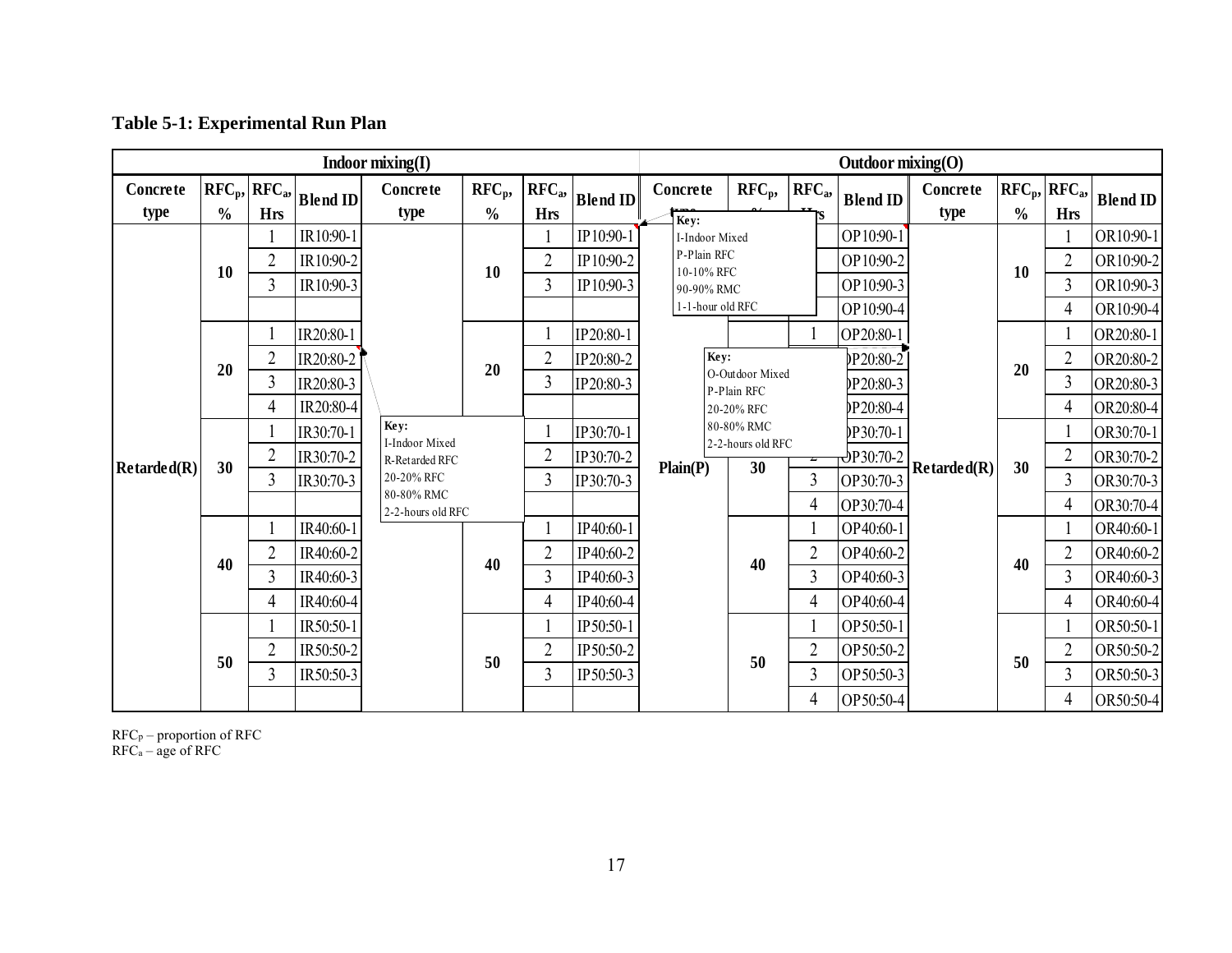

**Figure 5-2: Experiment Plan Scheme**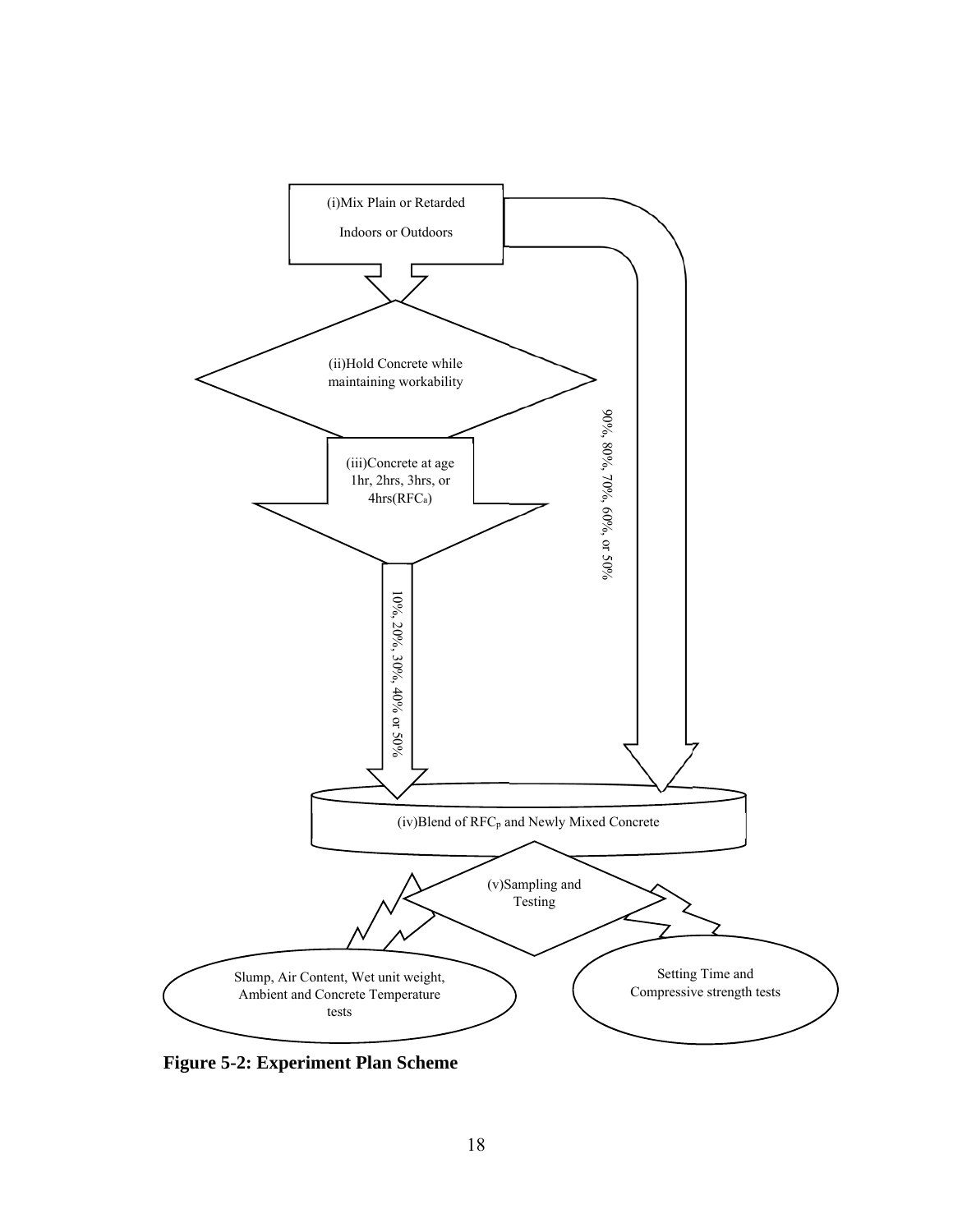Once the concrete was blended, the following fresh concrete characteristic tests were conducted and recorded for each blend:

- 1. Concrete temperature (ASTM 1064),
- 2. Slump (ASTM C143),
- 3. Unit weight (ASTM C138)
- 4. Entrapped air (ASTM C231)
- 5. Setting time (ASTM C403)

Moreover, to determine the effect of age and proportion of RFC on compressive strength, a set of five 4-in by 8-in cylinders were molded (ASTM C192) from a sample of each control and concrete blended with a varying proportion of RFC. All cylinders were removed from the molds and placed in the standard moist room with free moisture on all their surfaces until they were tested for compressive strength (ASTM C39) one, three and one cylinders at an age of 7-, 28 and 56-days respectively.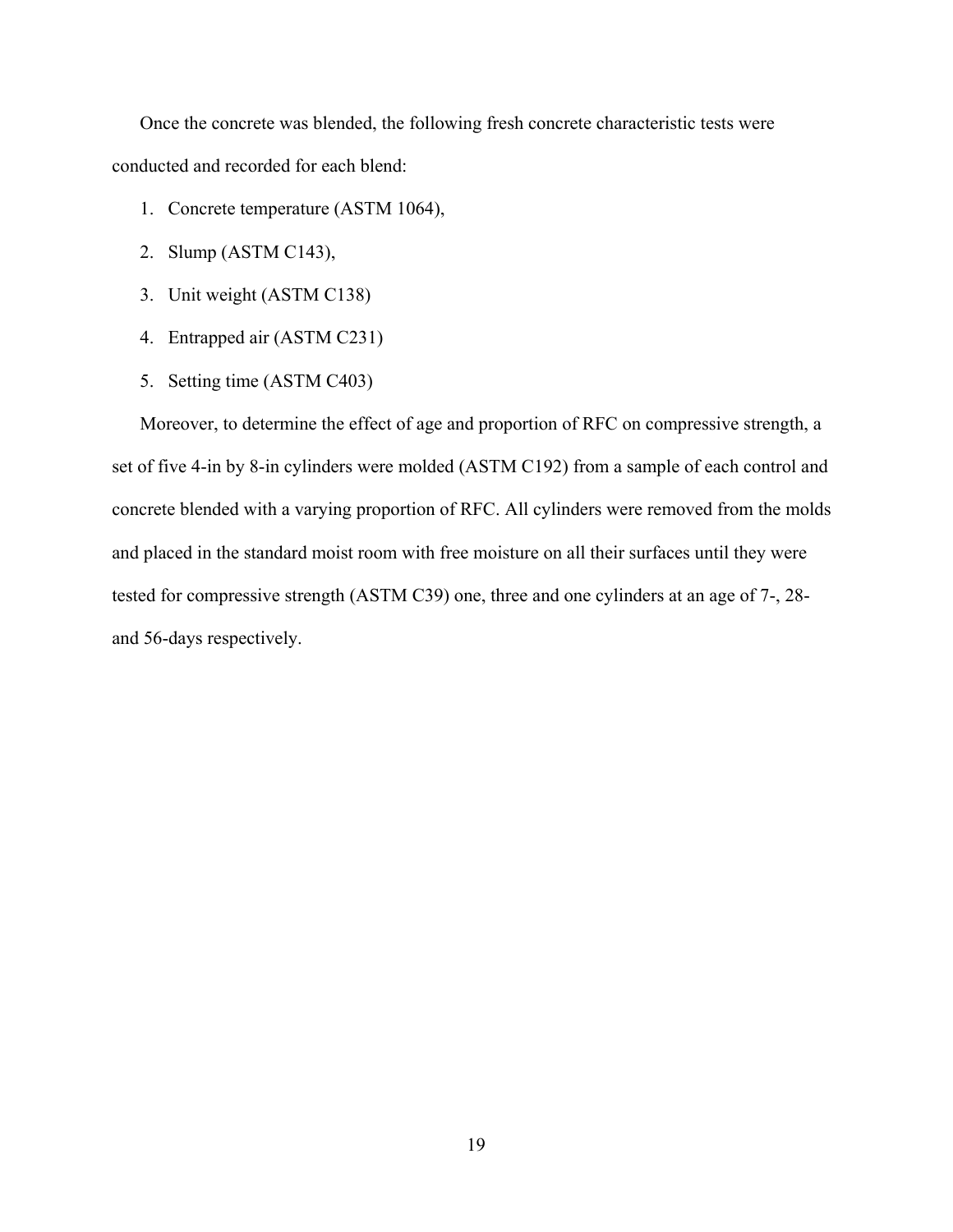## **6 RESULTS**

Test data were collected and recorded as per respective ASTM standards. Test results are displayed below along with a comparison of test results for the fresh and hardened characteristics of the control mix to see if there was any evidence of significant batch-to-batch differences. Fresh and hardened concrete characteristics of control batches at various times of the research cycle are as shown in Table 6-1.

| Mix ID  | <b>GLENIUM</b> | Water                                   | <b>DELVO</b>                   |     | Temp(F) | <b>Slump</b> | Unit   | <b>Entrapped</b> |               | Set Time(min) |      | <b>Compressive Strength(psi)</b> |      |
|---------|----------------|-----------------------------------------|--------------------------------|-----|---------|--------------|--------|------------------|---------------|---------------|------|----------------------------------|------|
|         | (oz/cwt)       | (gal/CY)                                | (oz/cwt)                       | Amb | Conc    | (in)         | Weight | Air $(\%)$       | <b>Inside</b> | Outside       | 7DD  | 28DD                             | 56DD |
| IP0:100 | 1.0            |                                         | N/A                            | 86  | 73      | 3.25         | 155.6  | 2.1              | 330           | 300           | 4570 | 7120                             | 8290 |
| IP0:100 | 0.0            |                                         | N/A                            | 101 | 74      | 3.50         | 154.0  | 2.7              | 300           | 220           |      |                                  |      |
| IP0:100 | 2.0            |                                         | N/A                            | 107 | 76      | 3.25         | 154.8  | 2.6              | 290           | 200           |      |                                  |      |
| IP0:100 | 2.0            |                                         | N/A                            | 110 | 84      | 3.50         | 154.8  | 2.5              | 315           | 210           | 4720 | 7030                             | 8910 |
| IR0:100 | 1.0            |                                         | 0.0                            | 86  | 73      | 3.25         | 155.6  | 2.1              | 330           | 300           | 4570 | 7120                             | 8290 |
| IR0:100 | 0.0            |                                         | 0.0                            | 101 | 74      | 3.50         | 154.0  | 2.7              | 300           | 220           |      |                                  |      |
| IR0:100 | 2.0            |                                         | 0.0                            | 107 | 76      | 3.25         | 154.8  | 2.6              | 290           | 200           |      |                                  |      |
| IR0:100 | 2.0            |                                         | 0.0                            | 110 | 84      | 3.50         | 154.8  | 2.5              | 315           | 210           | 4720 | 7030                             | 8910 |
| OP0:100 | 0.0            |                                         | N/A                            | 84  | 75      | 3.00         | 155.6  | 1.8              | 350           | 340           | 3830 | 5620                             | 8290 |
| OP0:100 | 4.0            |                                         | N/A                            | 109 | 84      | 4.00         | 156.2  | 1.9              | 345           | 245           | 5160 | 7490                             | 8720 |
| OP0:100 | 0.0            |                                         | N/A                            | 106 | 88      | 3.00         | 156.0  | 1.4              | 300           | 225           | 5000 | 6730                             | 8150 |
| OP0:100 | 4.0            |                                         | N/A                            | 103 | 83      | 4.00         | 157.6  | 1.4              | 340           | 270           | 5670 | 7140                             | 8650 |
| OR0:100 | 4.0            |                                         | 0.0                            | 109 | 84      | 4.00         | 156.2  | 1.9              | 345           | 245           | 5160 | 7490                             | 8720 |
| OR0:100 | 0.0            |                                         | 0.0                            | 106 | 88      | 3.00         | 156.0  | 1.4              | 300           | 225           | 5000 | 6730                             | 8150 |
| OR0:100 | 4.0            |                                         | 0 <sub>0</sub>                 | 103 | 83      | 4.00         | 157.6  | 1.4              | 340           | 270           | 5670 | 7140                             | 8910 |
| OR0:100 | 0.0            |                                         | 0.0                            | 84  | 75      | 3.00         | 155.6  | 1.8              | 350           | 340           | 3830 | 5620                             | 8290 |
|         |                | Mean                                    |                                | 101 | 80      | 34           | 155.6  | 2.1              | 321           | 251           | 4825 | 6745                             | 8523 |
|         |                | <b>ASTM C192</b><br>Std. Dev.<br>Actual |                                |     |         | 2.00         | 2.5    | 0.8              |               |               | 574  | 812                              |      |
|         |                |                                         |                                |     | 0.38    | 1.06         | 0.50   |                  |               | 591           | 622  | 307                              |      |
|         |                |                                         | <b>Coefficient of Variance</b> |     |         | 11%          | $1\%$  | 24%              |               |               | 12%  | 12%                              | 4%   |

**Table 6-1: Fresh and hardened characteristic test results of control mix batches** 

Fresh and hardened characteristics at various times of similar weather conditions were close and within the limits of reproducing similar batches (Tables 6-1 thru 6-5). The results for the effect of age and proportion of indoor or outdoor mixed and plain or retarded RFC on subsequent batches are as follows. Results will be displayed as the effect of age and proportion of RFC on fresh and hardened characteristics of subsequent batches (Tables 6-2 thru 6-5)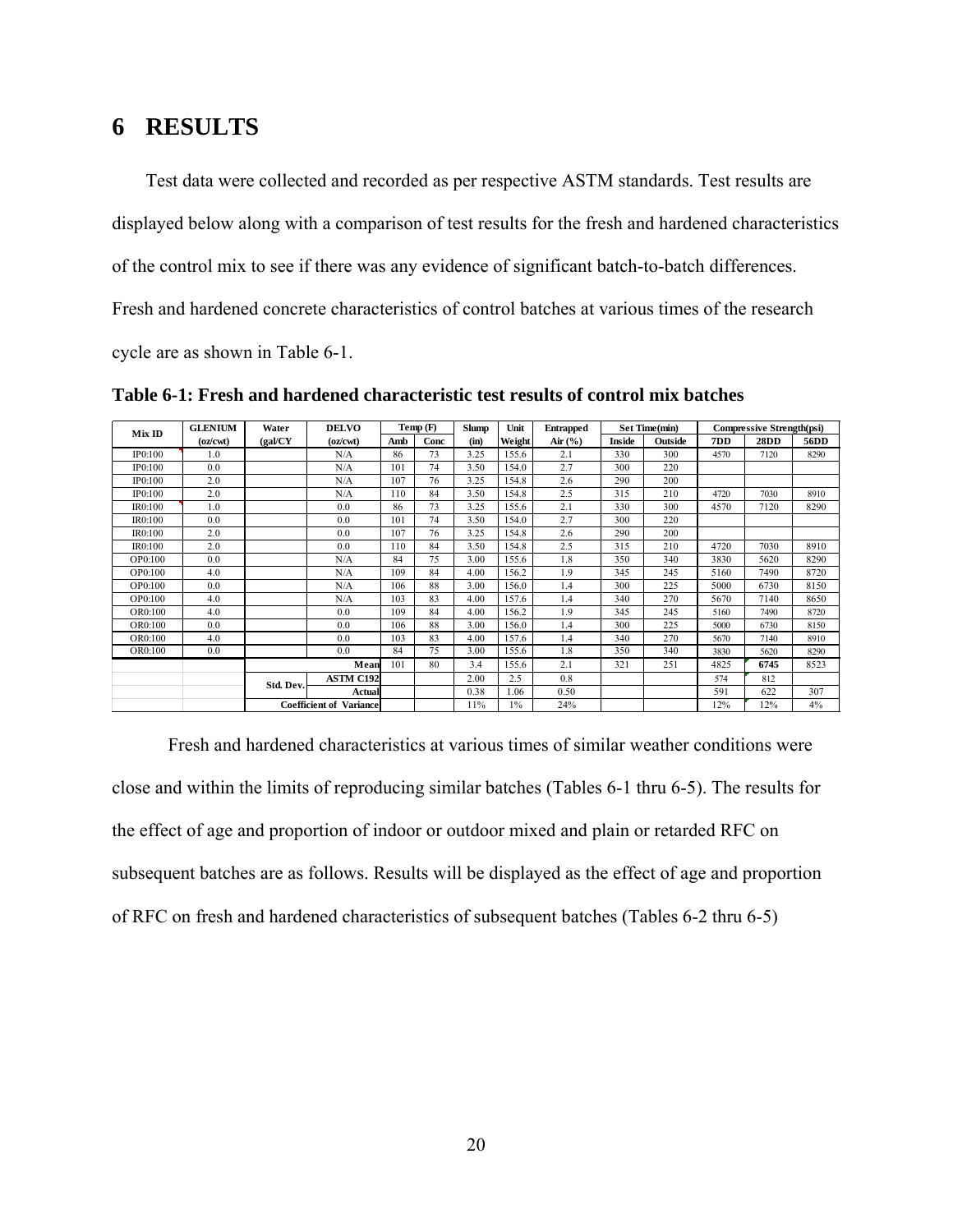**Table 6-2: Fresh and hardened characteristic test results of RMC blend with indoor mixed plain RFC** 

| Mix ID    | <b>GLENIUM</b> | Water     | <b>DELVO</b>                   |     | Temp(F) | <b>Slump</b> | υш<br>Weight   | <b>Entrapped</b> |        | Set Time(min) |      | <b>Compressive Strength(psi)</b> |      |
|-----------|----------------|-----------|--------------------------------|-----|---------|--------------|----------------|------------------|--------|---------------|------|----------------------------------|------|
|           | (oz/cwt)       | (gal/CY)  | (oz/cwt)                       | Amb | Conc    | (in)         | $T_{\rm out}$  | Air $(\%)$       | Inside | Outside       | 7DD  | 28DD                             | 56DD |
| IP10:90-1 | 2.0            |           | N/A                            | 70  | 71      | 3.50         | 155.8          | 2.3              | 345    | 390           | 5050 | 7120                             | 8980 |
| IP10:90-2 | 2.0            |           | N/A                            | 78  | 70      | 3.25         | 154.8          | 2.4              | 345    | 330           | 4430 | 6580                             | 8220 |
| IP10:90-3 | 5.3            |           | N/A                            | 96  | 73      | 3.00         | 156.6          | 3.0              | 270    | 240           | 5060 | 7140                             | 8930 |
| IP20:80-1 | 1.5            |           | N/A                            | 82  | 72      | 3.00         | 157.2          | 2.4              | 315    | 300           | 4770 | 6810                             | 8110 |
| IP20:80-2 | 4.0            |           | N/A                            | 80  | 71      | 3.00         | 155.8          | 2.5              | 330    | 270           | 4650 | 6940                             | 8430 |
| IP20:80-3 | 8.0            |           | N/A                            | 98  | 72      | 3.00         | 157.2          | 2.6              | 270    | 210           | 5290 | 7380                             | 9540 |
| IP30:70-1 | 3.0            |           | N/A                            | 86  | 72      | 3.50         | 155.6          | 2.8              | 345    | 300           | 5260 | 7370                             | 8350 |
| IP30:70-2 | 2.2            |           | N/A                            | 77  | 70      | 3.00         | 155.2          | 2.5              | 285    | 270           | 4680 | 6680                             | 8380 |
| IP30:70-3 | 8.0            |           | N/A                            | 97  | 73      | 3.00         | 159.2          | 2.1              | 270    | 225           | 5170 | 7640                             | 8710 |
| IP40:60-1 | 3.3            |           | N/A                            | 90  | 72      | 3.00         | 155.2          | 2.6              | 315    | 270           | 5200 | 7640                             | 8800 |
| IP40:60-2 | 6.0            |           | N/A                            | 80  | 72      | 3.50         | 155.6          | 2.4              | 270    | 240           | 4980 | 7330                             | 8690 |
| IP40:60-3 | 10.0           |           | N/A                            | 97  | 72      | 3.50         | 155.8          | 2.8              | 240    | 180           | 5430 | 7980                             | 9370 |
| IP50:50-1 | 4.6            |           | N/A                            | 82  | 69      | 3.00         | 156.0          | 2.6              | 315    | 270           | 5410 | 7460                             | 8350 |
| IP50:50-2 | 8.4            |           | N/A                            | 77  | 68      | 3.50         | 157.0          | 2.5              | 300    | 285           | 5050 | 6810                             | 8580 |
| IP50:50-3 | 10.0           |           | N/A                            | 101 | 72      | 3.25         | 154.8          | 2.5              | 255    | 185           | 4360 | 6790                             | 7540 |
|           |                | Mean      |                                | 86  | 71      | 3.20         | 156.1          | 2.5              | 298    | 264           | 4986 | 7178                             | 8599 |
|           |                | Std. Dev. | <b>ASTM C192</b>               |     |         | 2.00         | 2.5            | 0.8              |        |               | 574  |                                  |      |
|           |                |           | Actual                         |     |         | 0.24         | $\overline{2}$ | 0.2              |        |               | 337  | 409                              | 500  |
|           |                |           | <b>Coefficient of Variance</b> |     |         | 7%           | 1%             | 9%               |        |               | 7%   | 6%                               | 6%   |

|                 | Table 6-3: Fresh and hardened characteristic test results of RMC blend with outdoor |  |  |
|-----------------|-------------------------------------------------------------------------------------|--|--|
| mixed plain RFC |                                                                                     |  |  |

| MixID       | <b>GLENIUM</b> | Water          | <b>DELVO</b>                   |     | Temp(F) | <b>Slump</b> | UЩ<br>Weight | <b>Entrapped</b> |        | Set Time(min) | <b>Compressive Strength(psi)</b> |      |       |
|-------------|----------------|----------------|--------------------------------|-----|---------|--------------|--------------|------------------|--------|---------------|----------------------------------|------|-------|
|             | (oz/cwt)       | (gal/CY        | (oz/cwt)                       | Amb | Conc    | (in)         | nof          | Air $(%$         | Inside | Outside       | 7DD                              | 28DD | 56DD  |
| OP10:90-1   | 8.0            | 0 <sub>0</sub> | N/A                            | 109 | 86      | 4.00         | 152.1        | 2.6              | 360    | 270           | 6700                             | 9460 | 10740 |
| OP10:90-2   | 4.0            | 0.0            | N/A                            | 110 | 80      | 3.00         | 154.7        | 1.8              | 345    | 210           | 5120                             | 7160 | 8310  |
| OP10:90-3   | 4.0            | 5.0            | N/A                            | 112 | 80      | 3.00         | 157.2        | 2.0              | 270    | 210           | 5040                             | 7360 | 8510  |
| OP10:90-4   | 4.0            | 4.0            | N/A                            | 110 | 84      | 4.00         | 157.2        | 1.7              | 250    | 195           | 4710                             | 7040 | 8000  |
| OP20:08-1   | 4.0            | 0.0            | N/A                            | 110 | 78      | 4.00         | 155.0        | 1.9              | 310    | 225           | 5180                             | 7460 | 8500  |
| OP20:08-2   | 4.0            | 0.0            | N/A                            | 104 | 80      | 4.75         | 157.4        | 2.1              | 300    | 240           | 6920                             | 8900 | 10110 |
| OP20:08-3   | 4.0            | 7.0            | N/A                            | 109 | 79      | 4.50         | 156.8        | 2.1              | 290    | 195           | 4990                             | 6800 | 7460  |
| OP20:08-4   | 4.0            | 4.0            | N/A                            | 100 | 84      | 5.25         | 156.8        | 1.5              | 270    | 195           | 4110                             | 6160 | 6840  |
| OP30:70-1   | 4.0            | 0.0            | N/A                            | 107 | 78      | 3.00         | 155.8        | 1.8              | 330    | 220           | 4430                             | 7160 | 9000  |
| OP30:70-2   | 4.0            | 4.0            | N/A                            | 100 | 71      | 4.25         | 1570         | 1.7              | 300    | 245           | 5230                             | 7320 | 8560  |
| OP30:70-3   | 4.0            | 2.0            | N/A                            | 105 | 85      | 4.00         | 157.2        | 1.5              | 280    | 190           | 5200                             | 7100 | 8270  |
| OP30:70-4   | 4.0            | 1.0            | N/A                            | 95  | 88      | 4.00         | 156.0        | 1.5              | 225    | 180           | 4610                             | 6650 | 7760  |
| OP40:60-1   | 4.0            | 0.0            | N/A                            | 108 | 78      | 3.75         | 157.4        | 1.8              | 305    | 210           | 4810                             | 7550 | 8100  |
| $OP40:60-2$ | 4.0            | 1.0            | N/A                            | 100 | 77      | 4.75         | 156.5        | 1.6              | 345    | 240           | 5300                             | 7180 | 8340  |
| OP40:60-3   | 4.0            | 4.0            | N/A                            | 100 | 85      | 3.25         | 155.4        | 2.0              | 250    | 195           | 4850                             | 6920 | 8080  |
| OP40:60-4   | 4.0            | 4.0            | N/A                            | 99  | 84      | 4.00         | 158.8        | 1.6              | 230    | 180           | 4680                             | 6050 | 7420  |
| OP50:50-1   | 4.0            | 0.0            | N/A                            | 109 | 77      | 4.00         | 155.5        | 1.7              | 340    | 210           | 4770                             | 6780 | 7830  |
| OP50:50-2   | 4.0            | 3.0            | N/A                            | 98  | 75      | 3.00         | 157.2        | 2.1              | 330    | 240           | 5400                             | 7450 | 8470  |
| OP50:50-3   | 4.0            | 6.0            | N/A                            | 107 | 79      | 4.50         | 156.4        | 1.7              | 285    | 205           | 4410                             | 6460 | 7340  |
| OP50:50-4   | 4.0            | 1.0            | N/A                            | 106 | 90      | 5.00         | 1552         | 1.5              | 255    | 180           | 4020                             | 5670 | 6660  |
|             |                | Mean           |                                | 104 | 81      | 4.13         | 156.5        | 1.8              | 290    | 209           | 5024                             | 6976 | 8046  |
|             |                |                | <b>ASTM C192</b>               |     |         | 2.00         | 2.5          | 0.8              |        |               | 574                              |      |       |
|             |                | Std. Dev.      | <b>Actual</b>                  |     |         | 0.68         | 1.4          | 0.3              |        |               | 719                              | 866  | 964   |
|             |                |                | <b>Coefficient of Variance</b> |     |         | 17%          | $1\%$        | 16%              |        |               | 14%                              | 12%  | 12%   |

As can be seen from the tables, the fresh and hardened concrete characteristics of the blend with indoor or outdoor mixed plain RFC at the research times were close enough and within the limits of reproducing similar batches of concrete. This is reflected in the slump, unit weight, entrapped air content and compressive strength results in Tables 6-2 and 6-3. The singleoperator standard deviations for a slump, unit weight, air content, and 7-day compressive strength of the blend with outdoor mixed plain RFC, for example, have been found to be 0.7 in.,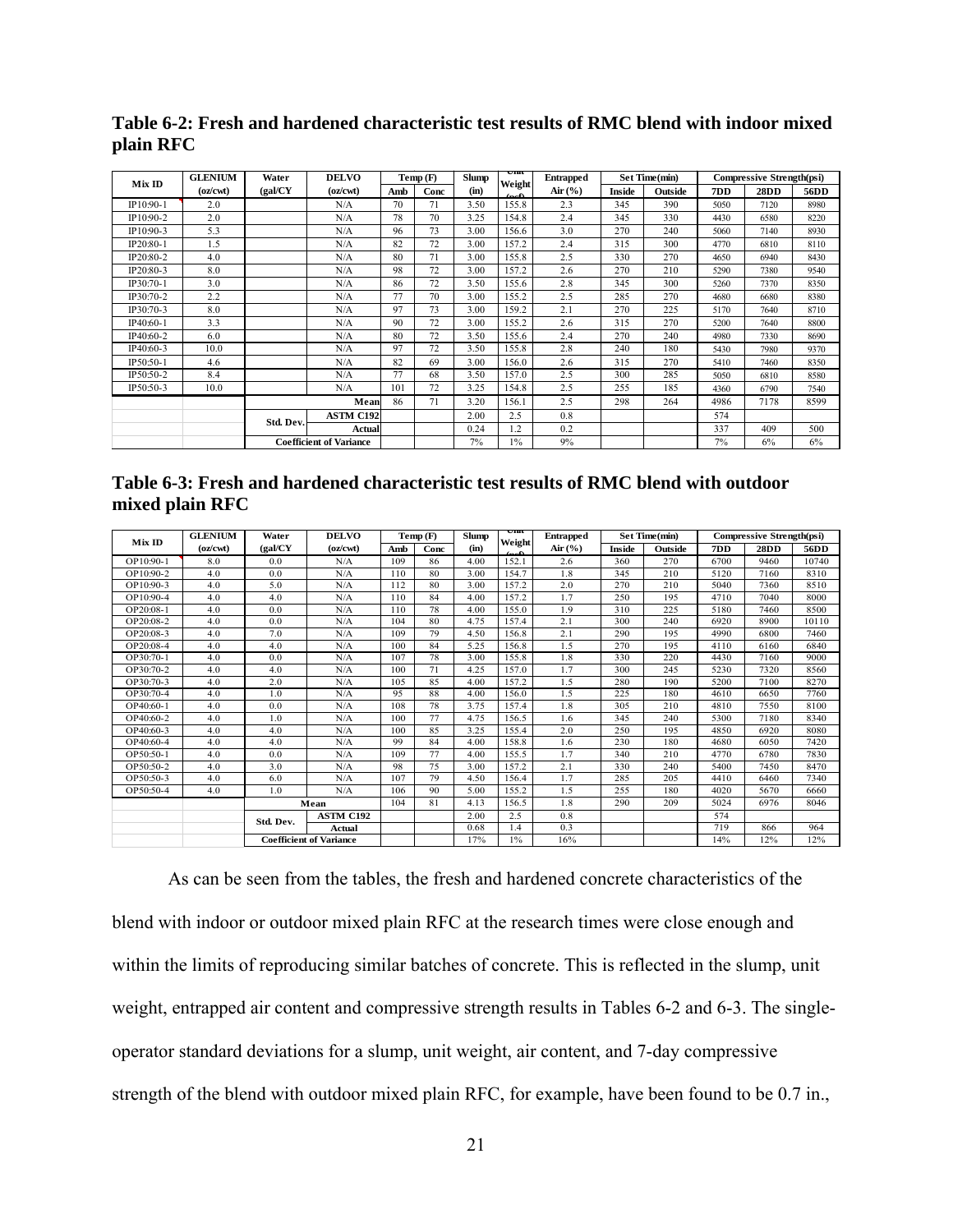1.4 lb/ft<sup>3</sup>, 0.3 %, and 719 psi, respectively. The results don't differ from the single laboratory

standard deviation indicated in the precision statement of ASTM C 192, Standard Practice for

Making and Curing Concrete Test Specimens in the Laboratory.

| Table 6-4: Fresh and hardened characteristic test results of RMC blend with indoor mixed |  |
|------------------------------------------------------------------------------------------|--|
| retarded RFC                                                                             |  |

| MixID     | <b>GLENIUM</b> | Water     | <b>DELVO</b>                   |     | Temp(F) | <b>Slump</b> | Unit   | <b>Entrapped</b> |        | Set Time(min) | Compressive Strength(psi) |      |      |
|-----------|----------------|-----------|--------------------------------|-----|---------|--------------|--------|------------------|--------|---------------|---------------------------|------|------|
|           | (oz/cwt)       | (gal/CY)  | (oz/cwt)                       | Amb | Conc    | (in)         | Weight | Air $(\% )$      | Inside | Outside       | 7DD                       | 28DD | 56DD |
| IR10:90-1 | 2.0            |           | 5.0                            | 98  | 70      | 3.50         | 154.6  | 2.4              | 325    | 245           | 4970                      | 6900 | 8590 |
| IR10:90-2 | 3.0            |           | 10.0                           | 90  | 72      | 3.75         | 155.4  | 2.3              | 365    | 285           | 4900                      | 7020 | 8610 |
| IR10:90-3 | 5.0            |           | 10.0                           | 108 | 79      | 5.00         | 155.0  | 2.5              | 350    | 240           | 5330                      | 7500 | 9100 |
| IR20:80-1 | 5.0            |           | 5.0                            | 101 | 75      | 3.25         | 154.8  | 2.5              | 350    | 260           | 4970                      | 7350 | 9290 |
| IR20:80-2 | 3.0            |           | 5.0                            | 92  | 71      | 3.25         | 155.6  | 2.3              | 340    | 255           | 5070                      | 7310 | 9410 |
| IR20:80-3 | 6.0            |           | 10.0                           | 106 | 76      | 3.00         | 155.8  | 2.7              | 360    | 255           | 5740                      | 7990 | 9200 |
| IR20:80-4 | 4.0            |           | 10.0                           | 112 | 79      | 3.00         | 155.0  | 2.8              | 350    | 220           | 4990                      | 7510 | 8890 |
| IR30:70-1 | 1.0            |           | 5.0                            | 103 | 75      | 3.50         | 154.8  | 2.5              | 340    | 230           | 4060                      | 6610 | 8180 |
| IR30:70-2 | 5.6            |           | 5.0                            | 87  | 71      | 3.00         | 156.2  | 2.2              | 320    | 270           | 5040                      | 7460 | 8960 |
| IR30:70-3 | 2.0            |           | 10.0                           | 107 | 75      | 3.50         | 154.0  | 2.5              | 375    | 295           | 4980                      | 6960 | 8470 |
| IR30:70-4 | 8.0            |           | 10.0                           | 105 | 78      | 3.50         | 157.0  | 1.8              | 345    | 255           | 5320                      | 7340 | 8600 |
| IR40:60-1 | 4.0            |           | 5.0                            | 95  | 71      | 3.25         | 155.4  | 2.7              | 375    | 285           | 5390                      | 7750 | 9760 |
| IR40:60-2 | 6.0            |           | 10.0                           | 103 | 78      | 3.50         | 154.6  | 2.6              | 415    | 300           | 5610                      | 7840 | 9070 |
| IR40:60-3 | 5.0            |           | 10.0                           | 95  | 79      | 3.00         | 156.6  | 1.8              | 325    | 270           | 4890                      | 7370 | 8560 |
| IR50:50-1 | 4.0            |           | 5.0                            | 97  | 71      | 3.25         | 154.8  | 2.5              | 385    | 300           | 5420                      | 7500 | 9720 |
| IR50:50-2 | 5.5            |           | 10.0                           | 103 | 73      | 3.50         | 155.0  | 2.4              | 475    | 330           | 4490                      | 6960 | 8820 |
|           |                | Mean      |                                | 100 | 75      | 3.42         | 155.3  | 2.4              | 362    | 268           | 5073                      | 7336 | 8952 |
|           |                | Std. Dev. | <b>ASTM C192</b>               |     |         | 2.00         | 2.5    | 0.8              |        |               | 574                       |      |      |
|           |                |           | Actual                         |     |         | 0.48         | 0.8    | 0.3              |        |               | 412                       | 370  | 450  |
|           |                |           | <b>Coefficient of Variance</b> |     |         | 14%          | $1\%$  | 12%              |        |               | 8%                        | 5%   | 5%   |

## **Table 6-5: Fresh and hardened characteristic test results of RMC blend with outdoor mixed retarded RFC**

|            | <b>GLENIUM</b> | Water     | <b>DELVO</b>                   |     | Temp(F) | <b>Slump</b> | Unit   | <b>Entrapped</b> |        | Set Time(min) |      | <b>Compressive Strength(psi)</b> |       |
|------------|----------------|-----------|--------------------------------|-----|---------|--------------|--------|------------------|--------|---------------|------|----------------------------------|-------|
| MixID      | (oz/cwt)       | (gal/CY)  | (oz/cwt)                       | Amb | Conc    | (in)         | Weight | Air $(\%)$       | Inside | Outside       | 7DD  | 28DD                             | 56DD  |
| OR10:90-1  | 8.0            | 0.0       | 2.0                            | 109 | 86      | 4.00         | 152.1  | 2.6              | 360    | 270           | 6700 | 9460                             | 10740 |
| OR10:90-2  | 4.0            | 3.0       | 2.0                            | 103 | 81      | 4.00         | 155.8  | 1.8              | 410    | 280           | 5290 | 7190                             | 8260  |
| OR10:90-3  | 4.0            | 1.0       | 2.0                            | 93  | 78      | 4.00         | 155.6  | 1.6              | 420    | 300           | 4470 | 6410                             |       |
| OR10:90-4  | 4.0            | 3.0       | 7.0                            | 84  | 75      | 4.50         | 152.0  | 1.4              | 475    | 385           | 4700 | 6960                             |       |
| OR20:80-1  | 4.0            | 2.0       | 2.0                            | 104 | 79      | 4.00         | 156.0  | 1.7              | 380    | 300           | 5320 | 7170                             | 7980  |
| OR20:80-2  | 4.0            | 3.0       | 2.0                            | 102 | 80      | 4.00         | 156.4  | 2.0              | 375    | 300           | 6280 | 8290                             |       |
| OR20:80-3  | 4.0            |           | 2.0                            | 94  | 77      | 3.75         | 153.6  | 1.7              | 330    | 255           | 4850 | 6950                             |       |
| OR20:80-4  | 4.0            | 5.0       | 4.0                            | 85  | 74      | 3.00         | 154.1  | 1.4              | 390    | 330           | 5540 | 7350                             |       |
| OR20:80-4R | 4.0            | 3.0       | 5.0                            | 81  | 69      | 3.00         | 154.3  | 1.8              | 460    | 400           | 5420 | 7690                             |       |
| OR30:70-1  | 4.0            | 4.0       | 2.0                            | 102 | 74      | 3.75         | 156.6  | 2.1              | 390    | 330           | 5190 | 7260                             | 8830  |
| OR30:70-2  | 4.0            |           | 2.0                            | 93  | 78      | 3.75         | 154.4  | 1.9              | 330    | 255           | 4310 | 6230                             |       |
| OR30:70-3  | 4.0            | 2.0       | 5.0                            | 86  | 77      | 4.00         | 154.0  | 1.6              | 450    | 360           | 5530 | 6880                             |       |
| OR30:70-4  | 4.0            | 5.0       | 5.0                            | 83  | 71      | 4.00         | 154.4  | 1.6              | 410    | 350           | 4740 | 6330                             |       |
| OR30:70-4R | 4.0            | 3.0       | 4.0                            | 81  | 74      | 3.50         | 154.1  | 1.9              | 420    | 360           | 5140 | 7420                             |       |
| OR40:60-1  | 4.0            | 2.0       | 2.0                            | 97  | 75      | 4.00         | 155.6  | 2.1              | 375    | 285           | 4270 | 6340                             | 7250  |
| OR40:60-2  | 4.0            | 7.0       | 5.0                            | 101 | 78      | 4.50         | 156.4  | 1.7              | 385    | 305           | 5460 | 7650                             |       |
| OR40:60-3  | 4.0            | 4.0       | 5.0                            |     | 76      | 4.00         | 155.2  | 1.2              |        | 310           | 4600 | 6180                             |       |
| OR40:60-4  | 4.0            | 5.0       | 8.0                            | 87  | 70      | 4.00         | 154.8  | 1.5              | 400    | 325           | 5800 | 7230                             |       |
| OR50:50-1  | 4.0            | 3.0       | 2.0                            | 100 | 77      | 4.50         | 156.4  | 1.6              | 375    | 300           | 5080 | 6690                             | 8100  |
| OR50:50-2  | 4.0            | 7.0       | 5.0                            | 101 | 78      | 4.00         | 156.5  | 1.7              | 390    | 330           | 4950 | 6370                             |       |
| OR50:50-3  | 4.0            | 7.0       | 7.0                            | 90  | 67      | 3.75         | 152.0  | 2.0              | 400    | 315           | 5360 | 6850                             |       |
| OR50:50-4  | 4.0            | 6.0       | 7.0                            | 91  | 79      | 3.50         | 153.9  | 1.6              | 420    | 360           | 5550 | 7420                             |       |
|            |                |           | Mean                           | 94  | 76      | 3.89         | 154.7  | 1.8              | 397    | 318           | 5207 | 7105                             | 8527  |
|            |                | Std. Dev. | <b>ASTM C192</b>               |     |         | 2.00         | 2.5    | 0.8              |        |               | 574  |                                  |       |
|            |                |           | <b>Actual</b>                  |     |         | 0.39         | 1.3    | 0.2              |        |               | 598  | 758                              | 791   |
|            |                |           | <b>Coefficient of Variance</b> |     |         | 10%          | $1\%$  | 14%              |        |               | 11%  | 11%                              | 9%    |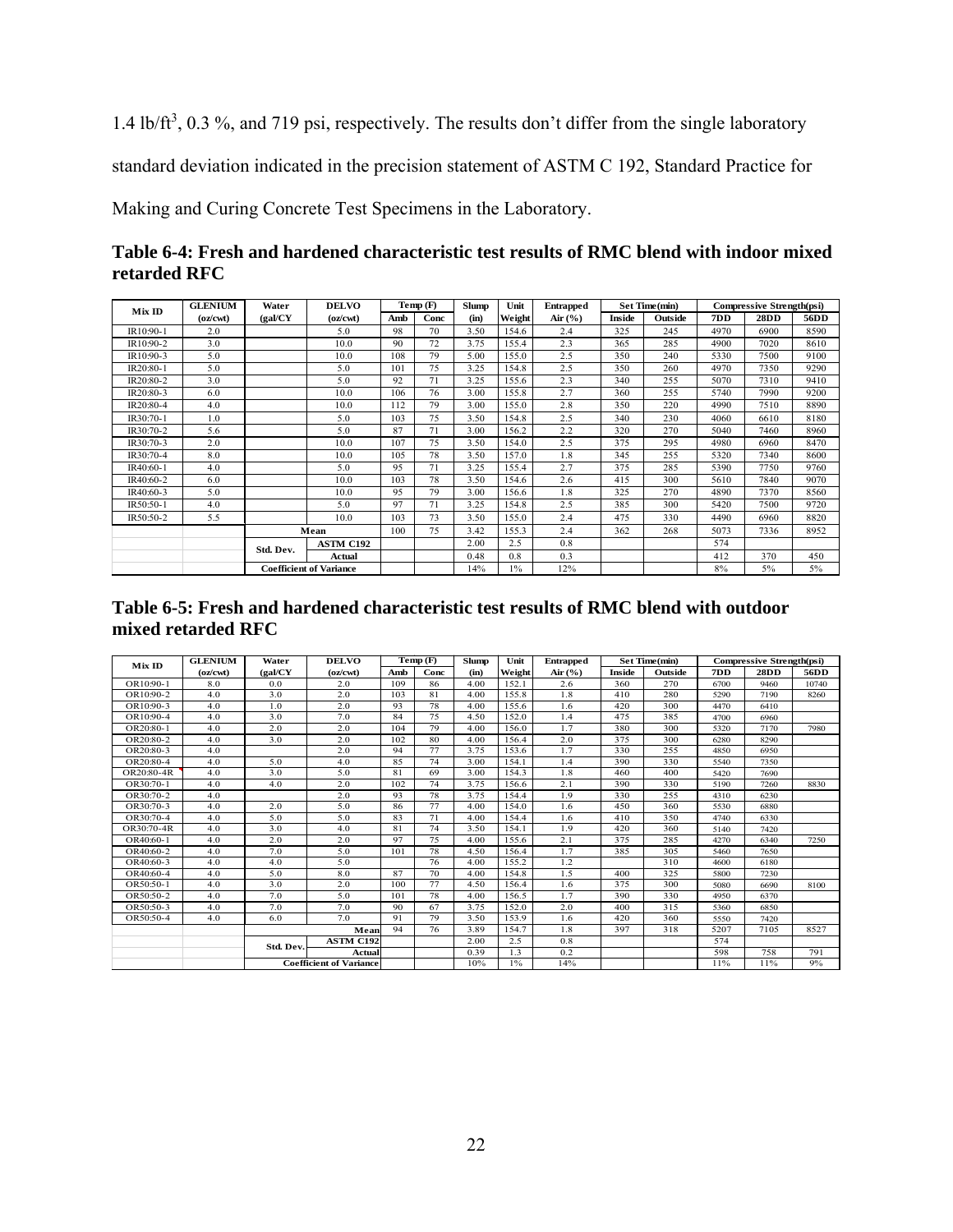## **7 ANALYSIS**

## **7.1 PRECISSION AND BIAS**

Single- and multiple-operator precision were used to verify the repeatability and reproducibility of the test results. This was determined by calculating standard deviation of the test results and showed test results were within the limits of ASTM C192 (Table 7-1)

**Table 7-1: Precision and bias comparison** 

| <b>Precission and bias</b>                   |           |                     |                |                                           |  |  |  |  |  |  |  |  |
|----------------------------------------------|-----------|---------------------|----------------|-------------------------------------------|--|--|--|--|--|--|--|--|
| <b>Test results</b><br><b>Blends/batches</b> | Slump, in | Unit<br>Weight, pcf | Air Content, % | <b>7-day Compressive</b><br>Strength, psi |  |  |  |  |  |  |  |  |
| <b>ASTM C192, Unit operator</b>              | 2.0       | 2.5                 | 0.8            | 574                                       |  |  |  |  |  |  |  |  |
| <b>ASTM C192, Multi operator</b>             | 2.8       | 4.0                 |                | 981                                       |  |  |  |  |  |  |  |  |
| <b>Controll</b>                              | 0.4       |                     | 0.5            | 591                                       |  |  |  |  |  |  |  |  |
| <b>Outodoor mixed plain RFC</b>              | 0.7       | .4                  | 0.3            | 719                                       |  |  |  |  |  |  |  |  |
| <b>Outodoor mixed Retarded RFC</b>           | 0.4       | .3'                 | 0.2            | 598                                       |  |  |  |  |  |  |  |  |

#### **7.2 EFFECT OF RFC ON FRESH CHARACTERISTICS OF CONCRETE**

Effects of age and proportion of RFC on fresh characteristics of subsequent batches will be assessed in the following section.

#### **7.2.1 EFFECT OF RFC ON SLUMP**

As the workability was maintained to be between 3 and 5 inches, the effect of RFC on workability will be assessed on the amount of re-tempering water required to maintain slump. The amount of additional water needed to maintain the slump of the retarded or plain RFC are as shown in Figures 7-1, 7-2, 7-3, and 7-4 in both XY and bar chart, as a function of the age and proportion of RFC. Amount of water required was dependent on age and proportion of RFC where retarded RFC required more than that of plain. As can be depicted in figures 7-1 and 7-4,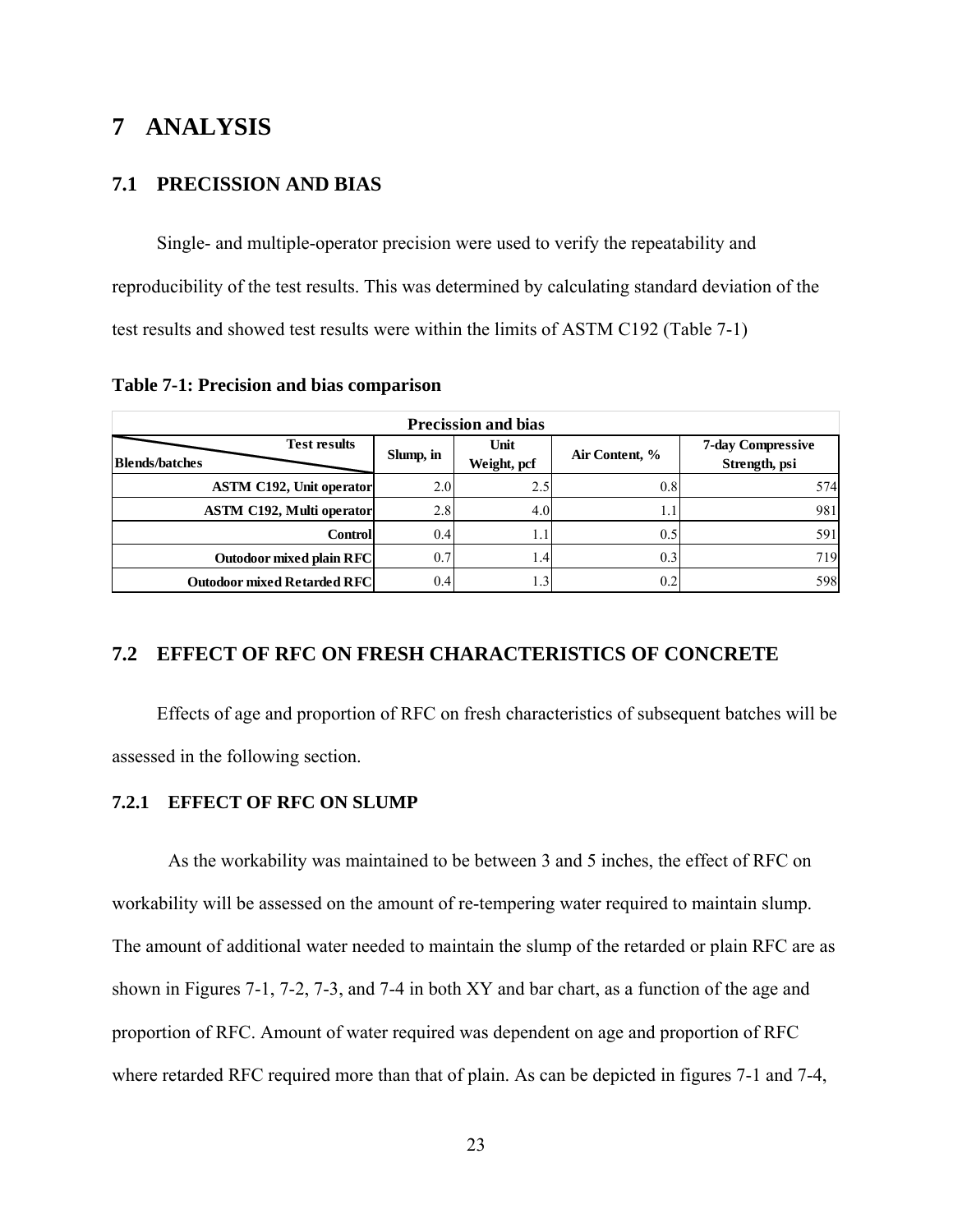all concrete blends required a significant amount of water to compensate the slump loss due to age and proportion of plain or retarded RFC.



**Figure 7-1: Effect of age and proportion of outdoor mixed retarded RFC on Water demand**  to maintain slump at  $4+1$  inches



**Figure 7-2: Effect of age and proportion of outdoor mixed retarded RFC on water demand to maintain slump at 4+1 inches**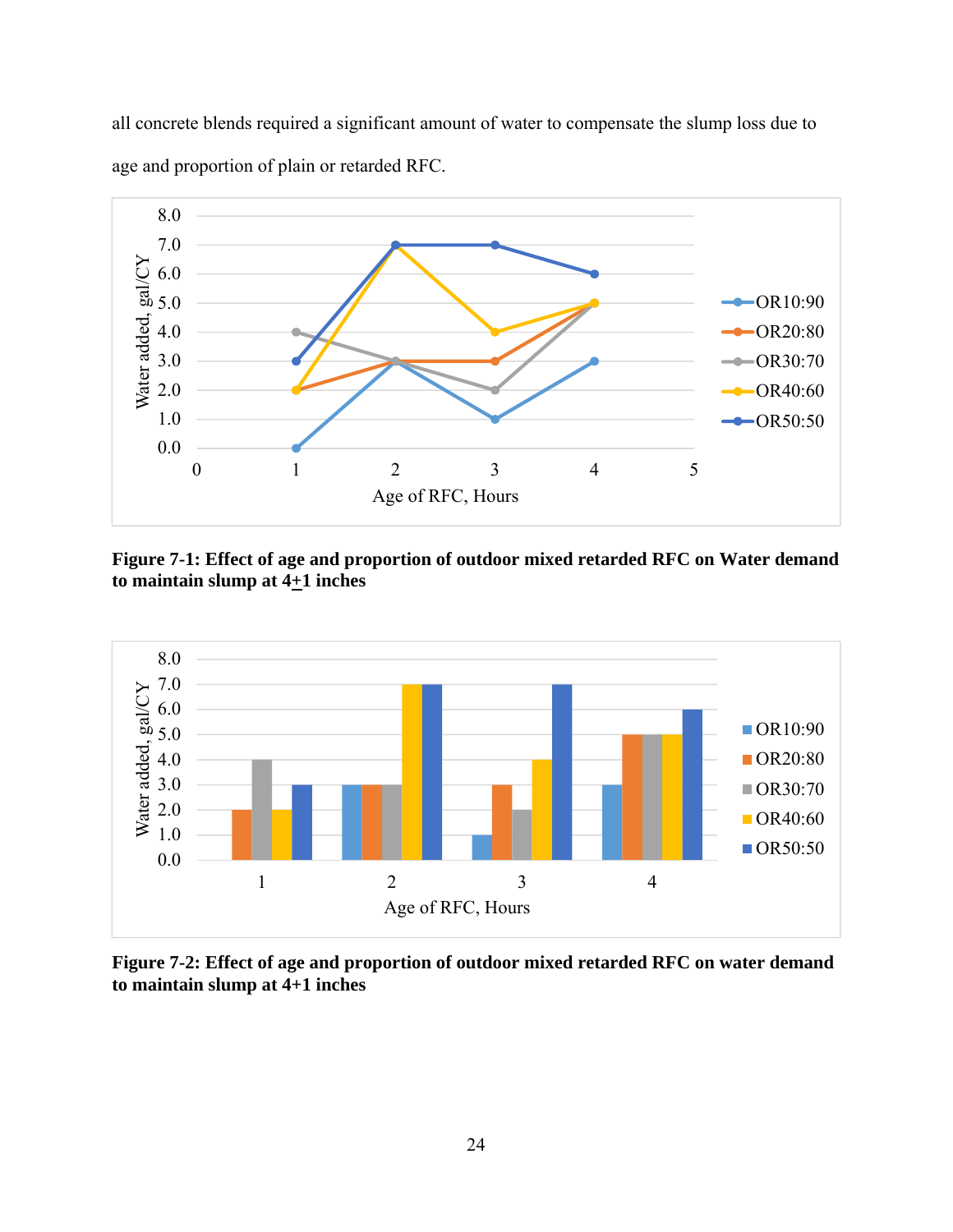

**Figure 7-3: Effect of age and proportion of outdoor mixed plain RFC on water demand to maintain slump at 4+1 inches** 



**Figure 7-4: Effects of age and proportion of outdoor mixed plain RFC on water demand to maintain slump at 4+1 inches** 

Overall mixing water required increased with age and proportion of RFC.

## **7.2.2 EFFECT OF RFC ON SETTING TIME**

The effect of age and proportion of plain or retarded RFC on the setting time of

subsequent batches is shown in Figures 7.5 thru 7.12. Results indicate that; for one-, two-, and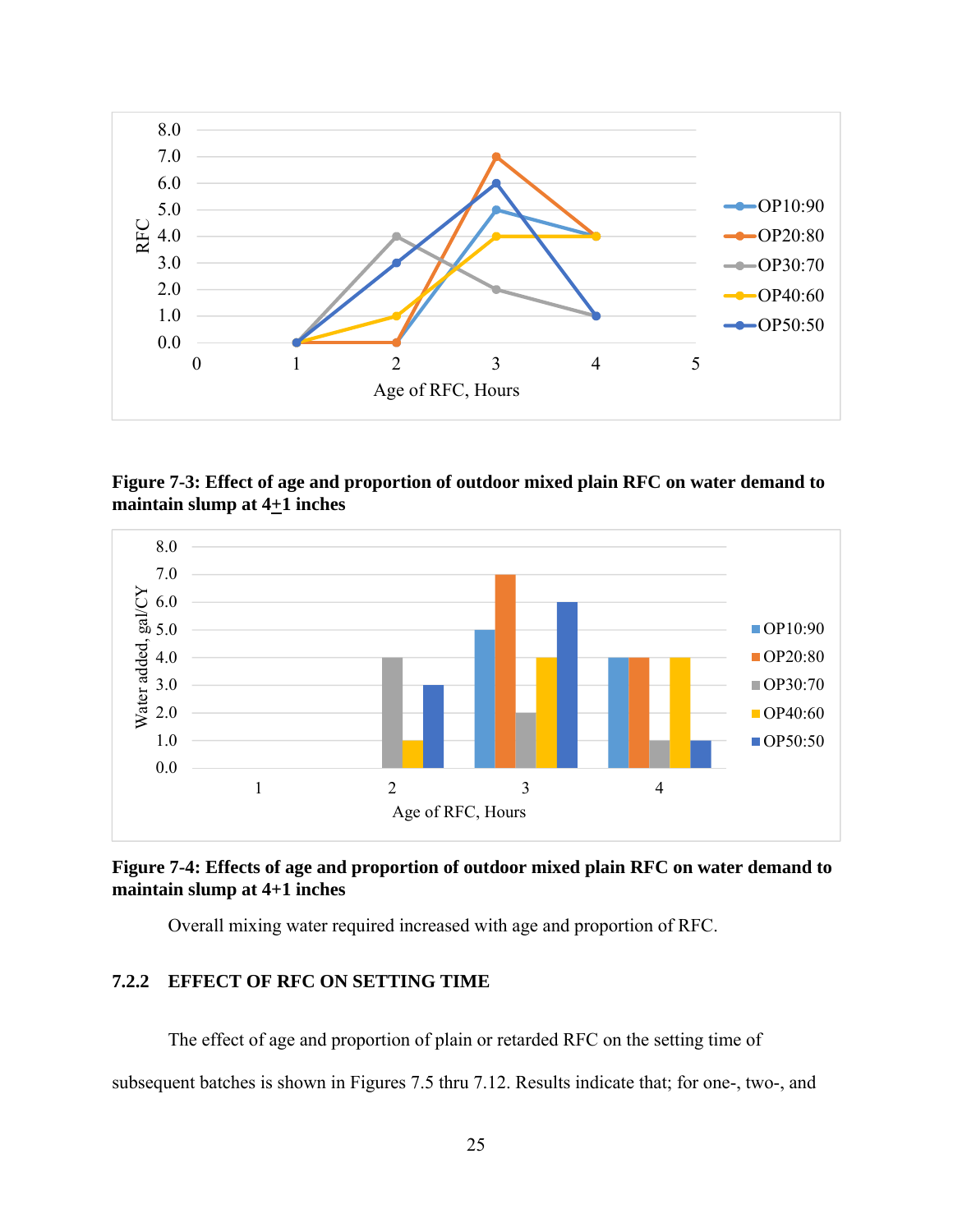three-hour old indoor mixed plain RFC, setting time as measured from the time of sampling declined to approach to that of the control mix. As can be seen from Figure 7.5 and 7.6, when plain RFC is reused and mixed with fresh material, the older "original" concrete tended to control the resulting setting time of the blend concrete, but the amount of old concrete (10%, 20%, 30%, 40% or 50%) had only a minimal effect on the setting time except for 3-hour old RFC. This seems to prove that concrete held for two hours behaves like fresh concrete as the hydration reaction is not complete yet. The true simulation of the real world is better reflected in sample tested for setting time outdoors (Figure 7.6). The trend depicted that, except for one- and two-hour old 10% RFC blend concrete, up until three-hour old RFC for all proportions the concrete seems to set equivalently with decreasing trend with age of RFC.



**Figure 7-5: Effects of age and proportion of indoor mixed plain RFC on setting time of subsequent batches blended with RFC, sample tested indoors**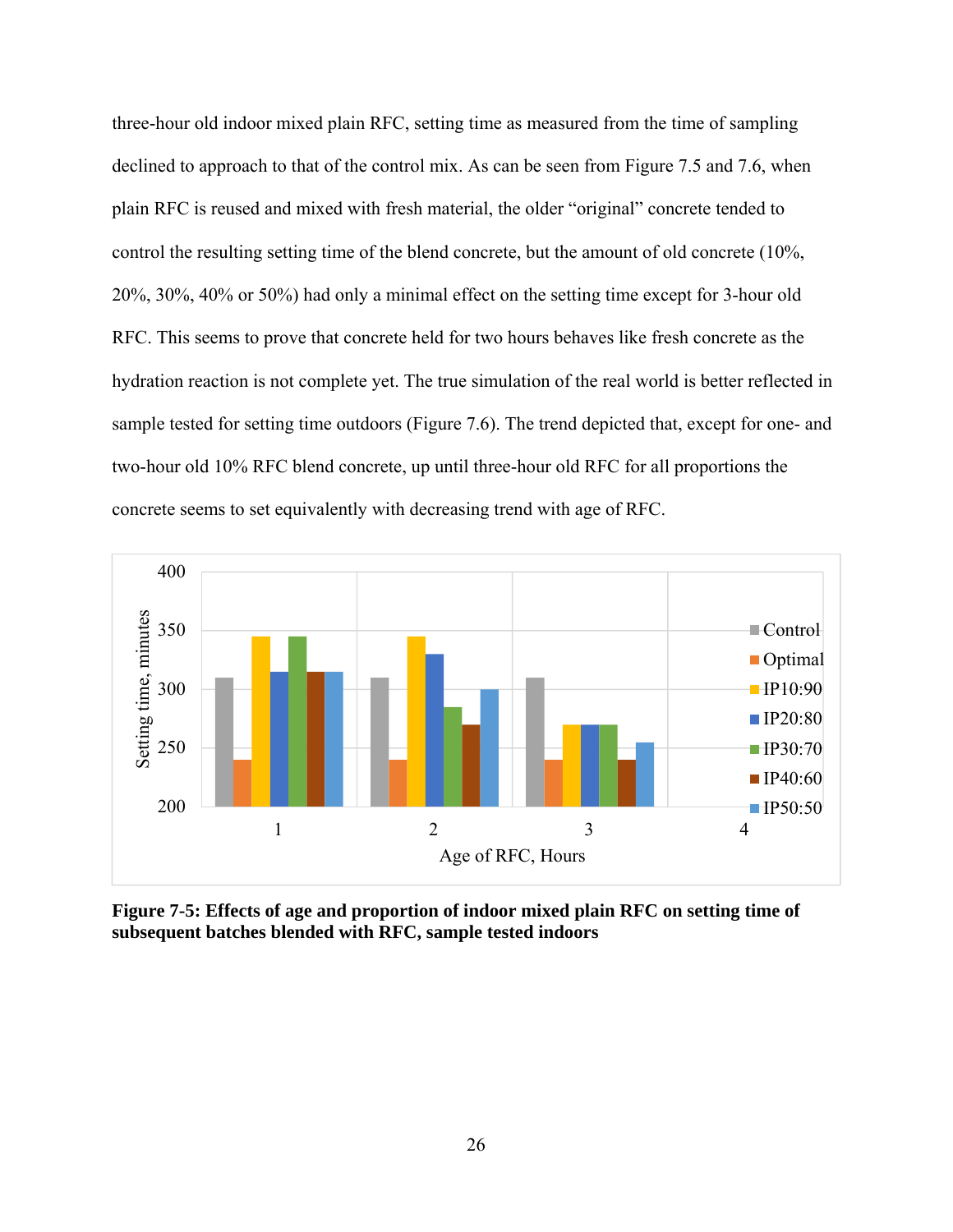

**Figure 7-6: Effects of age and proportion of indoor mixed plain RFC on setting time of subsequent batches blended with RFC, sample tested outdoors** 

For one- and two-hour-old indoor mixed retarded RFC, on the other hand, indoor sampled setting time as measured from the time of sampling showed increments and then equates to the control mix. This seems likely to prove that all proportions of three old RFC will have no effect on the setting time of the blend. This is attributed to the effect of the retarder. As can be seen from Figure 7.7 and 7.8, all proportions have shown setting time higher than the control mix.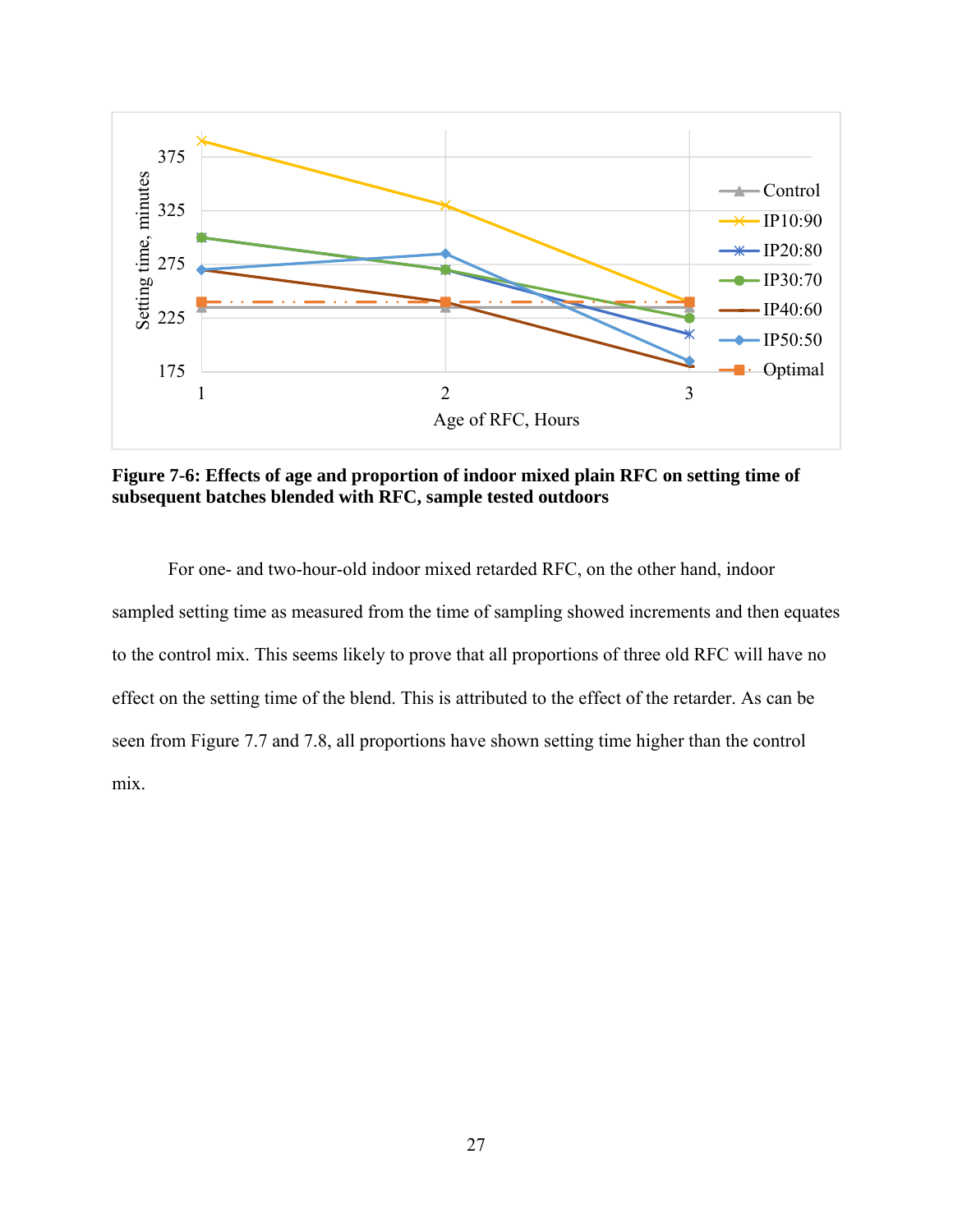

**Figure 7-7: Effects of age and proportion of indoor mixed retarded RFC on setting time of subsequent batches with RFC, sample tested indoors** 





Setting time, in general, was lower than the control mix and showed steady or insignificantly increasing for all proportions for 1- and 2-hour old outdoor mixed plain RFC and declined then after (Figure 7-9). This seem to support the setting time recorded for blends with indoor mixed plain RFC (Figure 7-6), which age and proportion of RFC has insiginificant effect on the blend up until two hours.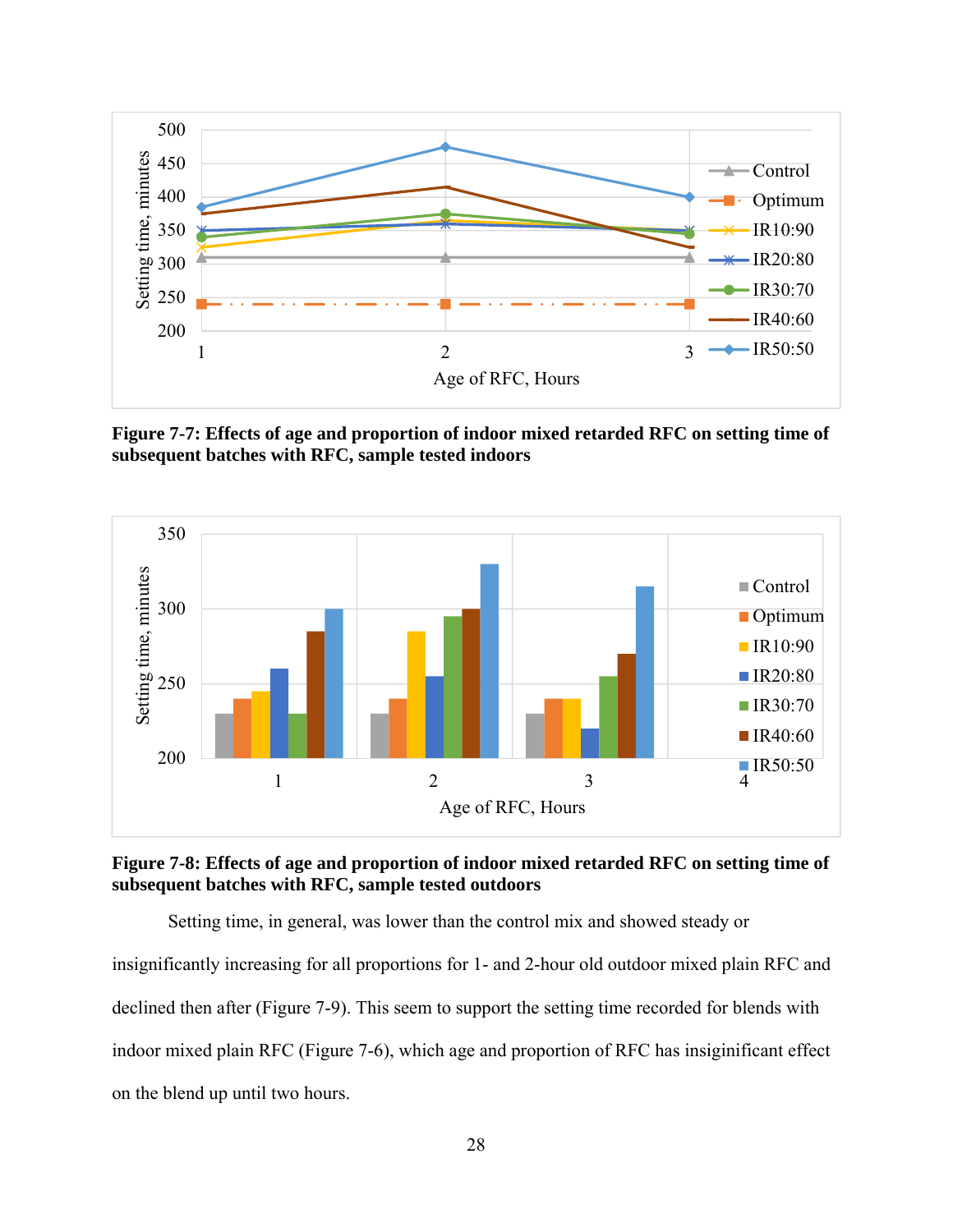

**Figure 7-9: Effects of age and proportion of outdoor mixed plain RFC on setting time of subsequent batches with RFC, outdoor tested** 





For all age and proportions of outdoor mixed retarded RFC, on the other hand, setting time, in general, was higher than the control mix and showed increasing trend for all proportions

(Figures 7-11 and 7-12).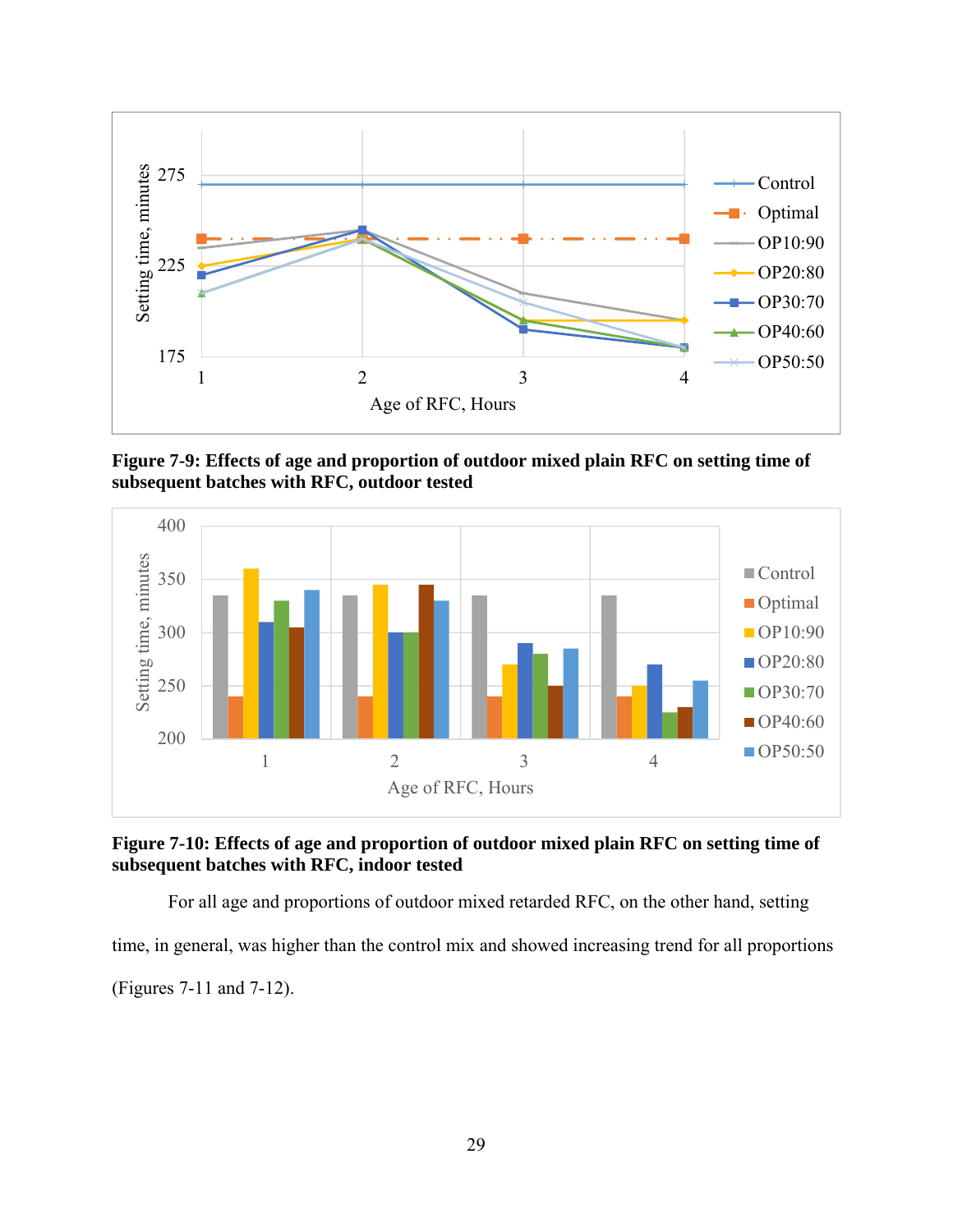

**Figure 7-11: Effects of age and proportion of outdoor mixed retarded RFC on setting time of subsequent batches with RFC, outdoor tested** 



**Figure 7-12: Effects of age and proportion of outdoor mixed retarded RFC on setting time of subsequent batches with RFC**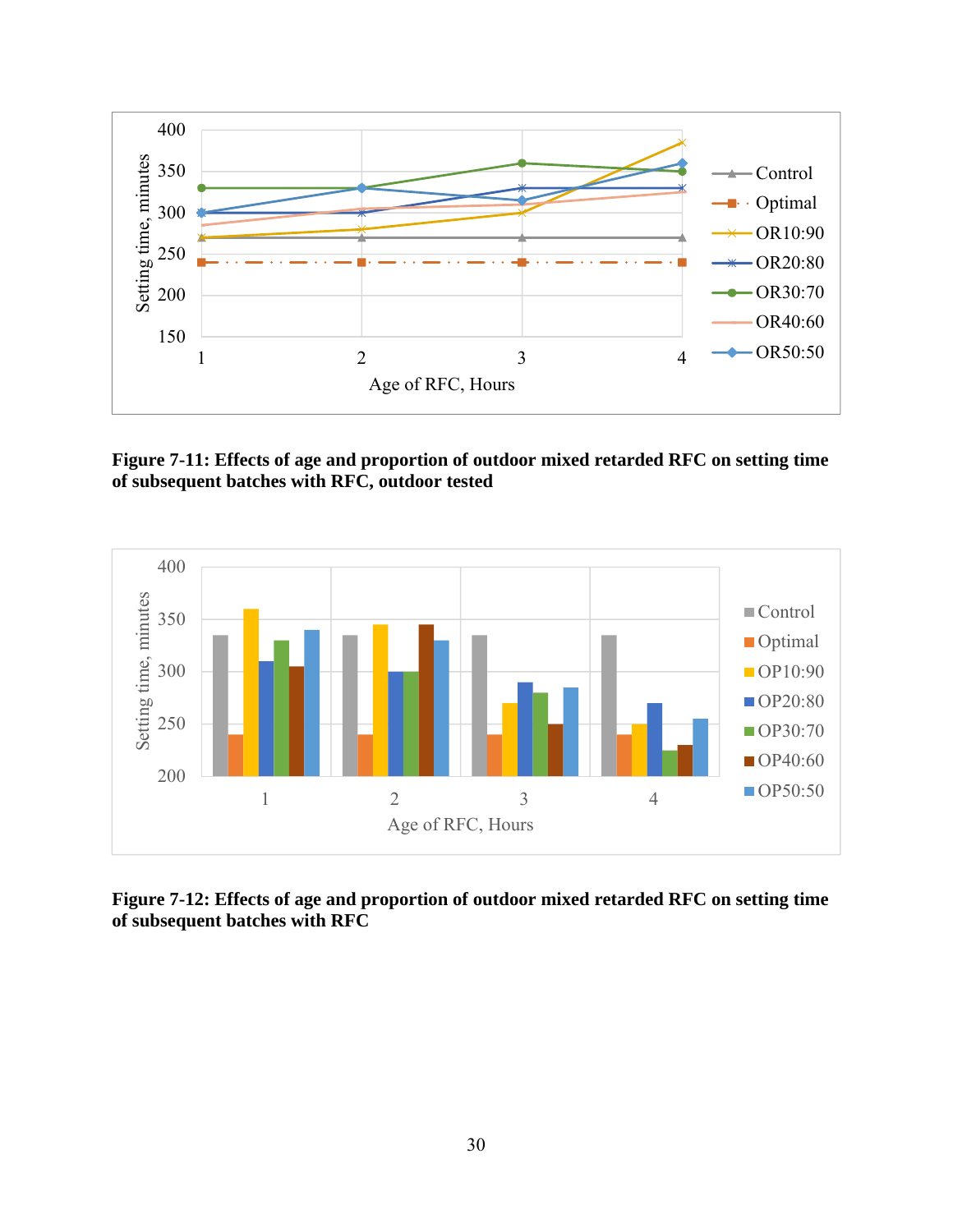# **7.3 EFFECT OF RFC ON HARDENED CHARACTERISTICS OF CONCRETE**

## **7.3.1 EFFECT OF RFC ON COMPRESSIVE STRENGTH**

## **7.3.1.1 Effect of Plain RFC on Compressive Strength**

Five 4' by 8' cylinders were molded from each control and blended concrete after all admixtures and RFC were mixed. The 7-, 28- and 56-day Compressive Strength test results for these mixtures are given in Tables 6.1 thru 6.5, section 6. The effect of age and proportion of indoor or outdoor mixed, plain or retarded RFC is provided in figures 7.9 thru 7.12.

All proportions except for 20:80 showed less compressive strength in 2-hour than in 1 hour but higher in 3-hour old indoor-mixed plain RFC (Figure 7.9).



**Figure 7-13: Effects of age and proportion of indoor mixed plain RFC on compressive strength of subsequent batch with RFC.** 

For outdoor-mixed plain RFC, on the contrary, 28-day compressive strength result showed an increase in the 2-hour old RFC but decreased in the 3-hour and 4-hour old RFC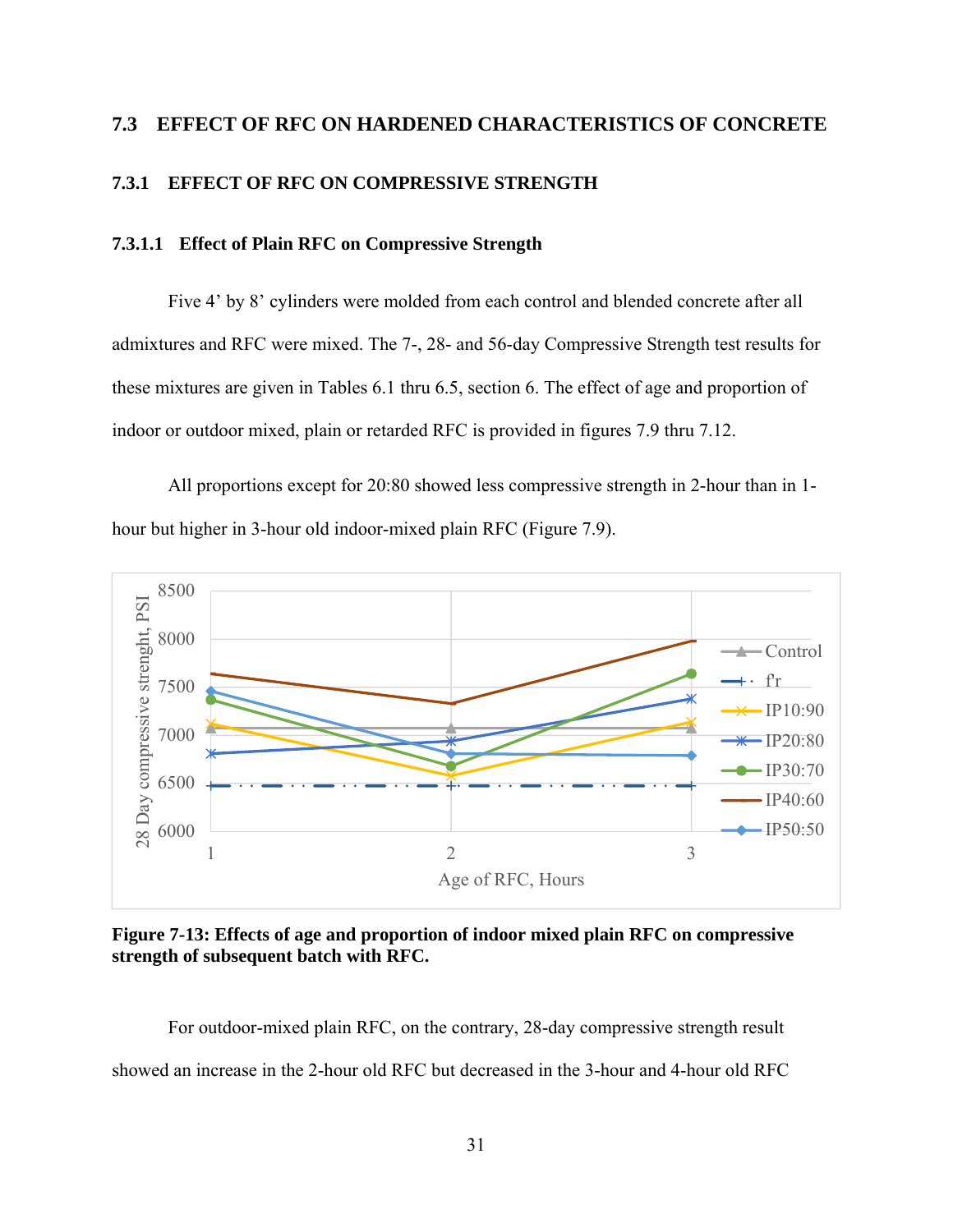(Figure 7.14). This is likely due to the temperature and grinding effect on water cement ratio. Up until two hours temperature affects the RFC to lose water favoring low water cement ration and after two hours the grinding effect causes aggregates finer thereby increasing the water cement ratio.



**Figure 7-14: Effects of age and proportion of outdoor mixed plain RFC on compressive strength of subsequent batches with RFC** 



**Figure 7-15: Effects of age and proportion of outdoor mixed plain RFC on compressive strength of subsequent batches with RFC**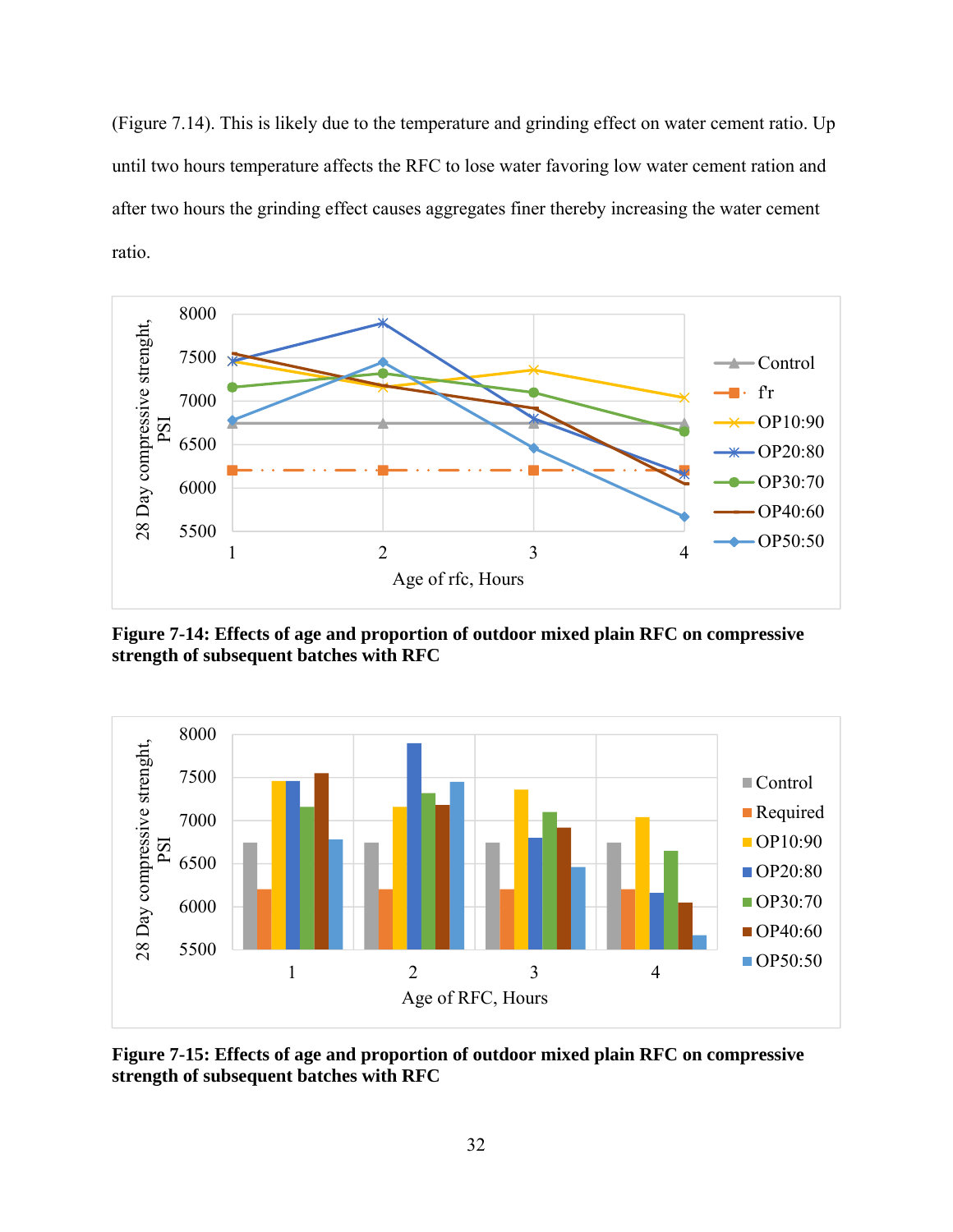For all age and proportions of outdoor plain RFC compressive strength was higher than the control mix except at age 3hrs for OP40:60 and beyond and at age 4 for OP30:70 and beyond (Figures 7-14 and 7-15).

#### **7.3.1.2 Effect of Retarded RFC on Compressive Strength**

For indoor-mixed retarded RFC, on the contrary, 28-day compressive strength result showed an increase for the 2-hour old RFC and about equal for the 3-hour as to the 1-hour old proportion (Figure 7-16).



**Figure 7-16: Effects of age and proportion of indoor mixed retarded RFC on compressive strength of subsequent batches with RFC** 

For outdoor-mixed retarded RFC, 28-day compressive strength result showed an insignificant increase between the 1-, 2-, and 3-hour old RFC but decreased for the 4-hour old RFC (Figure 7-17). This substantiates the effect indoor mixed plain RFC as can be seen in Figure 7-13.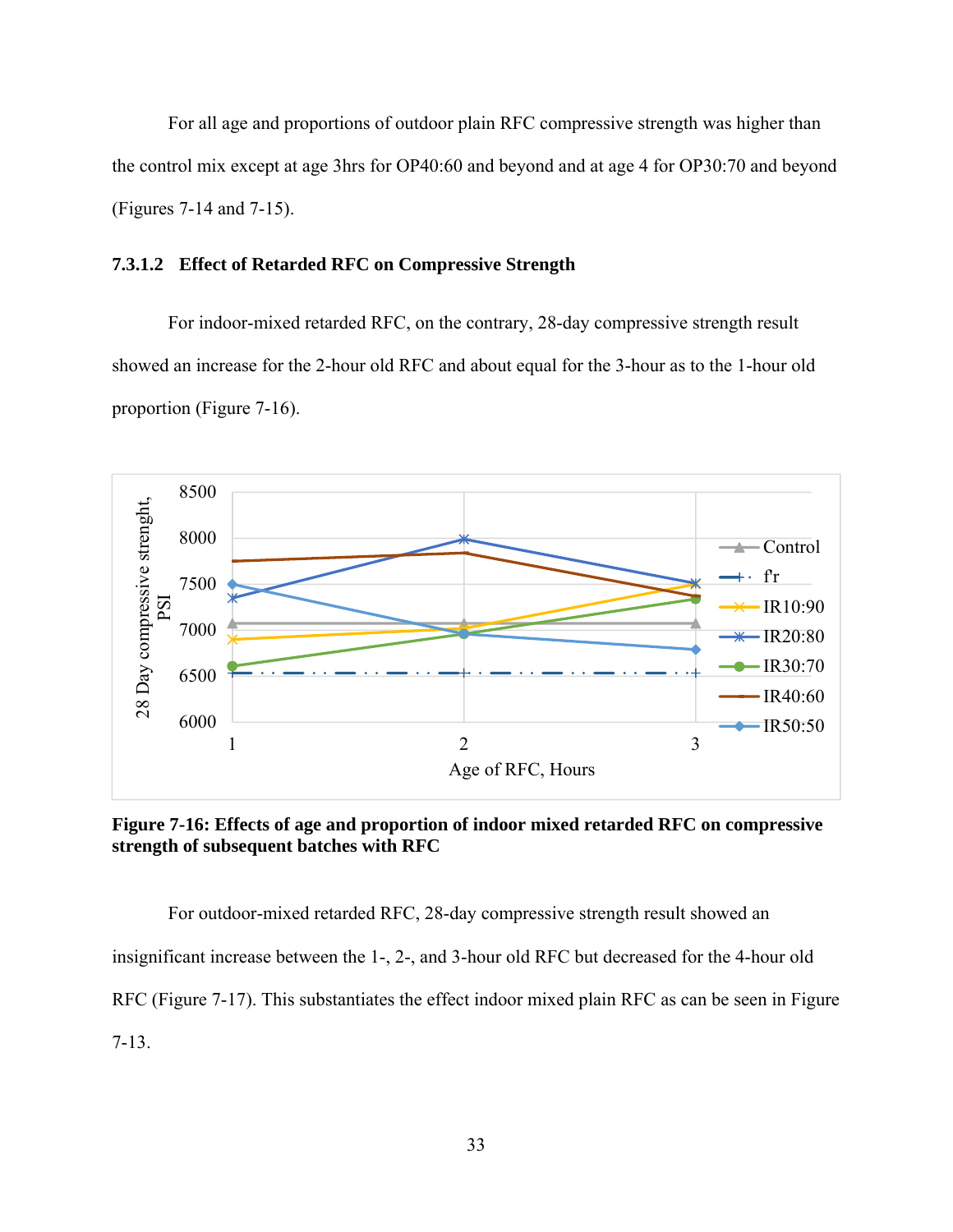

**Figure 7-17: Effects of age and proportion of outdoor mixed retarded RFC on compressive strength of subsequent batches with RFC** 



**Figure 7-18: Effects of age and proportion of outdoor mixed retarded RFC on compressive strength of subsequent batches with RFC** 

Overall, blends with all ages and proportions of indoor or outdoor mixed RFC, 28-day compressive strength test results show higher than the required average compressive strength (ASTM C94/C94M, 2017) but only those of 10:90, 20:80 and 30:70 proportions showed higher than the control mix.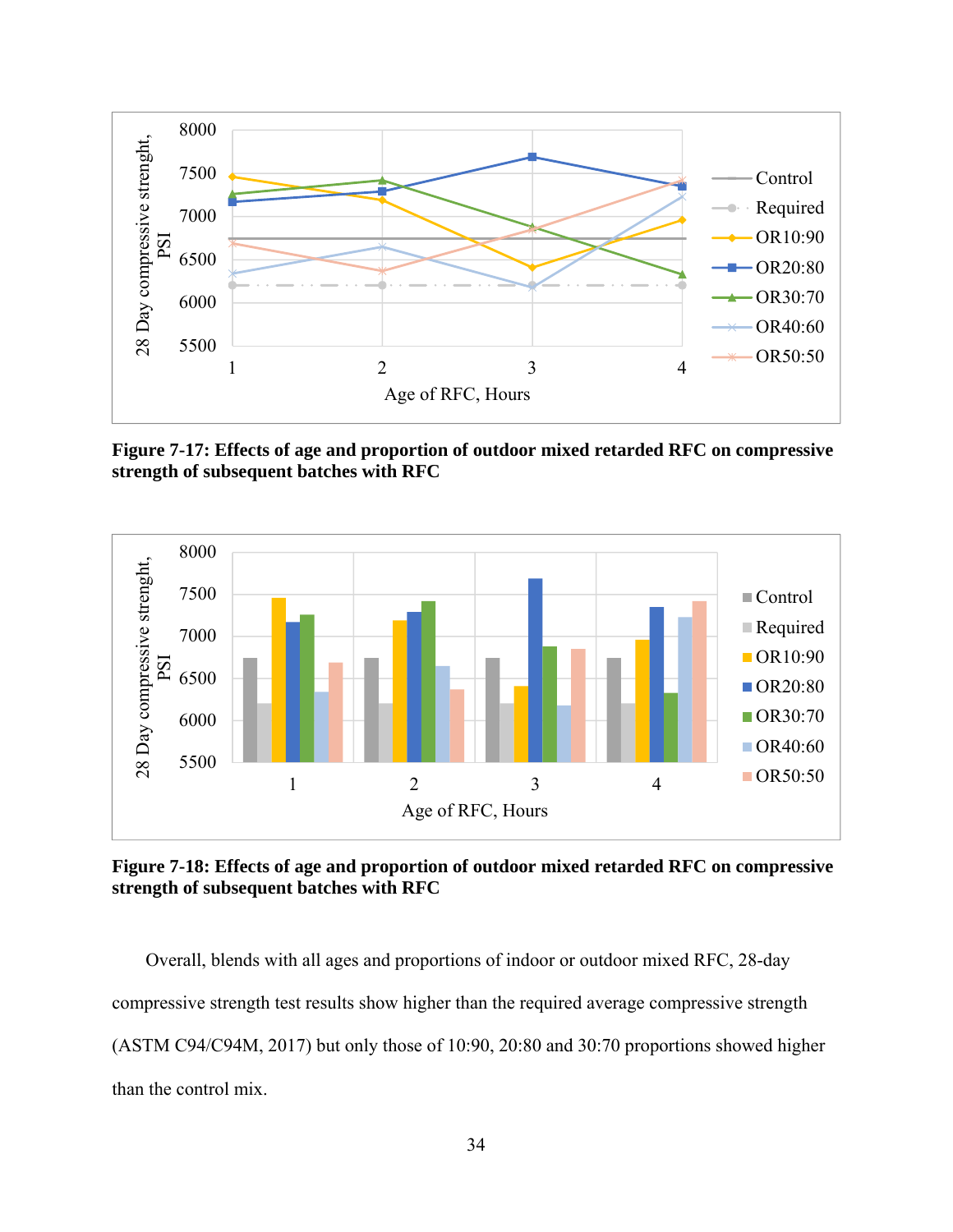## **8 SUMMARY, CONCLUSIONS, AND RECOMMENDATIONS**

## **8.1 SUMMARY**

The effect of RFC on subsequent blended RMC was investigated and the age and proportion of RFC that would have comparable fresh and hardened characteristics as that of the control has been determined. Even though concrete was mixed indoor and outdoor, only outdoor results are summarized below as to consider the worst scenario.

|                |                |            |                          | <b>Compressive Strength, psi</b> |            |            |            |                     |  |  |
|----------------|----------------|------------|--------------------------|----------------------------------|------------|------------|------------|---------------------|--|--|
|                |                |            | <b>Setting Time, min</b> |                                  |            |            |            |                     |  |  |
| Mix            | @1hr           | @2hrs Old  | @3hrs Old                | @4hrs Old                        | @ 1 hr Old | @2hrs Old  |            | @3hrs Old @4hrs Old |  |  |
|                | <b>Old RFC</b> | <b>RFC</b> | <b>RFC</b>               | <b>RFC</b>                       | <b>RFC</b> | <b>RFC</b> | <b>RFC</b> | <b>RFC</b>          |  |  |
| Controll       |                |            | 250                      |                                  |            | 6750       |            |                     |  |  |
| OP10:90        | 270            | 210        | 210                      | 195                              | 9460       | 7160       | 7360       | 7040                |  |  |
| OP20:80        | 225            | 240        | 195                      | 195                              | 7460       | 8900       | 6800       | 6160                |  |  |
| OP30:70        | 220            | 245        | 190                      | 180                              | 7160       | 7320       | 7100       | 6650                |  |  |
| OP40:60        | 210            | 240        | 195                      | 180                              | 7550       | 7180       | 6920       | 6050                |  |  |
| OP50:50        | 210            | 240        | 205                      | 180                              | 6780       | 7450       | 6460       | 5670                |  |  |
| OR10:90        | 270            | 280        | 300                      | 385                              | 9460       | 7310       | 7190       | 6960                |  |  |
| OR20:80        | 300            | 300        | 255                      | 330                              | 7170       | 8290       | 6950       | 7350                |  |  |
| OR30:70        | 330            | 255        | 360                      | 350                              | 7260       | 7420       | 6880       | 6330                |  |  |
| OR40:60        | 285            | 305        | 310                      | 325                              | 6340       | 7650       | 7410       | 7230                |  |  |
| <b>OR50:50</b> | 300            | 330        | 315                      | 360                              | 6690       | 6370       | 6850       | 7420                |  |  |

**Table 8-1:Summary of setting time and compressive strength of RMC blended with outdoor mixed plain or retarded RFC as compared control** 

Setting time of all blends of RMC and outdoor mixed plain RFC fall below that of control

mix whereas those with outdoor mixed retarded RFC surpass the control mix. As far as

compressive strength is concerned, subsequent batches blended with:

- 1. Up to 40% of 3 hours old outdoor mixed plain RFC;
- 2. Up to 50% of 2 hours old outdoor mixed plain RFC;
- 3. 20% of 4 hours old outdoor mixed retarded RFC; and
- 4. 30% of 3 hours old outdoor mixed retarded RFC fall above that of control.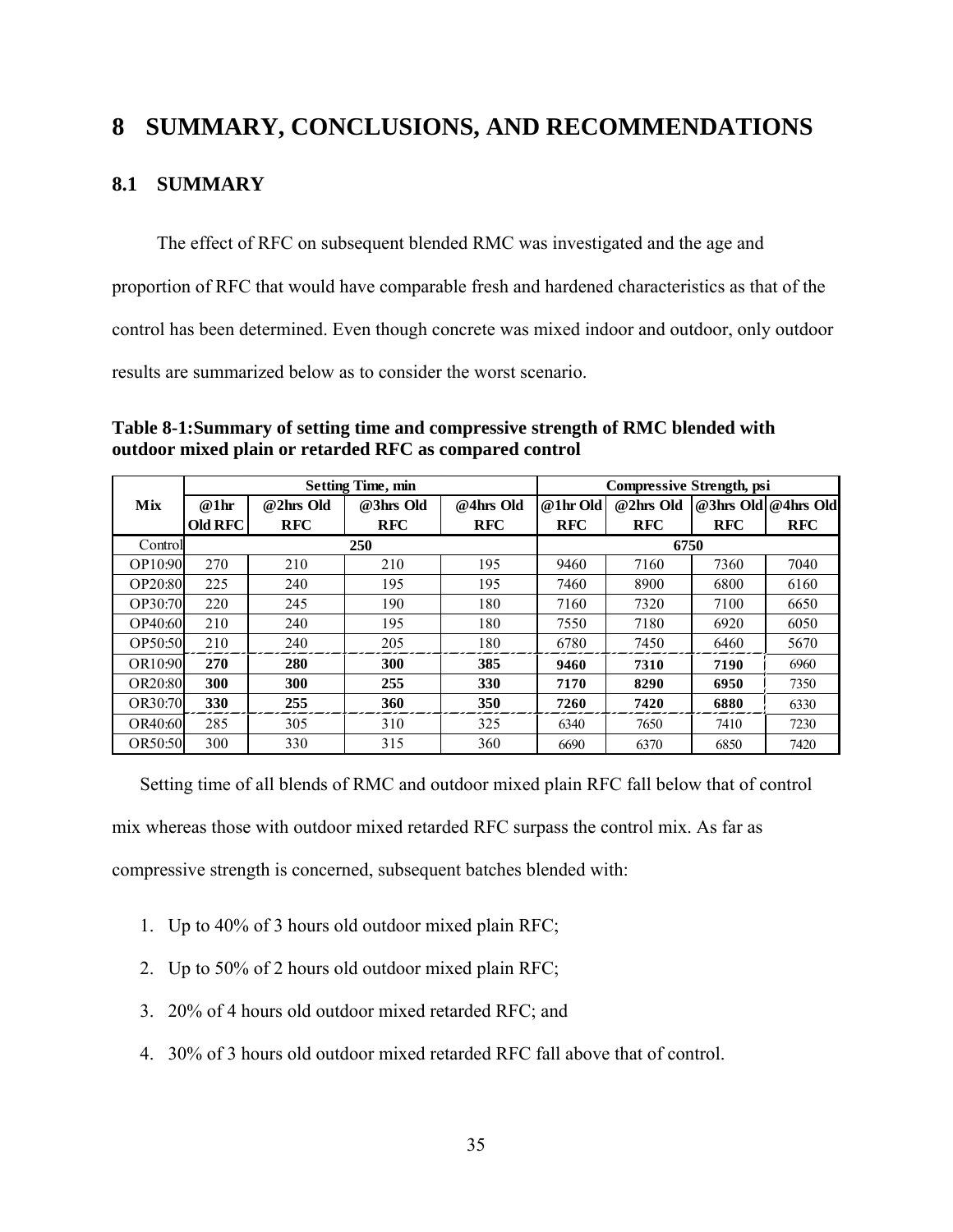|                |                |            | <b>Setting Time, min</b> | <b>Compressive Strength, psi</b> |            |            |            |                     |  |  |  |
|----------------|----------------|------------|--------------------------|----------------------------------|------------|------------|------------|---------------------|--|--|--|
| Mix            | @1hr           | @2hrs Old  | @3hrs Old                | @4hrs Old                        | @1hr Old   | @2hrs Old  |            | @3hrs Old @4hrs Old |  |  |  |
|                | <b>Old RFC</b> | <b>RFC</b> | <b>RFC</b>               | <b>RFC</b>                       | <b>RFC</b> | <b>RFC</b> | <b>RFC</b> | <b>RFC</b>          |  |  |  |
| Optimum        |                |            | 180                      |                                  | 6200       |            |            |                     |  |  |  |
| OP10:90        | 270            | <b>210</b> | 210                      | 195                              | 9460       | 7160       | 7360       | 7040                |  |  |  |
| OP20:80        | 225            | 240        | 195                      | 195                              | 7460       | 8900       | 6800       | 6160                |  |  |  |
| OP30:70        | 220            | 245        | 190                      | 180                              | 7160       | 7320       | 7100       | 6650                |  |  |  |
| OP40:60        | 210            | 240        | 195                      | 180                              | 7550       | 7180       | 6920       | 6050                |  |  |  |
| OP50:50        | 210            | 240        | 205                      | 180                              | 6780       | 7450       | 6460       | 5670                |  |  |  |
| OR10:90        | 270            | 280        | 300                      | 385                              | 9460       | 7310       | 7190       | 6960                |  |  |  |
| OR20:80        | 300            | 300        | 255                      | <b>330</b>                       | 7170       | 8290       | 6950       | 7350                |  |  |  |
| OR30:70        | 330            | 255        | 360                      | 350                              | 7260       | 7420       | 6880       | 6330                |  |  |  |
| OR40:60        | 285            | 305        | 310                      | 325                              | 6340       | 7650       | 7410       | 7230                |  |  |  |
| <b>OR50:50</b> | 300            | 330        | 315                      | 360                              | 6690       | 6370       | 6850       | 7420                |  |  |  |

**Table 8-2: Summary of setting time and compressive strength of RMC blended with outdoor mixed plain or retarded RFC as compared to economical** 

Considering an optimal setting time of 180 minutes and required compressive strength all mixes with both plain and retarded outdoor mixed RFC surpass optimal except the mixes with proportion of 40% 4-hours old plain outdoor mixed RFC.

## **8.2 CONCLUSIONS**

In this investigation only one commonly used mix picked and factors included were few due to the scope of the study. Even then the test results boost the confidence that widening the scope and incorporating most factors for further study seems feasible.

Age and proportion of RFC both greatly impact water requirements to restore workability. The effect was also greatly dependent on the use of retarder on RFC. During the investigation minimum and maximum ambient temperature was 95F and 109F and that of concrete was 71F and 90F respectively.

In conclusion, assuming similar mix proportion in a comparable working environment the following can be concluded.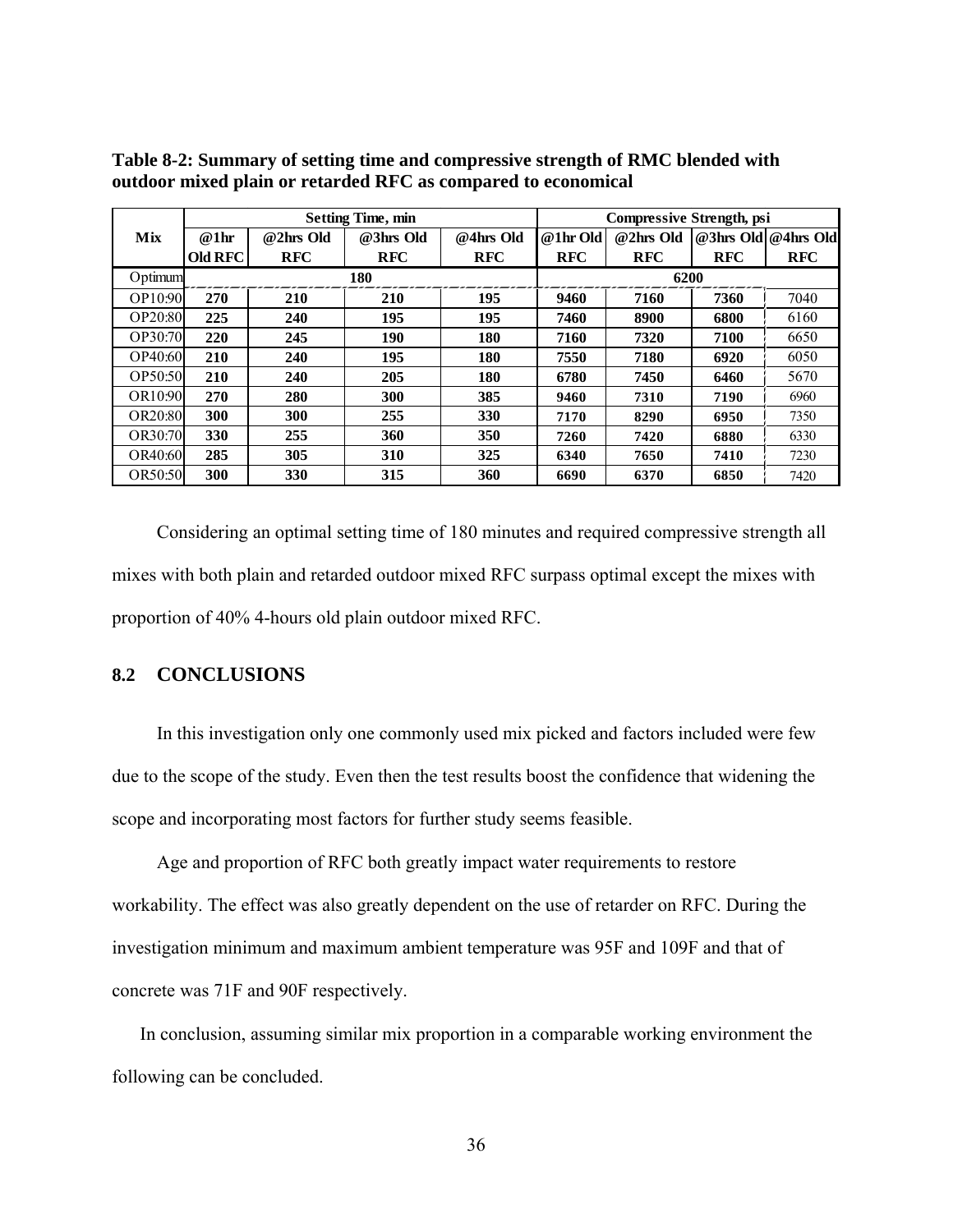- 1. Three hours old retarded RFC can be used with a maximum proportion of 30%
- 2. Two hours old retarded RFC can be used with a maximum proportion of 40%
- 3. Two hours old plain RFC can be used with a maximum proportion of 20%

**Table 8-3: Maximum age and proportion of RFC at maximum re-tempering water allowed to maintain slump** 

| <b>Mix with</b> | Maximum | <b>Maximum</b>           | Maximum Retempering |  |  |  |  |
|-----------------|---------|--------------------------|---------------------|--|--|--|--|
|                 |         | Age, Hours Proportion, % | Water, gal/CY       |  |  |  |  |
| Plain RFC       |         |                          |                     |  |  |  |  |
| Retarded RFC    |         | 30                       | 5.0                 |  |  |  |  |
| Retarded RFC    |         |                          | 3 Q                 |  |  |  |  |

## **8.3 RECOMMENDATIONS**

- I. Though it requires a thorough research and study, as per the study results on the most common mix, it is advisory to:
	- a. Limit RFC usage to projects and conditions where setting characteristics are less critical
	- b. Limit age and proportion of RFC to 2 hours old and 20% plain RFC maximum respectively
	- c. Limit age and proportion of RFC to 3 hours old and 30% retarded RFC maximum respectively
- II. Further investigation is recommended on the same mix design in half an hour old interval of the RFC and in both cold and hot seasons of southern Nevada.
- III. Further investigation is recommended on other common mix designs as an individual and when mixed to other closely related mix designs.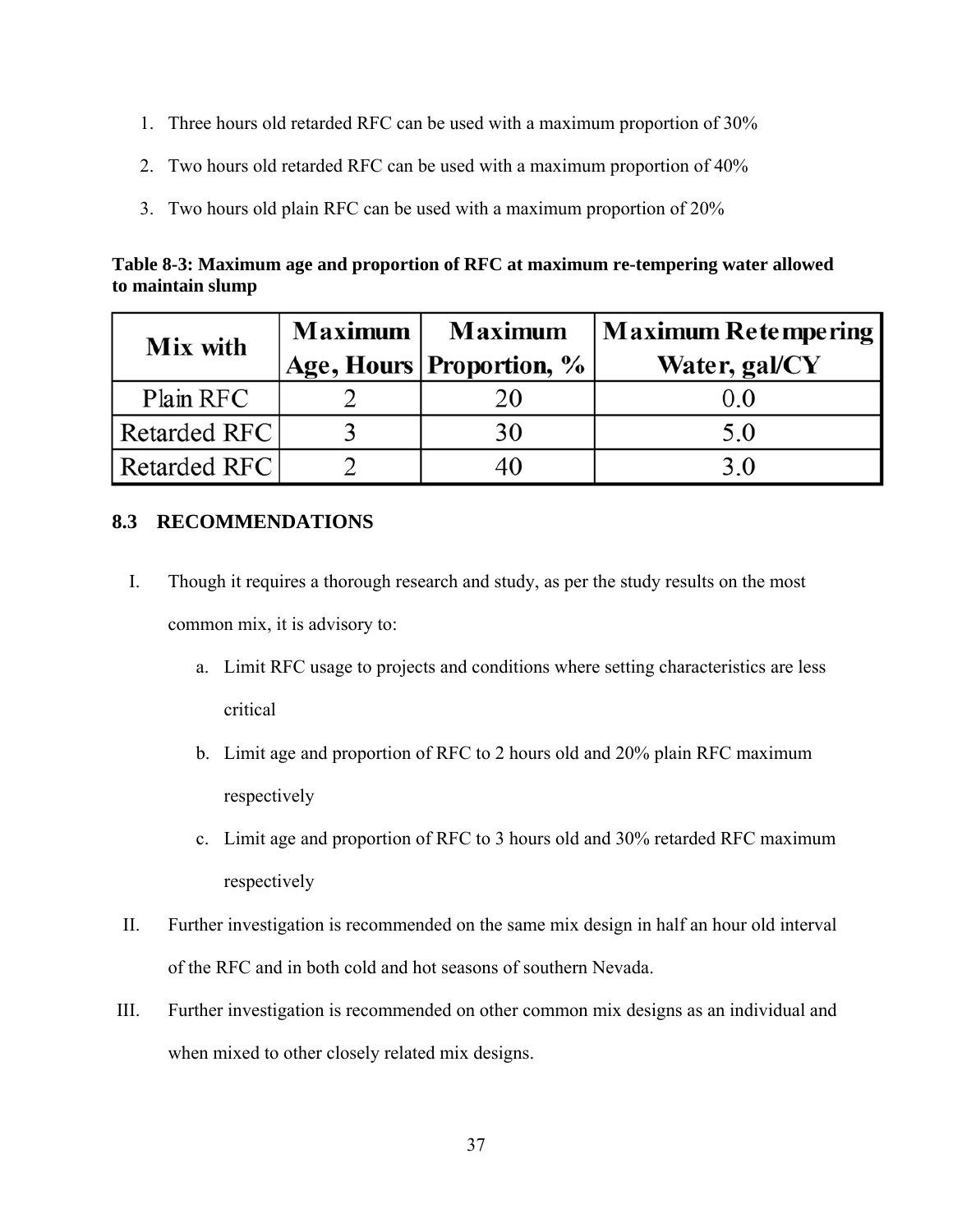# **APPENDIX A: TEST RESULTS OF CONTROL RMC**

| Mix ID  | <b>GLENIUM</b> | Water     | <b>DELVO</b>                   |     | Temp(F) | <b>Slump</b> | Unit   | <b>Entrapped</b>               |        | Set Time(min) |      | <b>Compressive Strength, PSI</b> |      |
|---------|----------------|-----------|--------------------------------|-----|---------|--------------|--------|--------------------------------|--------|---------------|------|----------------------------------|------|
|         | (oz/cwt)       | (gal/CY)  | (oz/cwt)                       | Amb | Conc    | (in)         | Weight | Air $\left(\frac{6}{6}\right)$ | Inside | Outside       | 7DD  | 28DD                             | 56DD |
| IP0:100 | 1.0            |           | N/A                            | 86  | 73      | 3.25         | 155.6  | 2.1                            | 330    | 300           | 4570 | 7120                             | 8290 |
| IP0:100 | 0.0            |           | N/A                            | 101 | 74      | 3.50         | 154.0  | 2.7                            | 300    | 220           |      |                                  |      |
| IP0:100 | 2.0            |           | N/A                            | 107 | 76      | 3.25         | 154.8  | 2.6                            | 290    | 200           |      |                                  |      |
| IP0:100 | 2.0            |           | N/A                            | 110 | 84      | 3.50         | 154.8  | 2.5                            | 315    | 210           | 4720 | 7030                             | 8910 |
| IR0:100 | 1.0            |           | 0.0                            | 86  | 73      | 3.25         | 155.6  | 2.1                            | 330    | 300           | 4570 | 7120                             | 8290 |
| IR0:100 | 0.0            |           | 0.0                            | 101 | 74      | 3.50         | 154.0  | 2.7                            | 300    | 220           |      |                                  |      |
| IR0:100 | 2.0            |           | 0.0                            | 107 | 76      | 3.25         | 154.8  | 2.6                            | 290    | 200           |      |                                  |      |
| IR0:100 | 2.0            |           | 0.0                            | 110 | 84      | 3.50         | 154.8  | 2.5                            | 315    | 210           | 4720 | 7030                             | 8910 |
| OP0:100 | 0.0            |           | N/A                            | 84  | 75      | 3.00         | 155.6  | 1.8                            | 350    | 340           | 3830 | 5620                             | 8290 |
| OP0:100 | 4.0            |           | N/A                            | 109 | 84      | 4.00         | 156.2  | 1.9                            | 345    | 245           | 5160 | 7490                             | 8720 |
| OP0:100 | 0.0            |           | N/A                            | 106 | 88      | 3.00         | 156.0  | 1.4                            | 300    | 225           | 5000 | 6730                             | 8150 |
| OP0:100 | 4.0            |           | N/A                            | 103 | 83      | 4.00         | 157.6  | 1.4                            | 340    | 270           | 5670 | 7140                             | 8650 |
| OR0:100 | 4.0            |           | 0.0                            | 109 | 84      | 4.00         | 156.2  | 1.9                            | 345    | 245           | 5160 | 7490                             | 8720 |
| OR0:100 | 0.0            |           | 0.0                            | 106 | 88      | 3.00         | 156.0  | 1.4                            | 300    | 225           | 5000 | 6730                             | 8150 |
| OR0:100 | 4.0            |           | 0.0                            | 103 | 83      | 4.00         | 157.6  | 1.4                            | 340    | 270           | 5670 | 7140                             | 8910 |
| OR0:100 | 0.0            |           | 0.0                            | 84  | 75      | 3.00         | 155.6  | 1.8                            | 350    | 340           | 3830 | 5620                             | 8290 |
|         |                | Mean      |                                | 101 | 80      | 3.4          | 155.6  | 2.1                            | 321    | 251           | 4825 | 6745                             | 8523 |
|         |                | Std. Dev. | <b>ASTM C192</b>               |     |         | 2.00         | 2.5    | 0.8                            |        |               | 574  | 812                              |      |
|         |                |           | <b>Actual</b>                  |     |         | 0.38         | 1.06   | 0.50                           |        |               | 591  | 622                              | 307  |
|         |                |           | <b>Coefficient of Variance</b> |     |         | 11%          | $1\%$  | 24%                            |        |               | 12%  | 12%                              | 4%   |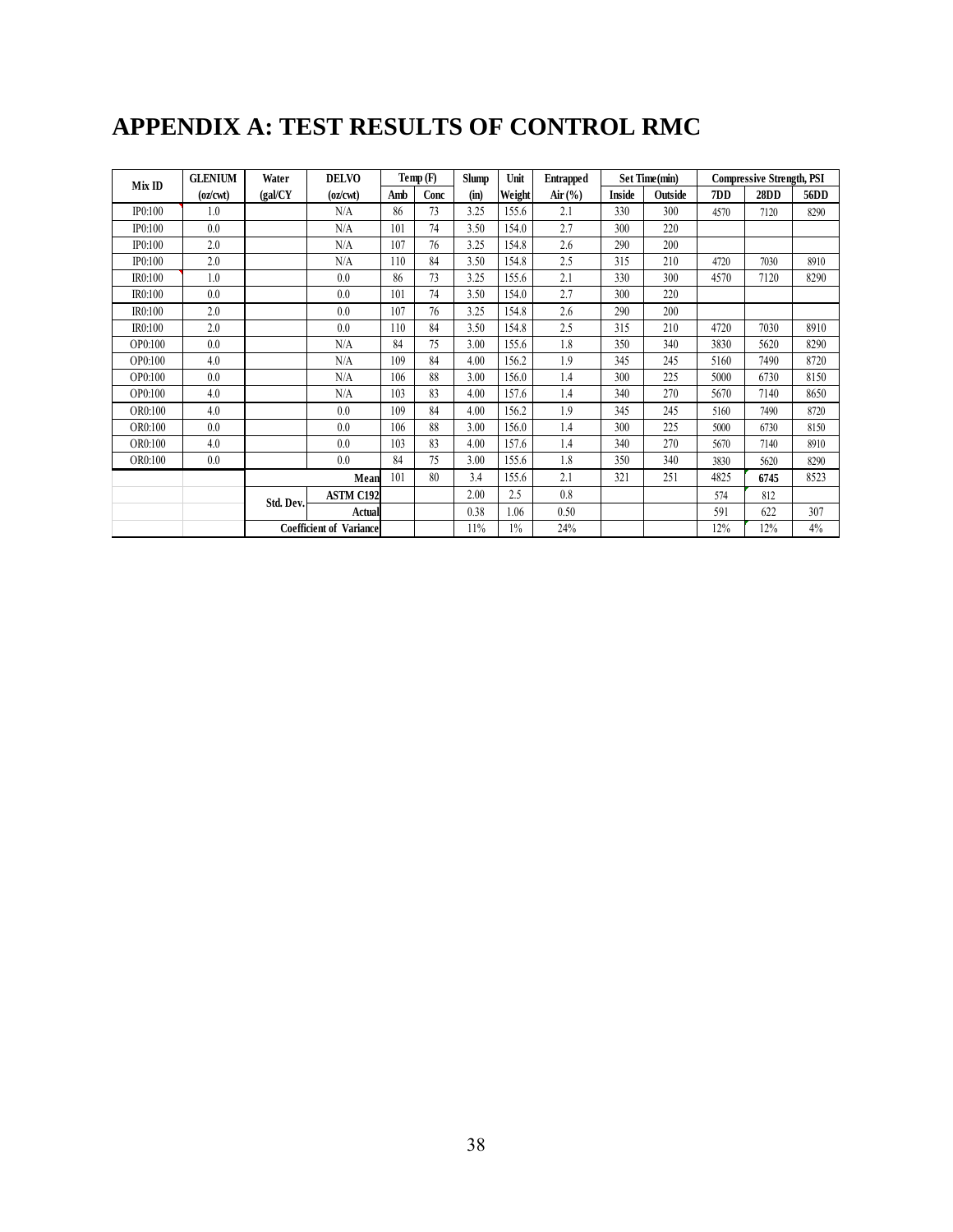## **APPENDIX B: TEST RESULTS OF RMC WITH PLAIN OR RETARDED INDOOR MIXED RFC**

|           | <b>GLENIUM</b> | Water     | <b>DELVO</b>                   |     | Temp(F) |              | $_{\rm out}$<br>Weight | <b>Entrapped</b> |        | Set Time (min) | <b>Compressive Strength, PSI</b> |                                  |      |
|-----------|----------------|-----------|--------------------------------|-----|---------|--------------|------------------------|------------------|--------|----------------|----------------------------------|----------------------------------|------|
| MixID     | (oz/cwt)       | (gal/CY)  | (oz/cwt)                       | Amb | Conc    | (in)         |                        | Air $(\%$        | Inside | Outside        | 7DD                              | 28DD                             | 56DD |
| IP10:90-1 | 2.0            |           | N/A                            | 70  | 71      | 3.50         | 155.8                  | 2.3              | 345    | 390            | 5050                             | 7120                             | 8980 |
| IP10:90-2 | 2.0            |           | N/A                            | 78  | 70      | 3.25         | 154.8                  | 2.4              | 345    | 330            | 4430                             | 6580                             | 8220 |
| IP10:90-3 | 5.3            |           | N/A                            | 96  | 73      | 3.00         | 156.6                  | 3.0              | 270    | 240            | 5060                             | 7140                             | 8930 |
| IP20:80-1 | 1.5            |           | N/A                            | 82  | 72      | 3.00         | 157.2                  | 2.4              | 315    | 300            | 4770                             | 6810                             | 8110 |
| IP20:80-2 | 4.0            |           | N/A                            | 80  | 71      | 3.00         | 155.8                  | 2.5              | 330    | 270            | 4650                             | 6940                             | 8430 |
| IP20:80-3 | 8.0            |           | N/A                            | 98  | 72      | 3.00         | 157.2                  | 2.6              | 270    | 210            | 5290                             | 7380                             | 9540 |
| IP30:70-1 | 3.0            |           | N/A                            | 86  | 72      | 3.50         | 155.6                  | 2.8              | 345    | 300            | 5260                             | 7370                             | 8350 |
| IP30:70-2 | 2.2            |           | N/A                            | 77  | 70      | 3.00         | 155.2                  | 2.5              | 285    | 270            | 4680                             | 6680                             | 8380 |
| IP30:70-3 | 8.0            |           | N/A                            | 97  | 73      | 3.00         | 159.2                  | 2.1              | 270    | 225            | 5170                             | 7640                             | 8710 |
| IP40:60-1 | 3.3            |           | N/A                            | 90  | 72      | 3.00         | 155.2                  | 2.6              | 315    | 270            | 5200                             | 7640                             | 8800 |
| IP40:60-2 | 6.0            |           | N/A                            | 80  | 72      | 3.50         | 155.6                  | 2.4              | 270    | 240            | 4980                             | 7330                             | 8690 |
| IP40:60-3 | 10.0           |           | N/A                            | 97  | 72      | 3.50         | 155.8                  | 2.8              | 240    | 180            | 5430                             | 7980                             | 9370 |
| IP50:50-1 | 4.6            |           | N/A                            | 82  | 69      | 3.00         | 156.0                  | 2.6              | 315    | 270            | 5410                             | 7460                             | 8350 |
| IP50:50-2 | 8.4            |           | N/A                            | 77  | 68      | 3.50         | 157.0                  | 2.5              | 300    | 285            | 5050                             | 6810                             | 8580 |
| IP50:50-3 | 10.0           |           | N/A                            | 101 | 72      | 3.25         | 154.8                  | 2.5              | 255    | 185            | 4360                             | 6790                             | 7540 |
|           |                |           | Mean                           | 86  | 71      | 3.20         | 156.1                  | 2.5              | 298    | 264            | 4986                             | 7178                             | 8599 |
|           |                | Std. Dev. | <b>ASTM C192</b>               |     |         | 2.00         | 2.5                    | 0.8              |        |                | 574                              |                                  |      |
|           |                |           | Actual                         |     |         | 0.24         | 1.2                    | 0.2              |        |                | 337                              | 409                              | 500  |
|           |                |           | <b>Coefficient of Variance</b> |     |         | 7%           | $1\%$<br>Unit          | 9%               |        |                | 7%                               | 6%                               | 6%   |
| Mix ID    | <b>GLENIUM</b> | Water     | <b>DELVO</b>                   |     | Temp(F) | <b>Slump</b> |                        | <b>Entrapped</b> |        | Set Time (min) |                                  | <b>Compressive Strength, PSI</b> |      |
|           | (oz/cwt)       | (gal/CY)  | (oz/cwt)                       | Amb | Conc    | (in)         | Weight                 | Air $(\%$        | Inside | Outside        | 7DD                              | 28DD                             | 56DD |
| IR10:90-1 | 2.0            |           | 5.0                            | 98  | 70      | 3.50         | 154.6                  | 2.4              | 325    | 245            | 4970                             | 6900                             | 8590 |
| IR10:90-2 | 3.0            |           | 10.0                           | 90  | 72      | 3.75         | 155.4                  | 2.3              | 365    | 285            | 4900                             | 7020                             | 8610 |
| IR10:90-3 | 5.0            |           | 10.0                           | 108 | 79      | 5.00         | 155.0                  | 2.5              | 350    | 240            | 5330                             | 7500                             | 9100 |
| IR20:80-1 | 5.0            |           | 5.0                            | 101 | 75      | 3.25         | 154.8                  | 2.5              | 350    | 260            | 4970                             | 7350                             | 9290 |
| IR20:80-2 | 3.0            |           | 5.0                            | 92  | 71      | 3.25         | 155.6                  | 2.3              | 340    | 255            | 5070                             | 7310                             | 9410 |
| IR20:80-3 | 6.0            |           | 10.0                           | 106 | 76      | 3.00         | 155.8                  | 2.7              | 360    | 255            | 5740                             | 7990                             | 9200 |
| IR20:80-4 | 4.0            |           | 10.0                           | 112 | 79      | 3.00         | 155.0                  | 2.8              | 350    | 220            | 4990                             | 7510                             | 8890 |
| IR30:70-1 | 1.0            |           | 5.0                            | 103 | 75      | 3.50         | 154.8                  | 2.5              | 340    | 230            | 4060                             | 6610                             | 8180 |
| IR30:70-2 | 5.6            |           | 5.0                            | 87  | 71      | 3.00         | 156.2                  | 2.2              | 320    | 270            | 5040                             | 7460                             | 8960 |
| IR30:70-3 | 2.0            |           | 10.0                           | 107 | 75      | 3.50         | 154.0                  | 2.5              | 375    | 295            | 4980                             | 6960                             | 8470 |
| IR30:70-4 | 8.0            |           | 10.0                           | 105 | 78      | 3.50         | 157.0                  | 1.8              | 345    | 255            | 5320                             | 7340                             | 8600 |
| IR40:60-1 | 4.0            |           | 5.0                            | 95  | 71      | 3.25         | 155.4                  | 2.7              | 375    | 285            | 5390                             | 7750                             | 9760 |
| IR40:60-2 | 6.0            |           | 10.0                           | 103 | 78      | 3.50         | 154.6                  | 2.6              | 415    | 300            | 5610                             | 7840                             | 9070 |
| IR40:60-3 | 5.0            |           | 10.0                           | 95  | 79      | 3.00         | 156.6                  | 1.8              | 325    | 270            | 4890                             | 7370                             | 8560 |
| IR50:50-1 | 4.0            |           | 5.0                            | 97  | 71      | 3.25         | 154.8                  | 2.5              | 385    | 300            | 5420                             | 7500                             | 9720 |
| IR50:50-2 | 5.5            |           | 10.0                           | 103 | 73      | 3.50         | 155.0                  | 2.4              | 475    | 330            | 4490                             | 6960                             | 8820 |
|           |                |           | Mean                           | 100 | 75      | 3.42         | 155.3                  | 2.4              | 362    | 268            | 5073                             | 7336                             | 8952 |
|           |                | Std. Dev. | <b>ASTM C192</b>               |     |         | 2.00         | 2.5                    | 0.8              |        |                | 574                              |                                  |      |
|           |                |           | <b>Actual</b>                  |     |         | 0.48         | 0.8                    | 0.3              |        |                | 412                              | 370                              | 450  |
|           |                |           | <b>Coefficient of Variance</b> |     |         | 14%          | 1%                     | 12%              |        |                | 8%                               | 5%                               | 5%   |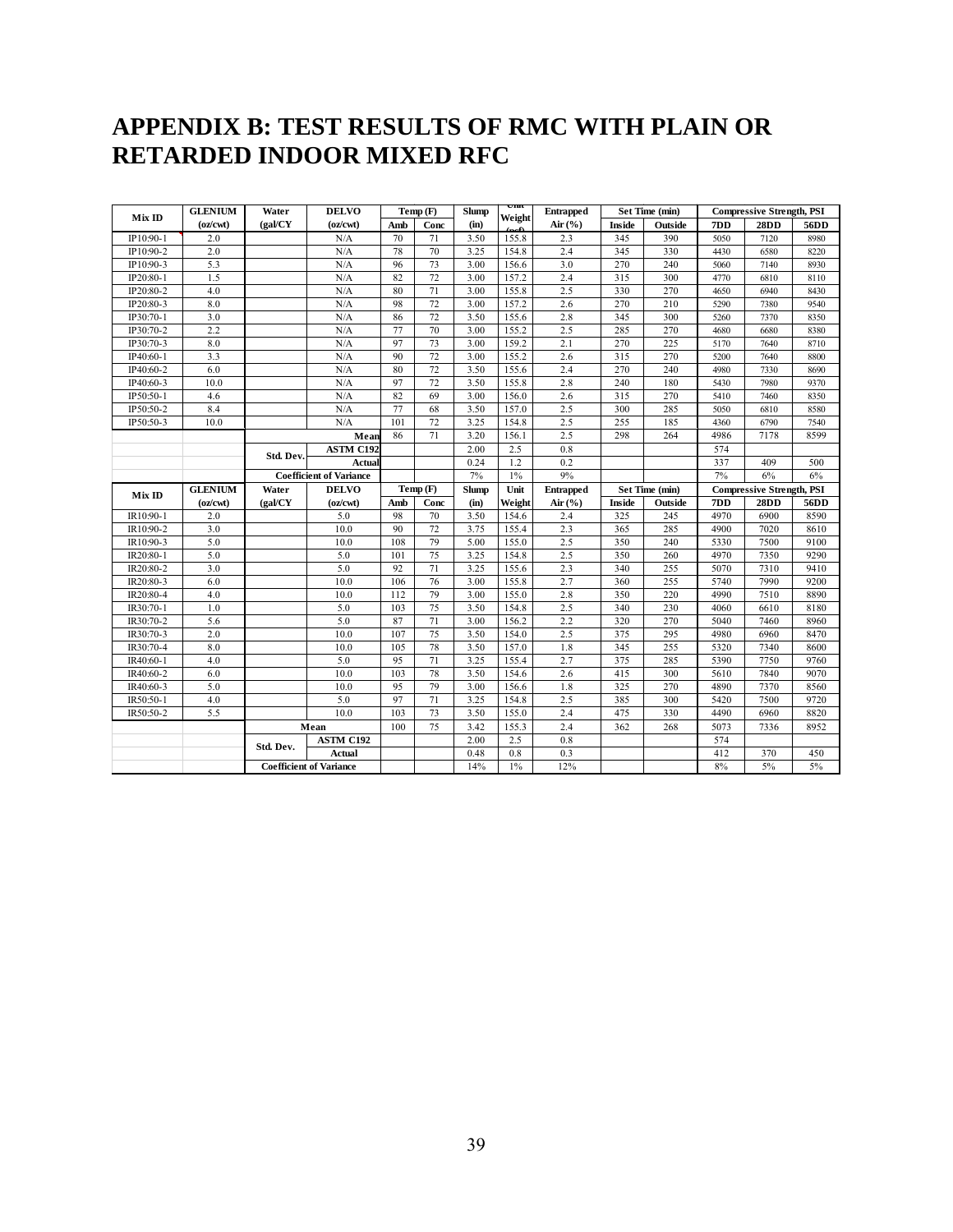## **APPENDIX C: TEST RESULTS OF RMC WITH PLAIN OR RETARDED OUTDOOR MIXED RFC**

| Mix ID                 | <b>GLENIUM</b> | Water<br><b>DELVO</b> |                                   |            | Temp(F)  | <b>Slump</b> | Unit           | <b>Entrapped</b> |            | Set Time (min) | <b>Compressive Strength, PSI</b> |                                  |              |
|------------------------|----------------|-----------------------|-----------------------------------|------------|----------|--------------|----------------|------------------|------------|----------------|----------------------------------|----------------------------------|--------------|
|                        | (oz/cwt)       | (gal/CY               | (oz/cwt)                          | Amb        | Conc     | (in)         | Weight         | Air $(\%$        | Inside     | Outside        | 7DD                              | 28DD                             | 56DD         |
| OR10:90-1              | 8.0            | 0.0                   | 2.0                               | 109        | 86       | 4.00         | 152.1          | 2.6              | 360        | 270            | 6700                             | 9460                             | 10740        |
| OR10:90-2              | 4.0            | 3.0                   | 2.0                               | 103        | 81       | 4.00         | 155.8          | 1.8              | 410        | 280            | 5290                             | 7190                             | 8260         |
| OR10:90-3              | 4.0            | 1.0                   | 2.0                               | 93         | 78       | 4.00         | 155.6          | 1.6              | 420        | 300            | 4470                             | 6410                             |              |
| OR10:90-4              | 4.0            | 3.0                   | 7.0                               | 84         | 75       | 4.50         | 152.0          | 1.4              | 475        | 385            | 4700                             | 6960                             |              |
| OR20:80-               | 4.0            | 2.0                   | 2.0                               | 104        | 79       | 4.00         | 156.0          | 1.7              | 380        | 300            | 5320                             | 7170                             | 7980         |
| OR20:80-2              | 4.0            | 3.0                   | 2.0                               | 102        | 80       | 4.00         | 156.4          | 2.0              | 375        | 300            | 6280                             | 8290                             |              |
| OR20:80-3              | 4.0            |                       | 2.0                               | 94         | 77       | 3.75         | 153.6          | 1.7              | 330        | 255            | 4850                             | 6950                             |              |
| OR20:80-4              | 4.0            | 5.0                   | 4.0                               | 85         | 74       | 3.00         | 154.1          | 1.4              | 390        | 330            | 5540                             | 7350                             |              |
| OR20:80-4R             | 4.0            | 3.0                   | 5.0                               | 81         | 69       | 3.00         | 154.3          | 1.8              | 460        | 400            | 5420                             | 7690                             |              |
| OR30:70-1              | 4.0            | 4.0                   | 2.0                               | 102        | 74       | 3.75         | 156.6          | 2.1              | 390        | 330            | 5190                             | 7260                             | 8830         |
| OR30:70-2              | 4.0            |                       | 2.0                               | 93         | 78       | 3.75         | 154.4          | 1.9              | 330        | 255            | 4310                             | 6230                             |              |
| OR30:70-3              | 4.0            | 2.0                   | 5.0                               | 86         | 77       | 4.00         | 154.0          | 1.6              | 450        | 360            | 5530                             | 6880                             |              |
| OR30:70-4              | 4.0            | 5.0                   | 5.0                               | 83         | 71       | 4.00         | 154.4          | 1.6              | 410        | 350            | 4740                             | 6330                             |              |
| OR30:70-4R             | 4.0            | 3.0                   | 4.0                               | 81         | 74       | 3.50         | 154.1          | 1.9              | 420        | 360            | 5140                             | 7420                             |              |
| OR40:60-1              | 4.0            | 2.0                   | 2.0                               | 97         | 75       | 4.00         | 155.6          | 2.1              | 375        | 285            | 4270                             | 6340                             | 7250         |
| OR40:60-2              | 4.0            | 7.0                   | 5.0                               | 101        | 78       | 4.50         | 156.4          | 1.7              | 385        | 305            | 5460                             | 7650                             |              |
| OR40:60-3              | 4.0            | 4.0                   | 5.0                               |            | 76       | 4.00         | 155.2          | 1.2              |            | 310            | 4600                             | 6180                             |              |
| OR40:60-4              | 4.0            | 5.0                   | 8.0                               | 87         | 70       | 4.00         | 154.8          | 1.5              | 400        | 325            | 5800                             | 7230                             |              |
| OR50:50-1              | 4.0            | 3.0                   | 2.0                               | 100        | 77       | 4.50         | 156.4          | 1.6              | 375        | 300            | 5080                             | 6690                             | 8100         |
| OR50:50-2              | 4.0            | 7.0                   | 5.0                               | 101        | 78       | 4.00         | 156.5          | 1.7              | 390        | 330            | 4950                             | 6370                             |              |
| OR50:50-3              | 4.0            | 7.0                   | 7.0                               | 90         | 67       | 3.75         | 152.0          | 2.0              | 400        | 315            | 5360                             | 6850                             |              |
| OR50:50-4              | 4.0            | 6.0                   | 7.0                               | 91         | 79       | 3.50         | 153.9          | 1.6              | 420        | 360            | 5550                             | 7420                             |              |
|                        |                |                       | Mean                              | 94         | 76       | 3.89         | 154.7          | 1.8              | 397        | 318            | 5207                             | 7105                             | 8527         |
|                        |                | Std. Dev.             | <b>ASTM C192</b>                  |            |          | 2.00         | 2.5            | 0.8              |            |                | 574                              |                                  |              |
|                        |                |                       | Actual                            |            |          | 0.39         | 1.3            | 0.2              |            |                | 459                              | 522                              | 791          |
|                        |                |                       |                                   |            |          |              |                |                  |            |                |                                  |                                  |              |
|                        |                |                       | <b>Coefficient of Variance</b>    |            |          | 10%          | $1\%$<br>UШ    | 14%              |            |                | 9%                               | 7%                               | 9%           |
| Mix ID                 | <b>GLENIUM</b> | Water                 | <b>DELVO</b>                      |            | Temp (F) | <b>Slump</b> | Weight         | <b>Entrapped</b> |            | Set Time (min) |                                  | <b>Compressive Strength, PSI</b> |              |
|                        | (oz/cwt)       | (gal/CY               | (oz/cwt)                          | Amb        | Conc     | (in)         |                | Air $(\%$        | Inside     | Outside        | 7DD                              | 28DD                             | 56DD         |
| OP10:90-1              | 8.0            | 0.0                   | N/A                               | 109        | 86       | 4.00         | 152.1          | 2.6              | 360        | 270            | 6700                             | 9460                             | 10740        |
| OP10:90-2              | 4.0            | 0.0                   | N/A                               | 110        | 80       | 3.00         | 154.7          | 1.8              | 345        | 210            | 5120                             | 7160                             | 8310         |
| OP10:90-3              | 4.0            | 5.0                   | N/A                               | 112        | 80       | 3.00         | 157.2          | 2.0              | 270        | 210            | 5040                             | 7360                             | 8510         |
| OP10:90-4              | 4.0            | 4.0                   | N/A                               | 110        | 84       | 4.00         | 157.2          | 1.7              | 250        | 195            | 4710                             | 7040                             | 8000         |
| OP20:08-1              | 4.0            | 0.0                   | N/A                               | 110        | 78       | 4.00         | 155.0          | 1.9              | 310        | 225            | 5180                             | 7460                             | 8500         |
| OP20:08-2              | 4.0            | 0.0                   | N/A                               | 104        | 80       | 4.75         | 157.4          | 2.1              | 300        | 240            | 6920                             | 8900                             | 10110        |
| OP20:08-3              | 4.0            | 7.0                   | N/A                               | 109        | 79       | 4.50         | 156.8          | 2.1              | 290        | 195            | 4990                             | 6800                             | 7460         |
| OP20:08-4              | 4.0            | 4.0                   | N/A                               | 100        | 84       | 5.25         | 156.8          | 1.5              | 270        | 195            | 4110                             | 6160                             | 6840         |
| OP30:70-1              | 4.0<br>4.0     | 0.0<br>4.0            | N/A<br>N/A                        | 107<br>100 | 78<br>71 | 3.00<br>4.25 | 155.8<br>157.0 | 1.8<br>1.7       | 330<br>300 | 220<br>245     | 4430<br>5230                     | 7160<br>7320                     | 9000<br>8560 |
| OP30:70-2              |                |                       |                                   |            |          |              |                |                  |            |                |                                  |                                  |              |
| OP30:70-3<br>OP30:70-4 | 4.0<br>4.0     | 2.0<br>1.0            | N/A<br>N/A                        | 105<br>95  | 85<br>88 | 4.00<br>4.00 | 157.2          | 1.5              | 280<br>225 | 190<br>180     | 5200<br>4610                     | 7100<br>6650                     | 8270<br>7760 |
| OP40:60-1              | 4.0            | 0.0                   | N/A                               | 108        | 78       | 3.75         | 156.0<br>157.4 | 1.5<br>1.8       |            | 210            | 4810                             | 7550                             | 8100         |
|                        |                |                       |                                   |            |          |              |                |                  | 305        |                |                                  |                                  |              |
| OP40:60-2<br>OP40:60-3 | $4.0\,$        | 1.0<br>4.0            | N/A                               | 100<br>100 | 77<br>85 | 4.75<br>3.25 | 156.5          | 1.6<br>2.0       | 345        | 240<br>195     | 5300                             | 7180<br>6920                     | 8340         |
|                        | 4.0            |                       | N/A<br>N/A                        | 99         | 84       | 4.00         | 155.4          |                  | 250        |                | 4850                             | 6050                             | 8080         |
| OP40:60-4              | $4.0\,$<br>4.0 | 4.0<br>0.0            | N/A                               | 109        | 77       | 4.00         | 158.8          | 1.6<br>1.7       | 230        | 180<br>210     | 4680                             |                                  | 7420         |
| OP50:50-1              | 4.0            | 3.0                   | N/A                               | 98         | 75       | 3.00         | 155.5<br>157.2 | 2.1              | 340        | 240            | 4770<br>5400                     | 6780<br>7450                     | 7830<br>8470 |
| OP50:50-2              |                | 6.0                   | N/A                               | 107        | 79       | 4.50         |                | 1.7              | 330        | 205            |                                  |                                  |              |
| OP50:50-3<br>OP50:50-4 | 4.0<br>4.0     | 1.0                   | N/A                               | 106        | 90       | 5.00         | 156.4<br>155.2 | 1.5              | 285<br>255 | 180            | 4410<br>4020                     | 6460<br>5670                     | 7340<br>6660 |
|                        |                |                       |                                   | 104        |          |              |                |                  |            |                |                                  | 6976                             |              |
|                        |                |                       | Mean                              |            | 81       | 4.13         | 156.5          | 1.8              | 290        | 209            | 4932                             |                                  | 8046         |
|                        |                | Std. Dev.             | <b>ASTM C192</b><br><b>Actual</b> |            |          | 2.00         | 2.5            | 0.8              |            |                | 574                              |                                  |              |
|                        |                |                       | <b>Coefficient of Variance</b>    |            |          | 0.68<br>17%  | 1.4<br>$1\%$   | 0.3<br>16%       |            |                | 719<br>15%                       | 866<br>12%                       | 964<br>12%   |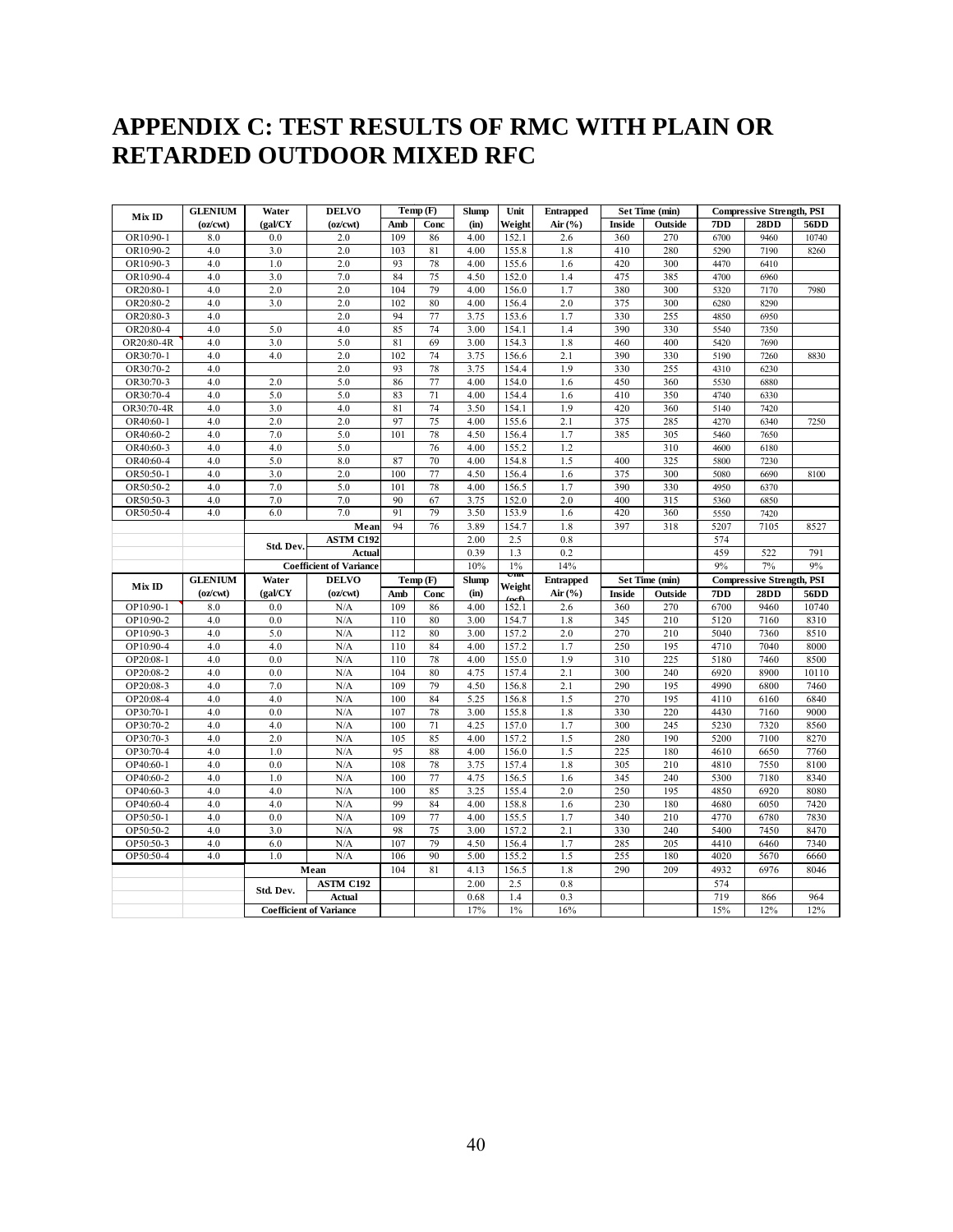# **APPENDIX D: NEVADA READY MIX'S MIX DESIGN 101**

|            |                                                                                                                                                                                                                                                                                                                |              |                                         | VDRE<br><b>DOUVILLE</b> |                             |                                                                                                                              |                | Date:                                         |                         | January 15, 2017                                              |               |
|------------|----------------------------------------------------------------------------------------------------------------------------------------------------------------------------------------------------------------------------------------------------------------------------------------------------------------|--------------|-----------------------------------------|-------------------------|-----------------------------|------------------------------------------------------------------------------------------------------------------------------|----------------|-----------------------------------------------|-------------------------|---------------------------------------------------------------|---------------|
|            |                                                                                                                                                                                                                                                                                                                |              | ESS<br>ą                                | Exp. 12/31/18           |                             |                                                                                                                              |                |                                               | Mix Number:             | 101                                                           |               |
|            |                                                                                                                                                                                                                                                                                                                |              |                                         | <b>CIVIL</b>            | ח                           |                                                                                                                              |                | Strength:                                     | 4500                    | psi @                                                         | 28 Days       |
|            |                                                                                                                                                                                                                                                                                                                |              |                                         | 016                     | $2^6$                       |                                                                                                                              |                | Slump:<br>Description:<br><b>Batch Plant:</b> |                         | 4"<br>3/4 inch Pump/Place Mix<br>Lone Mtn / Arville / Bonanza |               |
|            | Contractor:                                                                                                                                                                                                                                                                                                    |              |                                         |                         |                             |                                                                                                                              |                | <b>Aggregate Source:</b>                      |                         | Lone Mountain                                                 |               |
|            | Project:                                                                                                                                                                                                                                                                                                       |              |                                         |                         |                             |                                                                                                                              |                | Application:                                  |                         | Cast-In-Place Concrete                                        |               |
|            |                                                                                                                                                                                                                                                                                                                |              |                                         |                         |                             |                                                                                                                              |                | Class of Concrete:                            |                         | D Modified                                                    |               |
|            |                                                                                                                                                                                                                                                                                                                |              |                                         |                         | <b>MIX PROPORTIONS</b>      |                                                                                                                              |                |                                               |                         |                                                               |               |
|            |                                                                                                                                                                                                                                                                                                                |              |                                         |                         |                             |                                                                                                                              |                |                                               |                         |                                                               |               |
|            | <b>MATERIALS</b>                                                                                                                                                                                                                                                                                               |              | % USED                                  | SP. G.                  | <b>ABS VOL</b>              |                                                                                                                              | <b>WEIGHTS</b> |                                               |                         | <b>COMPLIANCES</b>                                            | <b>SOURCE</b> |
|            | Cement Type V                                                                                                                                                                                                                                                                                                  |              | 6.50 Sk.                                | 3.150                   | 2.487                       |                                                                                                                              | 488.8          | Lbs                                           |                         | <b>ASTM C 150</b>                                             | Mitsubishi    |
|            | Fly Ash Type F                                                                                                                                                                                                                                                                                                 |              | 20 %                                    | 2.320                   | 0.843                       |                                                                                                                              | 122.2          | Lbs                                           |                         | ASTM C 618                                                    | Headwaters    |
|            |                                                                                                                                                                                                                                                                                                                |              | 44 %                                    | 2.792                   | 8.278                       |                                                                                                                              | 1442.2         | Lbs                                           |                         | ASTM C33                                                      | Lone Mountain |
|            | Concrete Sand (SSD)<br>Size #4 (1 1/2"x 3/4")                                                                                                                                                                                                                                                                  |              | 0 %                                     | 2.819                   | 0.000                       |                                                                                                                              | 0.0            | Lbs                                           |                         | ASTM C33                                                      | Lone Mountain |
|            | Size #67 (3/4"x #4)                                                                                                                                                                                                                                                                                            |              | 56 %                                    | 2.817                   | 10.536                      |                                                                                                                              | 1852.0         | Lbs                                           |                         | ASTM C33                                                      | Lone Mountain |
|            | Size #89 (3/8"x #16)                                                                                                                                                                                                                                                                                           |              | 0 %                                     | 2.823                   | 0.000                       |                                                                                                                              | 0.0            | Lbs                                           |                         | ASTM C33                                                      | Lone Mountain |
|            |                                                                                                                                                                                                                                                                                                                |              |                                         |                         |                             |                                                                                                                              |                |                                               |                         |                                                               |               |
|            | <b>Water Design</b>                                                                                                                                                                                                                                                                                            |              | 33.3 GALS.                              | 1.000                   | 4.451                       |                                                                                                                              | 277.7          | Lbs                                           |                         | ASTM C94                                                      | LVVWD         |
|            | <b>ADMIXTURES</b>                                                                                                                                                                                                                                                                                              |              | (As per manufacturer's recommendations) |                         |                             |                                                                                                                              |                |                                               |                         |                                                               |               |
|            | Pozzolith 322N                                                                                                                                                                                                                                                                                                 |              |                                         |                         |                             |                                                                                                                              |                |                                               | ASTM C 494 (Type A)     |                                                               | <b>BASF</b>   |
|            | Glenium 3030                                                                                                                                                                                                                                                                                                   |              | (Optional)                              |                         |                             |                                                                                                                              |                |                                               | ASTM C 494 (Type A & F) |                                                               | <b>BASF</b>   |
|            |                                                                                                                                                                                                                                                                                                                |              |                                         |                         |                             |                                                                                                                              |                |                                               |                         |                                                               |               |
|            | 1.5 % Air in Design<br><b>TOTALS</b>                                                                                                                                                                                                                                                                           |              |                                         | VOLUME:                 | 0.405<br>27.000             |                                                                                                                              | 4183           | Lbs/Cu. Yard                                  |                         |                                                               |               |
|            |                                                                                                                                                                                                                                                                                                                |              |                                         |                         |                             |                                                                                                                              |                |                                               |                         |                                                               |               |
| C-33 Date: | August 2016                                                                                                                                                                                                                                                                                                    |              |                                         |                         | <b>AGGREGATE GRADATIONS</b> |                                                                                                                              |                |                                               |                         |                                                               |               |
|            |                                                                                                                                                                                                                                                                                                                | Size #4      |                                         | Size #67                |                             | Size #89                                                                                                                     |                | SAND                                          |                         | COMBINED                                                      |               |
|            | SIEVE                                                                                                                                                                                                                                                                                                          | 0            | %                                       | 56                      | %                           | $\mathbf 0$<br>%                                                                                                             |                | 44                                            | %                       | <b>GRADING</b>                                                |               |
|            | 2 <sup>n</sup>                                                                                                                                                                                                                                                                                                 | 100.0        |                                         |                         |                             |                                                                                                                              |                |                                               |                         | 100.0                                                         |               |
|            | 11/2"                                                                                                                                                                                                                                                                                                          | 97.0         |                                         |                         |                             |                                                                                                                              |                |                                               |                         | 100.0                                                         |               |
|            | $1"$                                                                                                                                                                                                                                                                                                           | 30.0         |                                         | 100.0                   |                             |                                                                                                                              |                |                                               |                         | 100.0                                                         |               |
|            | 3/4"                                                                                                                                                                                                                                                                                                           | 2.0          |                                         | 96.0                    |                             |                                                                                                                              |                |                                               |                         | 97.8                                                          |               |
|            | 1/2"                                                                                                                                                                                                                                                                                                           | 0.0          |                                         | 65.0                    |                             | 100.0                                                                                                                        |                |                                               |                         | 80.4                                                          |               |
|            | 3/8"                                                                                                                                                                                                                                                                                                           | 0.0          |                                         | 38.0                    |                             | 95.0                                                                                                                         |                | 100.0                                         |                         | 65.3                                                          |               |
|            | #4                                                                                                                                                                                                                                                                                                             | 0.0          |                                         | 2.0                     |                             | 42.0                                                                                                                         |                | 100.0                                         |                         | 45.1                                                          |               |
|            | #8                                                                                                                                                                                                                                                                                                             |              |                                         | 1.0                     |                             | 8.0                                                                                                                          |                | 93.0                                          |                         | 41.5                                                          |               |
|            | #16                                                                                                                                                                                                                                                                                                            |              |                                         |                         |                             | 1.0                                                                                                                          |                | 58.0                                          |                         | 25.5                                                          |               |
|            | #30                                                                                                                                                                                                                                                                                                            |              |                                         |                         |                             |                                                                                                                              |                | 33.0                                          |                         | 14.5                                                          |               |
|            | #50<br>#100                                                                                                                                                                                                                                                                                                    |              |                                         |                         |                             | 1.0                                                                                                                          |                | 17.0<br>9.0                                   |                         | 7.5                                                           |               |
|            | #200                                                                                                                                                                                                                                                                                                           | 0.1          |                                         | 0.4                     |                             | 0.3                                                                                                                          |                | 2.8                                           |                         | 4.0<br>1.5                                                    |               |
|            | Methods: All concrete will be batched, transit mixed and transported according to ASTM C 94. This mix was proportioned based on project specifications as<br>provided by the customer. Materials Testing Corporation is not responsible for any criteria not submitted for consideration in mix proportioning. |              |                                         |                         |                             |                                                                                                                              |                |                                               |                         |                                                               |               |
|            |                                                                                                                                                                                                                                                                                                                |              |                                         |                         |                             |                                                                                                                              |                |                                               |                         |                                                               |               |
|            | Maximum W/C Ratio:<br>Maximum Gallons/Sack:                                                                                                                                                                                                                                                                    | 0.45<br>5.12 |                                         |                         |                             | Plastic Unit Weight:<br>Maximum Gallons/Cwt.:                                                                                |                | 5.45                                          | 154.93 Lbs/Cu Ft        |                                                               |               |
|            |                                                                                                                                                                                                                                                                                                                |              |                                         |                         |                             |                                                                                                                              |                |                                               |                         |                                                               |               |
|            | <b>Materials Testing Corporation</b>                                                                                                                                                                                                                                                                           |              |                                         |                         |                             | Notes: * For Extended or Accelerated Set Times and Temperature Control:<br>add BASF Delvo Stabilizer or BASF Pozzolith NC534 |                |                                               |                         |                                                               |               |
|            |                                                                                                                                                                                                                                                                                                                |              |                                         |                         |                             | Maximum Slump: * 8 inch slump with the addition of High Range Water Reducer                                                  |                |                                               |                         |                                                               |               |
|            |                                                                                                                                                                                                                                                                                                                |              |                                         |                         |                             |                                                                                                                              |                |                                               |                         |                                                               |               |
|            | Elu Chavez                                                                                                                                                                                                                                                                                                     |              |                                         |                         |                             |                                                                                                                              |                |                                               |                         |                                                               |               |
|            | <b>Quality Control Manager</b>                                                                                                                                                                                                                                                                                 |              |                                         |                         |                             |                                                                                                                              |                |                                               |                         |                                                               |               |
|            |                                                                                                                                                                                                                                                                                                                |              |                                         |                         |                             | 151 CASSIA WAY . HENDERSON, NEVADA 89014-6616 . PHONE (702) 457-1115 . FAX (702) 457-9070                                    |                |                                               |                         |                                                               |               |
|            |                                                                                                                                                                                                                                                                                                                |              |                                         |                         |                             |                                                                                                                              |                |                                               |                         |                                                               |               |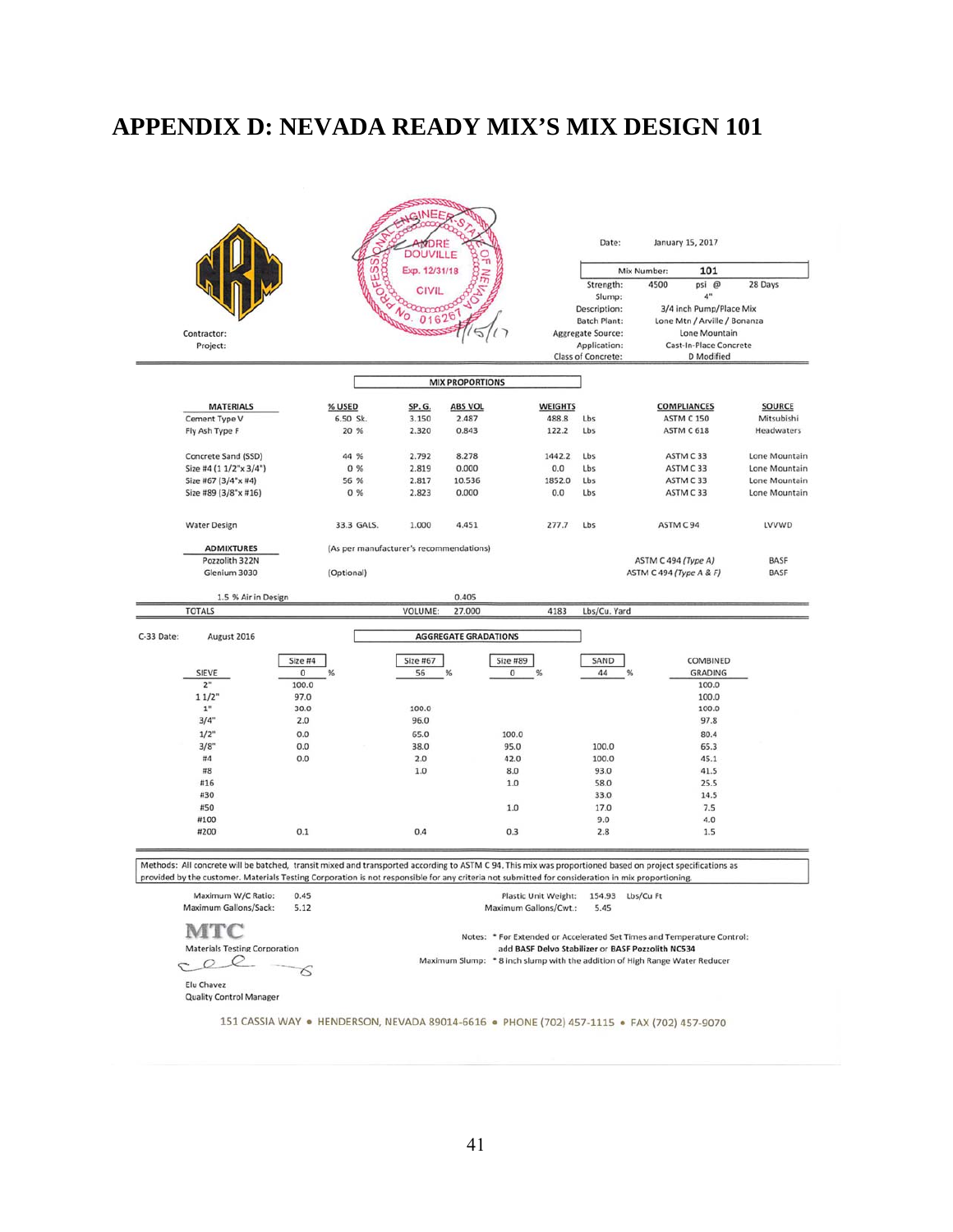## **BIBLIOGRAPHY**

- 1. American Concrete Institute, "Cement and Concrete Terminology, ACI 116R".
- 2. Anderson, R., & Dewar, J. D. (2003). Manual of ready-mixed concrete. CRC Press.
- 3. ASTM International. *ASTM C94/C94M-17a Standard Specification for Ready-Mixed Concrete*. West Conshohocken, PA: ASTM International, 2017. Web. 04 Oct 2017. https://doi.org/10.1520/C0094\_C0094M-17A
- 4. ASTM International. *ASTM C1798/C1798M-16e1 Standard Specification for Returned Fresh Concrete for Use in a New Batch of Ready-Mixed Concrete*. West Conshohocken, PA: ASTM International, 2016. Web. 04 Oct 2017. <https://doi.org/10.1520/C1798\_C1798M-16E01>
- 5. Borger, J., Carrasquillo, R. L., & Fowler, D. W. (1994). Use of recycled wash water and Returned Fresh Concrete in the production of fresh concrete. Advanced cement-based materials, 1(6), 267-274.
- 6. CSTI, "Developing a Protocol and Running A Demonstration Test for Increasing the Beneficial Use of Plastic Returned Concrete"
- 7. CTC and Associates, "Concrete Recycling: Reuse of Returned Plastic Concrete and Crushed Concrete as Aggregate", Caltrans Division of Research and Innovation, September 2012.
- 8. Gaynor, R.D. (1985). Effect of Temperature and Delivery Time on Concrete Proportion. ASTM STP 858, June 1985.
- 9. Kazaz Aynur and Serdar Ulubeyli, (2016). Current Methods for the Utilization of Fresh Concrete Waste Returned to Batching Plants. ScienceDirect, 161, 42-46.
- 10. Kinney, F. D. (1989). Reuse of returned concrete by hydration control: characterization of a new concept. Special Publication, 119, 19-40.
- 11. Kırca, Ö., Turanlı, L., & Erdoğan, T. Y. (2002). Effects of Retempering on Consistency and Compressive Strength of Concrete Subjected to Prolonged Mixing. Cement and concrete research, 32(3), 441-445.
- 12. Lobo, C., Gurthrie, W., F., and Kacker, R., A., "A Novel Method of Recycling Returned Concrete Using Extended Life Admixtures", ERMCO Congress, 1998.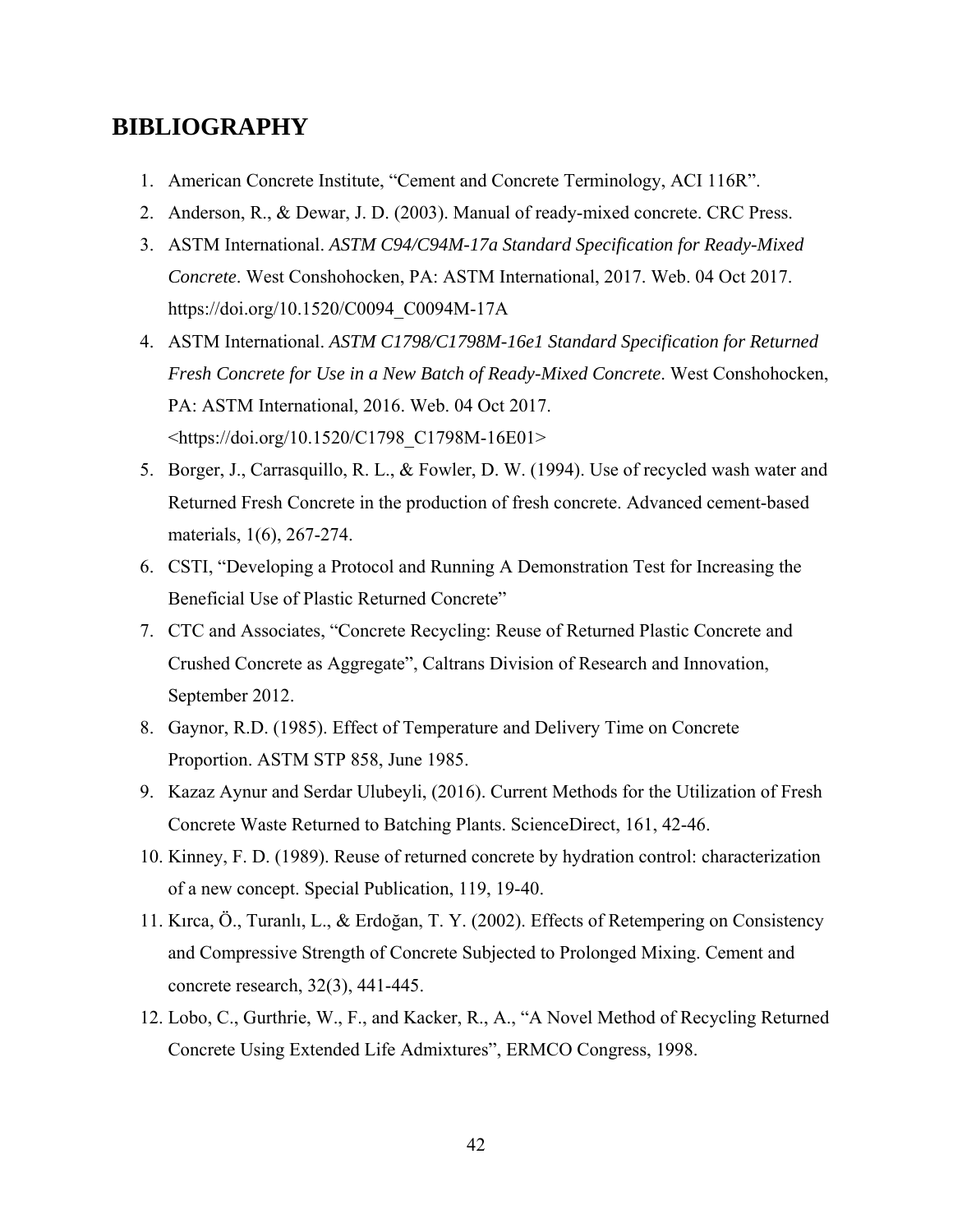- 13. Lobo, C., Gurthrie, W., F., and Kacker, R., A., "Study on Reuse of Plastic Concrete Using Extended Set-Retarding Admixtures", Journal of Research of the National Institute of Standards and Technology, 100(5), Sept. – Oct. 1995.
- 14. Malisch, W.R., "Returned Concrete, Wash Water and Waste Management", American Concrete Journal, March 1998.
- 15. Mali, S., Ahmed, S., & Nikraz, H. (2011). Plastic Concrete Reuse Using Extended Set-Retarding Admixtures. In Proceedings of the CONCRETE 2011 Conference. The Concrete Institute of Australia.
- 16. Prasittisopin, L., & Trejo, D. (2013). Effects of mixing and transportation on characteristics of cementitious systems containing fly ash. In World of Coal Ash Conf (pp. 1-17).
- 17. Ravindrarajah, R. S., & Tam, C. T. (1985). Retempering of plain and super plasticized concretes. International Journal of Cement Composites and Lightweight Concrete, 7(3), 177-182.
- 18. Trejo, D., & Chen, J. (2015). Effects of Extended Discharge Time and Revolution Counts for Ready-Mixed Concrete. [Washington State Department of Transportation], Office of Research & Library Services.